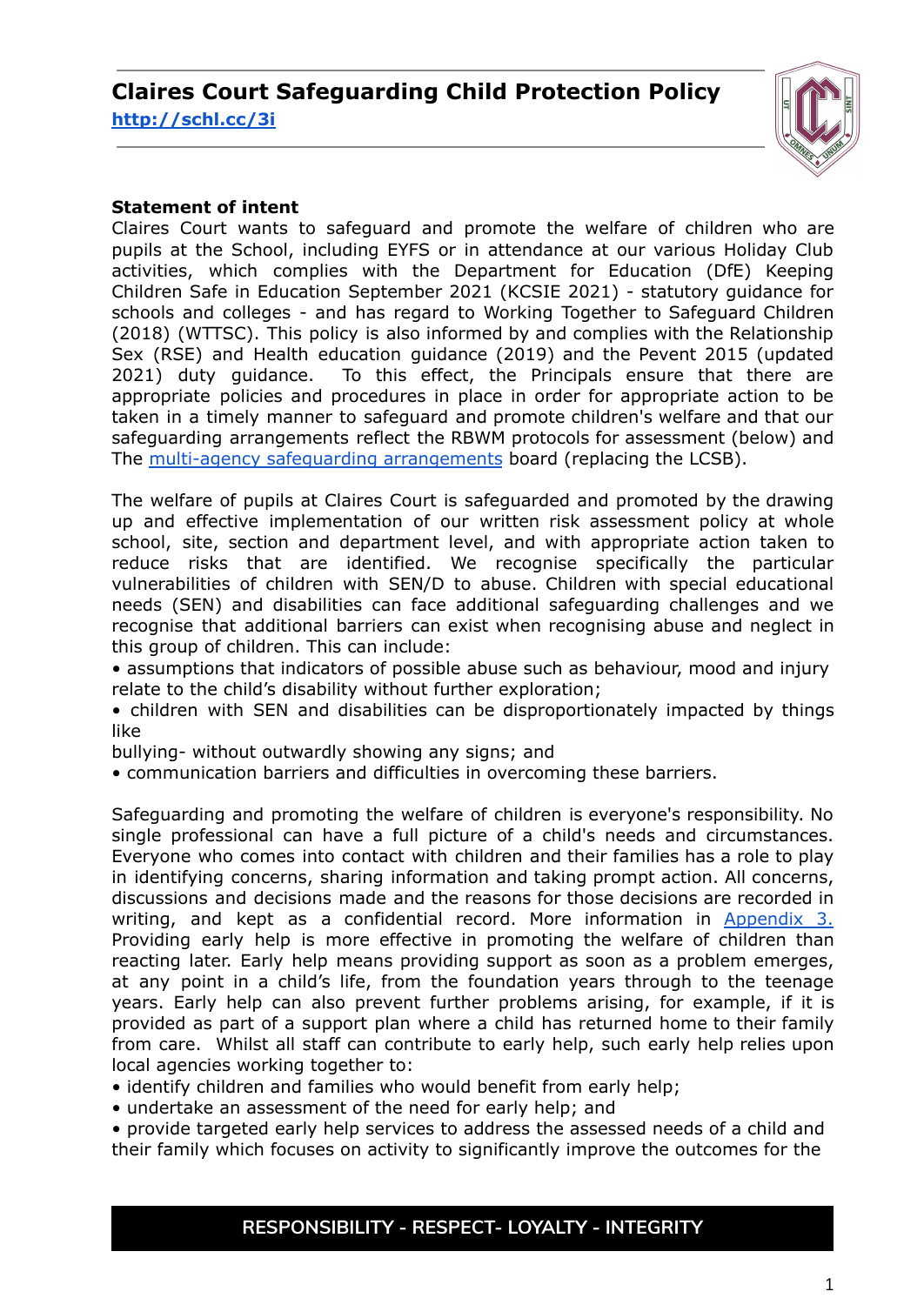child. More can be found on early help in [Appendix](#page-29-0) 2 on Role Description of the Designated Safeguarding Lead, who coordinates responses such as early help and have access to the latest research showing which types of interventions are the most effective.

To ensure effective management of this and related policies and its implementation, we cause, at least two times a year, independent external scrutiny of our work in Safeguarding and Child Protection, and that scrutiny includes compilation of an annual report to the Principals and also reports on the efficiency with which the related duties have been discharged. In addition, we have independent scrutiny of all of our H&S procedures and activities related to the same, with multiple visits during the academic year. The Principals review reports arising from such visits, and take action to ensure that any deficiencies or weakness in safeguarding/child protection arrangements as identified by these reports (or for any other reason) are remedied without delay.

This policy applies to all employed members of staff, and to those contractors who have regular access to the school, and are listed as such on our central register of employment. The categories of staff include full and part time staff of all categories, peripatetic music and other visiting staff who are self-employed and those volunteers who also are included as regular in attendance at school. The Principals take a proportional risk based approach to the level of information that is provided to temporary staff and volunteers, and are guided by both a professional HR department and independent safeguarding visitors who check our procedures. The policy also includes guidance on procedures when a member of staff, volunteer, Designated Person for safeguarding and child protection (DSL), Head or one of the Principals faces allegations of abuse.

This Policy will be reviewed annually or earlier by the Executive headteacher and Lead DSL in the case of a significant change in any relevant legislation or regulatory guidance, and provide annual report to the Principals, who recognise the expertise staff build by undertaking safeguarding training and managing concerns on a daily basis. School leadership, management and staff contribute to and shape safeguarding arrangements and child protection policy, these being standing items on the regular staff room meetings, together with review conducted by the independent chairs of common room, who represent staff views and report back to Heads and Principals accordingly.

#### **September 2021**

**We are adhering to the latest government guidance as of September 2021 which can be found [here.](https://docs.google.com/document/d/1eSXvanFqzSzDogGI5pfHdGrcw1b7eGL3NxCdgDgR9X0/edit) Our latest Guidance from the local authority on Covid practice is found [here](https://docs.google.com/document/d/1Ol_oyXcskt8MoAiQmnAUX1SPOT03A6q3B2dH9N6FwNs/edit) on our Risk assessment.**

**CLAIRES COURT/Independent Schools Inspectorate - Safeguarding Prompts for Remote Teaching -** <http://schl.cc/7Z>

**Should at any stage one of the nominated DSLs, whether at lead level or deputy, we have good cover in place led by Justin Spanswick, overseen by James Wilding, to ensure DLS oversight at each section remains in place.**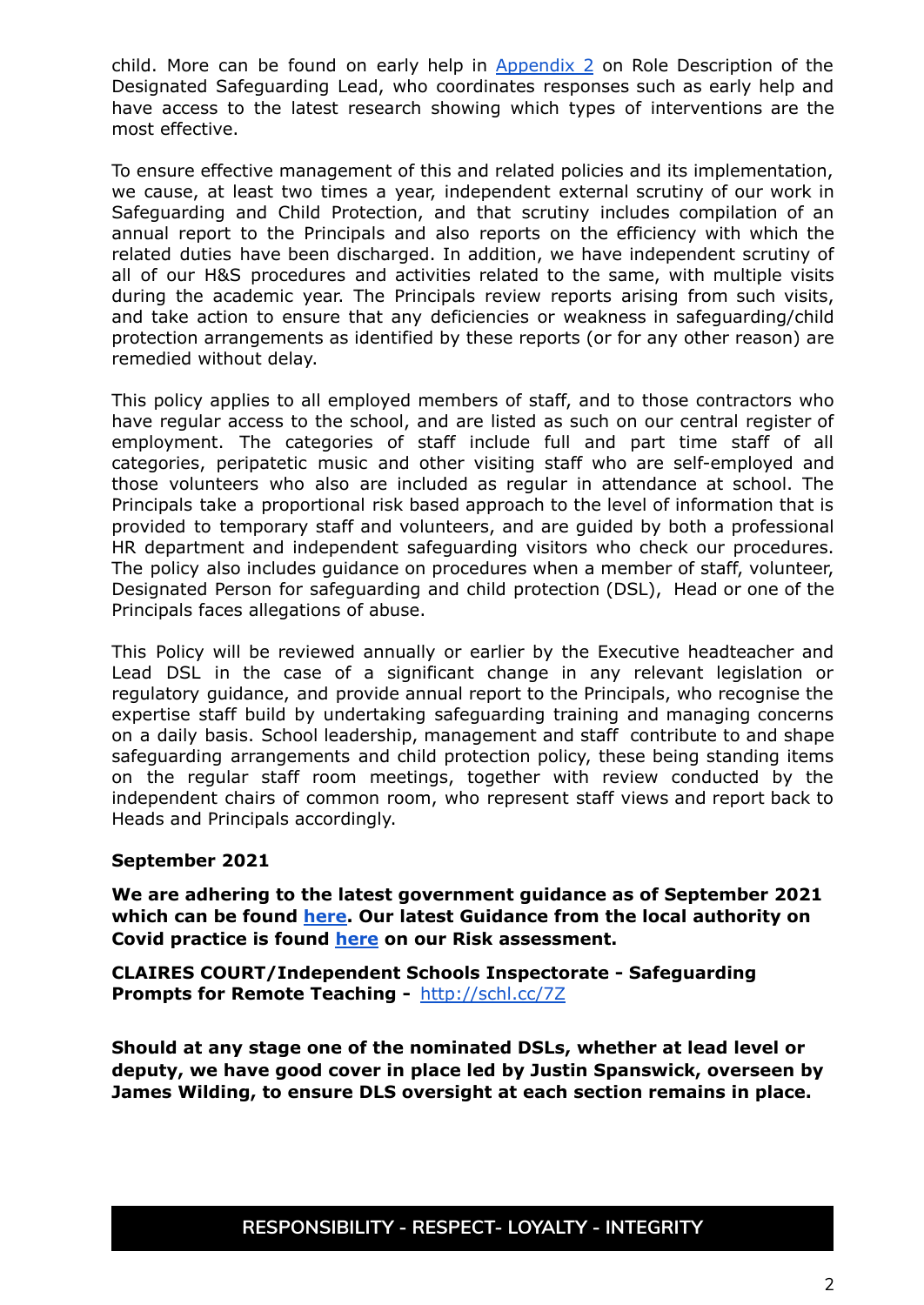#### **CHILD PROTECTION AND SAFEGUARDING POLICY**

### **KEY EXTERNAL CONTACT DETAILS**

| <b>Local Authority Designated</b>          | <b>Mandy Burrows</b>                       |
|--------------------------------------------|--------------------------------------------|
| <b>Officer</b>                             | TEL: 07774332675                           |
|                                            | EMAIL: LADO@achievingforchildren.org.uk    |
|                                            |                                            |
| Local Authority Children's                 | TEL: 01628 683150                          |
| <b>Social Services</b>                     | EMAIL: mash@achievingforchildren.org.uk    |
|                                            | OUT OF HOURS EMERGENCY                     |
|                                            | DUTY TEAM TEL: 01344 786543                |
| Safeguarding<br><b>Multi-Agency</b>        | TEL: 01628 683150                          |
| Hub                                        | EMAIL: mash@achievingforchildren.org.uk    |
| Support and Advice about                   | <b>Police liaison</b>                      |
| <b>Extremism</b>                           | PC 6351 Angela Ferrucci                    |
|                                            | TEL: 101: Thames Valley Police             |
|                                            | <b>EMERGENCY: 999</b>                      |
|                                            | NON EMERGENCY NUMBER: 101                  |
|                                            | MOBILE: 07968 190529                       |
|                                            | EMAIL:                                     |
|                                            | Angela.ferrucci@thamesvalley.pnn.police.uk |
|                                            | <b>Local Authority</b>                     |
|                                            | Royal Borough of Windsor and Maidenhead    |
|                                            | TEL: 01628 683800                          |
|                                            |                                            |
|                                            | <b>Department for Education</b>            |
|                                            | NON EMERGENCY NUMBER: 020 7340 7264        |
|                                            | EMAIL:                                     |
|                                            | counter.extremism@education.gsi.gov.uk     |
|                                            |                                            |
| <b>NSPCC</b><br>Whistleblowing             | ADDRESS: Weston House, 42 Curtain Road     |
| <b>Advice Line</b>                         | London                                     |
|                                            | EC2A 3NH                                   |
|                                            | TEL: 0800 028 0285                         |
|                                            | EMAIL: help@nspcc.org.uk                   |
|                                            | <b>NSPCC</b> website                       |
| <b>Disclosure</b><br><b>Barring</b><br>and | ADDRESS: PO Box 181, Darlington, DL1 9FA   |
| <b>Service</b>                             | TEL: 01325 953795                          |
|                                            | EMAIL: dbsdispatch@dbs.gsi.gov.uk          |
| <b>Teaching Regulation Agency</b>          |                                            |
|                                            | ADDRESS: 53-55 Butts Road, Earlsdon Park,  |
|                                            | Coventry, CV1 3BH                          |
|                                            | TEL: 0207 593 5393<br>EMAIL:               |
|                                            | misconduct.teacher@education.gov.uk        |
|                                            |                                            |
| <b>OFSTED</b><br><b>Safeguarding</b>       | TEL: 0300 123 4666 (Monday to Friday from  |
| <b>Children</b>                            | 8am to 6pm)                                |
|                                            | EMAIL: Whistleblowing@ofsted.gov.uk        |
|                                            |                                            |
| <b>ISI Safeguarding Children</b>           | TEL: 020 7600 0100                         |
|                                            |                                            |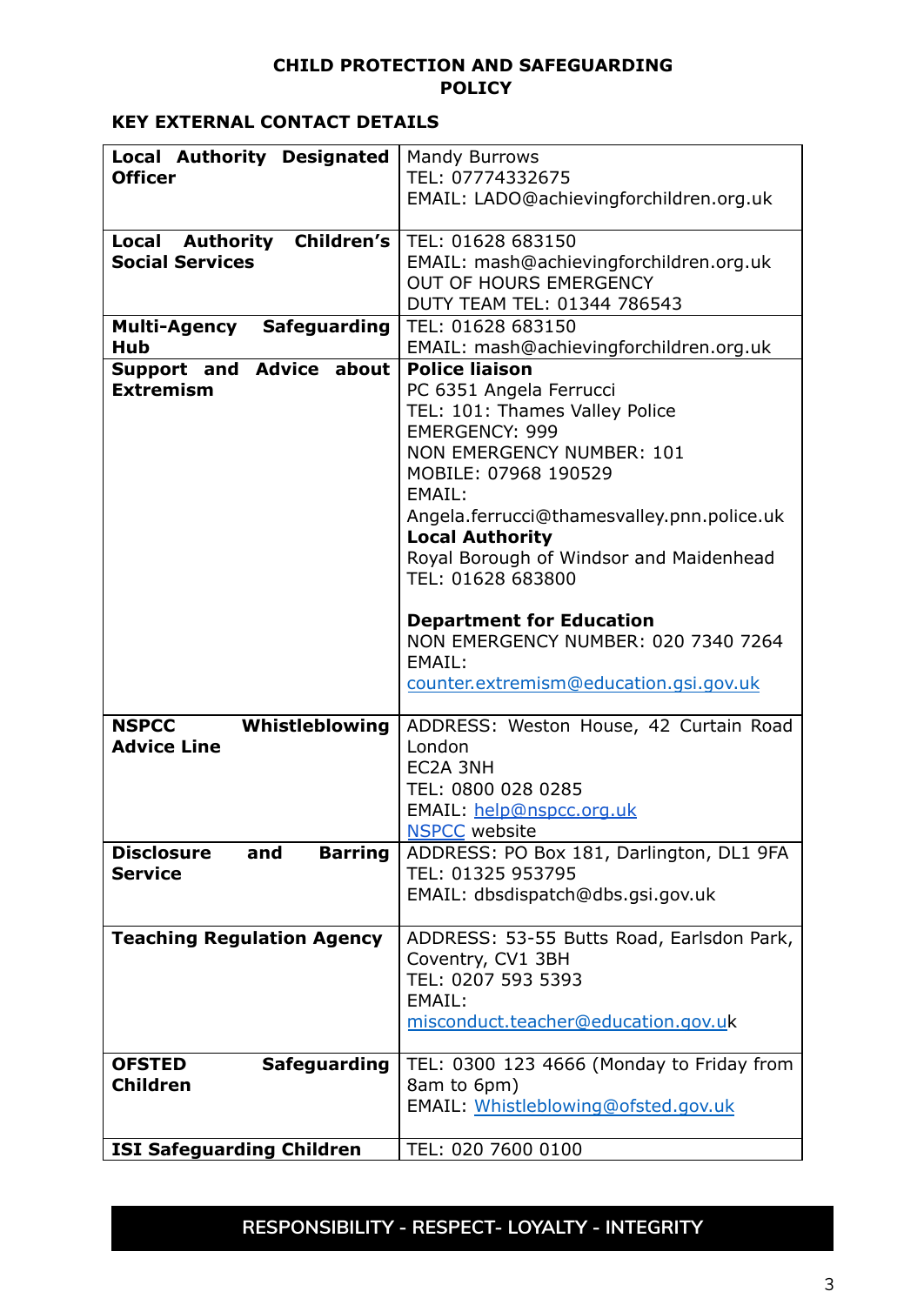## **KEY SCHOOL CONTACT DETAILS**

| <b>Proprietors</b>                             | <b>Proprietors</b>                                                             |
|------------------------------------------------|--------------------------------------------------------------------------------|
|                                                | Mr James Wilding (Academic Principal and                                       |
|                                                | Head of Senior Boys)                                                           |
|                                                | TEL: 01628327615                                                               |
|                                                | EMAIL: jtw@clairescourt.net                                                    |
|                                                | Mr Hugh Wilding (Administrative Principal)                                     |
|                                                | TEL: 01628 327715                                                              |
|                                                | EMAIL: hsw@clairescourt.net                                                    |
|                                                | <b>Independent Safeguarding Auditor</b>                                        |
|                                                | Mrs Sue Manser                                                                 |
|                                                | EMAIL: sue_manser@hotmail.com                                                  |
| <b>Safeguarding</b><br><b>Designated</b>       | <b>Whole school DSL</b>                                                        |
| Lead (DSL)                                     | Mr Justin Spanswick                                                            |
|                                                | TEL: 01628 327717                                                              |
|                                                | <b>EMAIL: jms@clairescourt.net</b><br>By letter to Claires Court, 1<br>College |
|                                                | Avenue, Maidenhead, SL6 6AW                                                    |
|                                                |                                                                                |
|                                                | <b>Whole school Deputy DSL</b>                                                 |
|                                                | Mr Stephen Richards<br>TEL: 01628 327524                                       |
|                                                | EMAIL: smr@clairescourt.net                                                    |
|                                                |                                                                                |
|                                                | <b>Whole school EYFS DSL</b>                                                   |
|                                                | Mr Justin Spanswick<br>TEL: 01628 327717                                       |
|                                                | EMAIL: jms@clairescourt.net                                                    |
|                                                |                                                                                |
| <b>Designated</b><br><b>Teacher</b><br>for $ $ | Mr Justin Spanswick                                                            |
| <b>Looked After Children</b>                   | TEL: 01628 327717                                                              |
|                                                | EMAIL: jms@clairescourt.net                                                    |
| <b>Site Specific DSL's:</b>                    | Mr Philip Bowen                                                                |
| <b>Senior Boys site</b>                        | TEL: 01628 327600                                                              |
|                                                | EMAIL: phb@clairescourt.net                                                    |
| <b>Deputy DSL (Senior Boys)</b>                | Mrs Nicola Bose                                                                |
|                                                | TEL: 01628 327600                                                              |
|                                                | EMAIL: njb@clairescourt.net                                                    |
|                                                |                                                                                |
| <b>Junior Boys site</b>                        | Mr Dean Richards (Deputy Head, Junior<br>Boys)                                 |
|                                                | TEL:01628 327421                                                               |
|                                                | EMAIL: ddr@clairescourt.net                                                    |
| <b>Deputy DSL (Junior Boys)</b>                |                                                                                |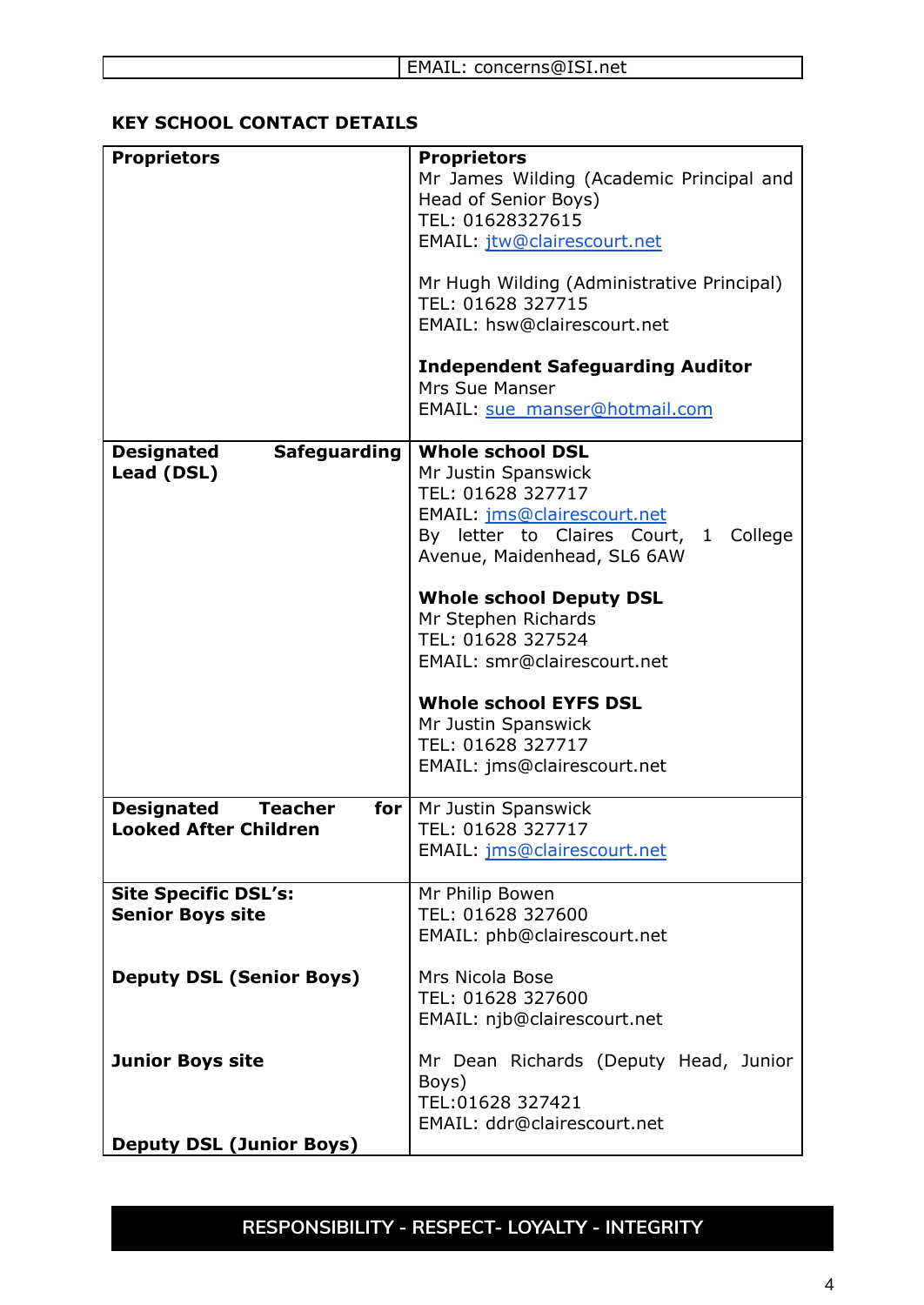|                                             | Mrs Jane Webster                          |
|---------------------------------------------|-------------------------------------------|
|                                             | TEL: 01628 327456                         |
|                                             | EMAIL: jlw@clairescourt.net               |
| College site (Girls, Nursery                |                                           |
| and Sixth form)                             | Mr Stephen Richards (Headteacher)         |
|                                             | TEL:01628 327524                          |
|                                             | EMAIL: smr@clairescourt.net               |
| <b>Deputy DSL (college site)</b>            |                                           |
|                                             | Mrs Leanne Kirby (Headteacher of Juniors  |
|                                             | & Nursery)                                |
|                                             | TEL: 01628 327581                         |
|                                             | <b>EMAIL: lek@clairescourt.net</b>        |
|                                             |                                           |
| <b>SEND/Inclusion Lead</b>                  | Mrs Wendy Kearney                         |
|                                             | TEL: 01628 327646                         |
|                                             | <b>EMAIL: wek@clairescourt.net</b>        |
|                                             |                                           |
| <b>Education</b><br><b>Elective</b><br>Home | Harmit Thiara                             |
| Co-ordinator                                | EMAIL:                                    |
|                                             | Harmit.thiara@achievingforchildren.org.uk |

Our overarching Designated Safeguarding Lead (Lead DSL) is **Justin Spanswick**, Executive Head at Claires Court. He is the Safeguarding Children manager and is responsible for the implementation of this policy. He works closely with the Principals of the school and reports to the Academic Principal, James Wilding on all matters including safeguarding.

Justin Spanswick includes in his brief explicit responsibility for matters relating to after-school care and Holiday Club, where such activities are out of school term time as well as ensuring that the Prevent anti-radicalisation strategy is understood and implemented in the school. All 5 school nurses are also DSL trained. The Deputy DSL for the whole school is Steven Richards.

The proprietor with specific responsibility for safeguarding is James Wilding, Academic Principal. He receives identical training to the school DSLs and in addition other specialist training appropriate for proprietors and employers. He is responsible for the employment of staff and specifically for the Human Resources Department, who manage our appointments and central record of employment. See Recruitment of Staff for further information. The training of all DSLs is conducted by the Royal Borough of Windsor and Maidenhead (RBWM) Local Safeguarding Children Board, takes place at least annually, and includes higher-level safeguarding, inter-agency working and the [Prevent](https://www.gov.uk/government/publications/prevent-duty-guidance) strategy. We are audited a minimum of twice a year by an independent Safeguarding expert, Sue Manser, who makes recommendations and inspects practice and process, and ensures effective management of Safeguarding at Claires Court.

### **Aims**

Our aims at Claires Court are to:

♦ create an environment in the School which encourages children to develop a positive self image, regardless of race, language, religion, culture or home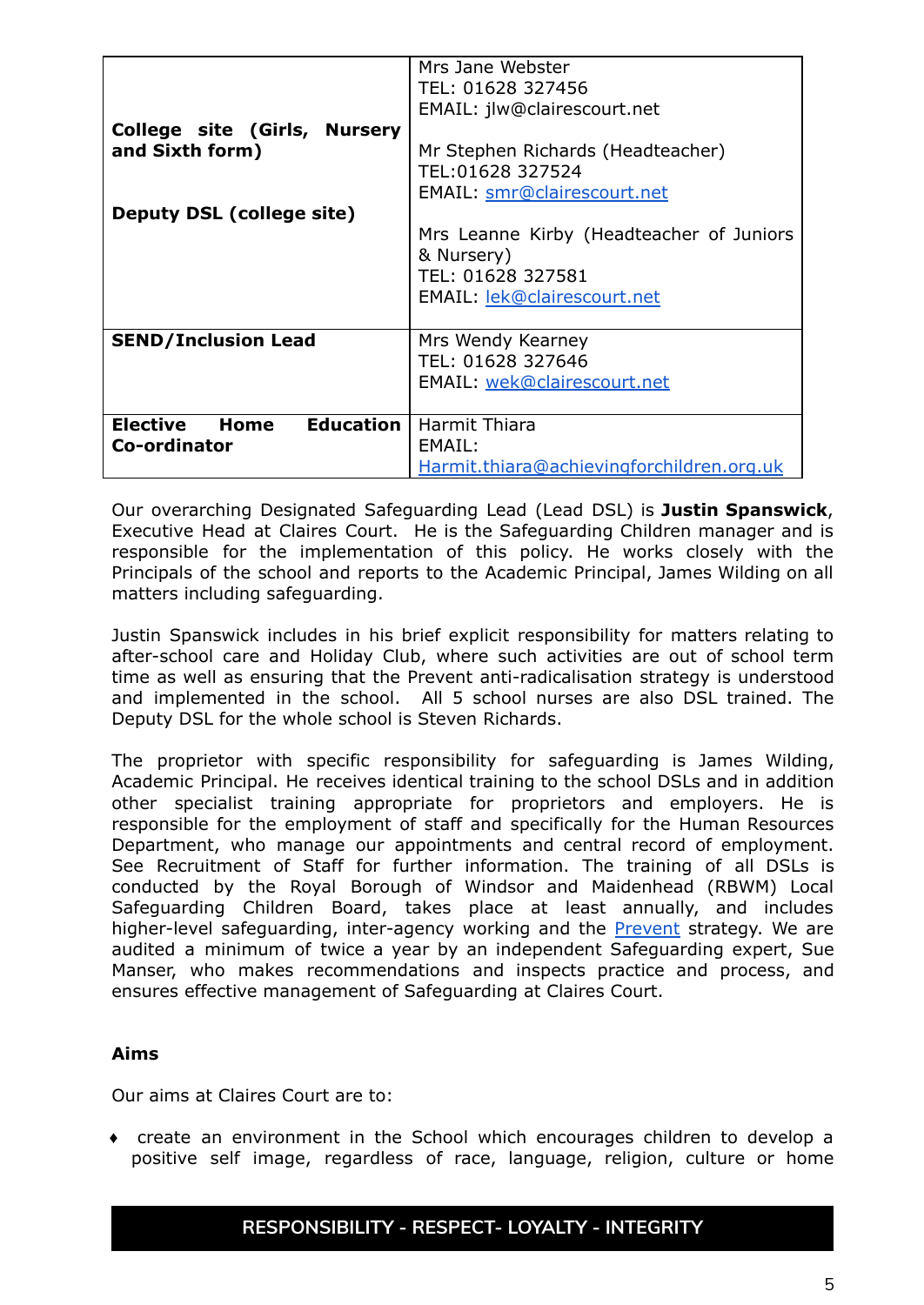background;

- ♦ work with parents to build their understanding of, and commitment to, the welfare of all our children.
- ♦ help children to establish and sustain satisfying relationships within their families, with peers, and with other adults;
- ♦ encourage children to develop a sense of autonomy and independence;
- ♦ enable children to have the self confidence and the vocabulary to resist inappropriate approaches;
- ♦ give the children the right help at the right time to address risks and prevent issues escalating;
- ♦ specifically raise children's awareness of the benefits and dangers inherent with computer activities, associated technologies and online working; and
- ♦ ensure that everyone within our school establishment recognise our duties not only to children at risk of significant harm, but also to children in need. It is not necessary for schools to use the legal phrase "child in need"; to show an understanding that our role includes recognising when a child needs support, preventing problems escalating and working with external agencies to this end if that is what is called for.

## **POLICY STATEMENT**

This policy applies to Claires Court School which includes the EYFS setting. This policy is reviewed and updated annually<sup>3</sup> and is available on the School website.

This policy has regard to the following guidance and advice<sup>5</sup>:

- Keeping Children Safe In [Education](https://assets.publishing.service.gov.uk/government/uploads/system/uploads/attachment_data/file/1014057/KCSIE_2021_September.pdf) September 2021 ('*KCSIE 2021'*)
	- o What to do if you're worried a child is being abused: advice for practitioners (March 2015)
- Working Together to [Safeguard](https://www.gov.uk/government/publications/working-together-to-safeguard-children--2) Children (July 2018)
	- o Information sharing: advice for practitioners providing safeguarding services (July 2018)
- Revised Prevent Duty [Guidance](https://www.gov.uk/government/publications/prevent-duty-guidance) for England and Wales (July 2015)
	- o The Prevent Duty: Departmental advice for schools and childminders (June 2015)
	- o The use of social media for on-line [radicalisation](https://www.gov.uk/government/publications/the-use-of-social-media-for-online-radicalisation) (July 2015)

This policy also takes into account the procedures and practice of RBWM [Threshold](http://www.wamlscb.org/about-the-lscb/documents/) [information/cue](http://www.wamlscb.org/about-the-lscb/documents/) card. as part of the inter-agency safeguarding procedures set up by the new multi agency safeguarding [arrangements](http://berks.proceduresonline.com/windsor_maidenhead/contents.html) team.

# **Contextual Safeguarding**

At Claires Court we recognise the importance and value of Contextual Safeguarding.

Contextual Safeguarding can be defined as an approach to understanding, and responding to, young people's experiences of significant harm beyond their families. It recognises that the different relationships that young people form in their neighbourhoods, schools and online can feature violence and abuse. Parents and carers have little influence over these contexts, and young people's experiences of extra-familial abuse can undermine parent-child relationships.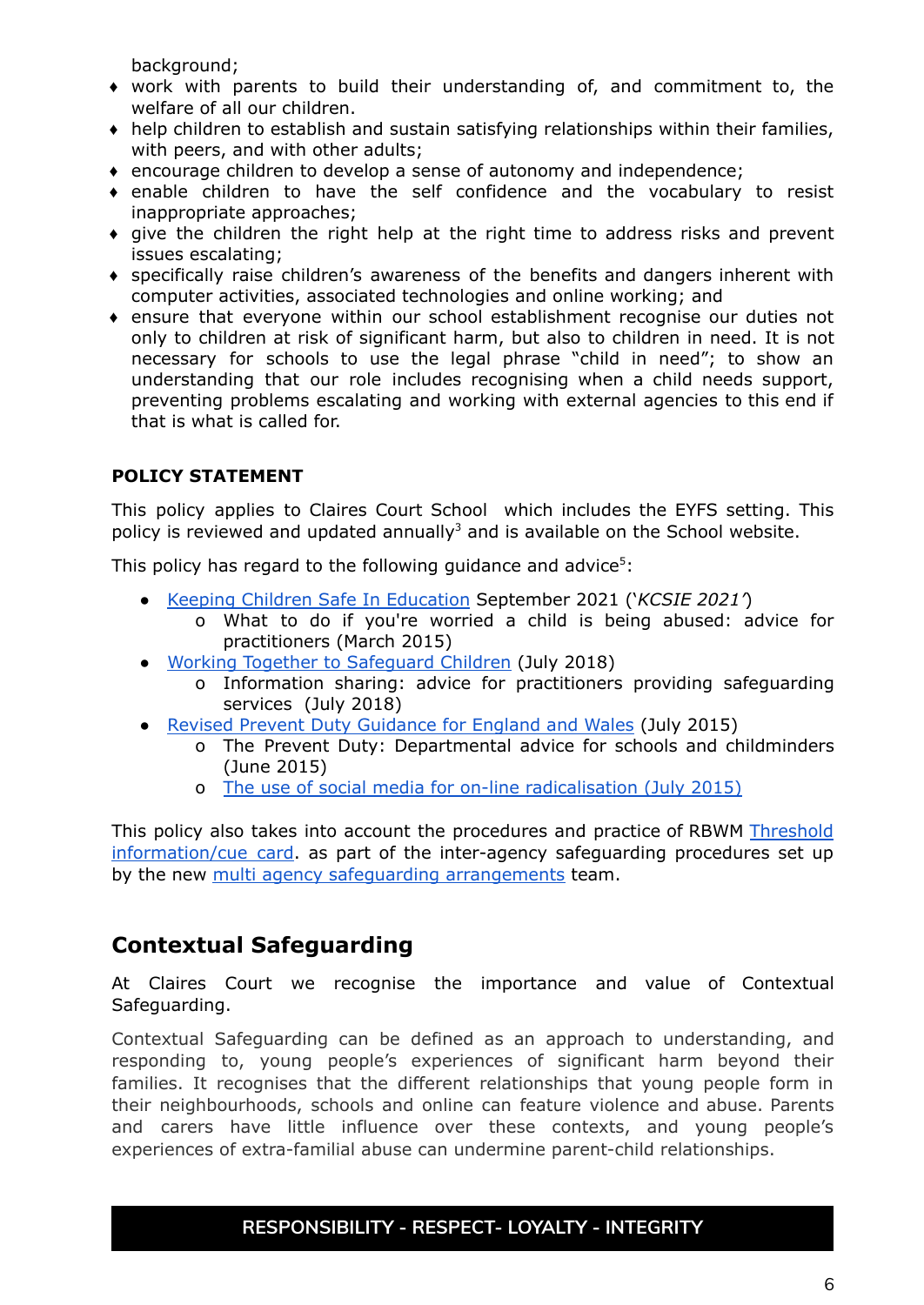We therefore support our Local Authority in engaging with different sectors to establish the best outcomes for our pupils, and we train our staff through internal measures to support them in recognising how social contexts can have such an impact on vulnerable children.

#### **CONCERNS ABOUT A CHILD**

The School has a duty to consider at all times the best interests of the pupil and take action to enable all pupils to achieve the best outcomes. Safeguarding and promoting the welfare of children is everyone's responsibility.

The School has arrangements for listening to children and providing early help. Details of these arrangements can be found in Section.

### **CHILD PROTECTION**

Child Protection forms a major part of safeguarding and promoting welfare. Child protection is the actions that are taken to protect a child who is experiencing significant harm, or who is likely to experience significant harm. While Safeguarding refers to the culture of care and support within the school setting, Child Protection refers to the activity undertaken to protect the child. At Claires Court, staff understand the difference between the two terms, and are aware of their responsibilities of how they can help to promote safeguarding at school, and how they are an integral cog in the team that seeks to ensure that every child is safe. Staff receive regular training and updates from the DSL team and are aware that advice from the school network team is always readily available.

#### **Definitions of safeguarding and types and signs of abuse**

Safeguarding and promoting the welfare of children is defined as protecting children from maltreatment; preventing impairment of children's health or development; ensuring that children grow up in circumstances consistent with the provision of safe and effective care; and taking action to enable all children to have the best outcomes.

Abuse is a form of maltreatment of a child. Somebody may abuse or neglect a child by inflicting harm or by failing to act to prevent harm. Children may be abused in a family or in an institutional or community setting by those known to them or, more rarely, by others (e.g. via the internet). Abuse can take place wholly online, or technology may be used to facilitate offline abuse. They may be abused by an adult or adults or by another child or children. Abuse can be:

- physical abuse
- emotional abuse
- sexual abuse; and/or
- neglect.

Staff are referred to Appendix 1 of this policy for further detail of the types of abuse, information on harm, and possible signs of abuse.

#### **PROCEDURES FOR DEALING WITH CONCERNS ABOUT A CHILD**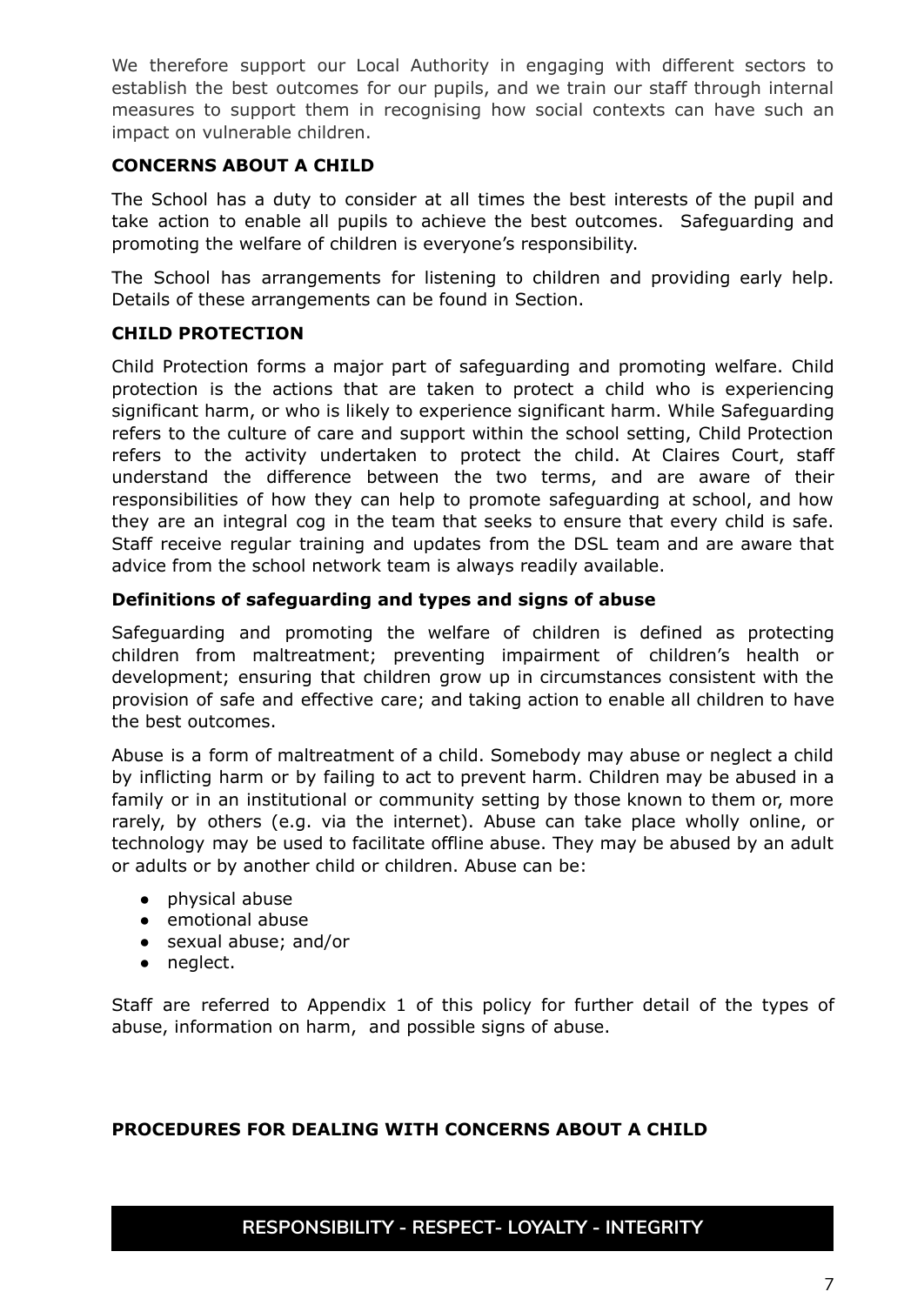If staff suspect or hear an allegation or complaint of abuse or neglect from a child or any third party, they must follow the relevant procedure below. Staff should not assume that somebody else will take action and share information that might be critical in keeping children safe.

All staff should:

- listen carefully
- avoid asking leading questions
- reassure the individual that the allegation/complaint will be taken seriously
- not guarantee absolute confidentiality (as this may ultimately not be in the best interests of the child) and explain that the information needs to be passed to the appropriate person who will ensure that the correct action is taken.}

<span id="page-7-0"></span>All concerns, discussions and decisions (together with reasons) made under these procedures should be recorded in writing. The school has a dedicated Safeguarding form which staff are trained to fill in for the event of a safeguarding concern. The form records the date, time and place of the conversation and detail of what was said and done by whom and in whose presence and signed by the person making it. For further information see our [procedures](#page-32-0). Where the allegation relates to harmful sexual behaviours, if possible the disclosure is managed with two members of staff present (one of them being the Designated Safeguarding Lead or their deputy).

Where there is a safeguarding concern, the School will ensure the pupil's [wishes](#page-33-0) and feelings are taken into account when determining what action to take and what services to provide. This is particularly important in the context of harmful behaviours, such as sexual harassment and sexual violence. The School operates its processes with the best interests of the pupil at their heart.

### **Early Help**

Any child may benefit from early help but all staff should be particularly alert to the potential need for early help for a child who:

- Is disabled and has specific additional needs
- Has special educational needs (whether or not they have a statutory education, health and care plan)
- Is a young carer
- Is showing signs of being drawn in to anti-social or criminal behaviour, including gang involvement and association with organised crime groups
- Is frequently missing/goes missing from care or from home
- Is misusing drugs or alcohol themselves
- Is at risk of modern slavery, trafficking or exploitation
- Is in a family circumstance presenting challenges for the child, such as substance abuse, adult mental health problems or domestic abuse
- Has returned home to their family from care
- Is showing early signs of abuse and/or neglect
- Is at risk of being radicalised or exploited
- Is a privately fostered child.

Early help means providing support as soon as a problem emerges at any point in a child's life, from the foundation years through to the teenage years.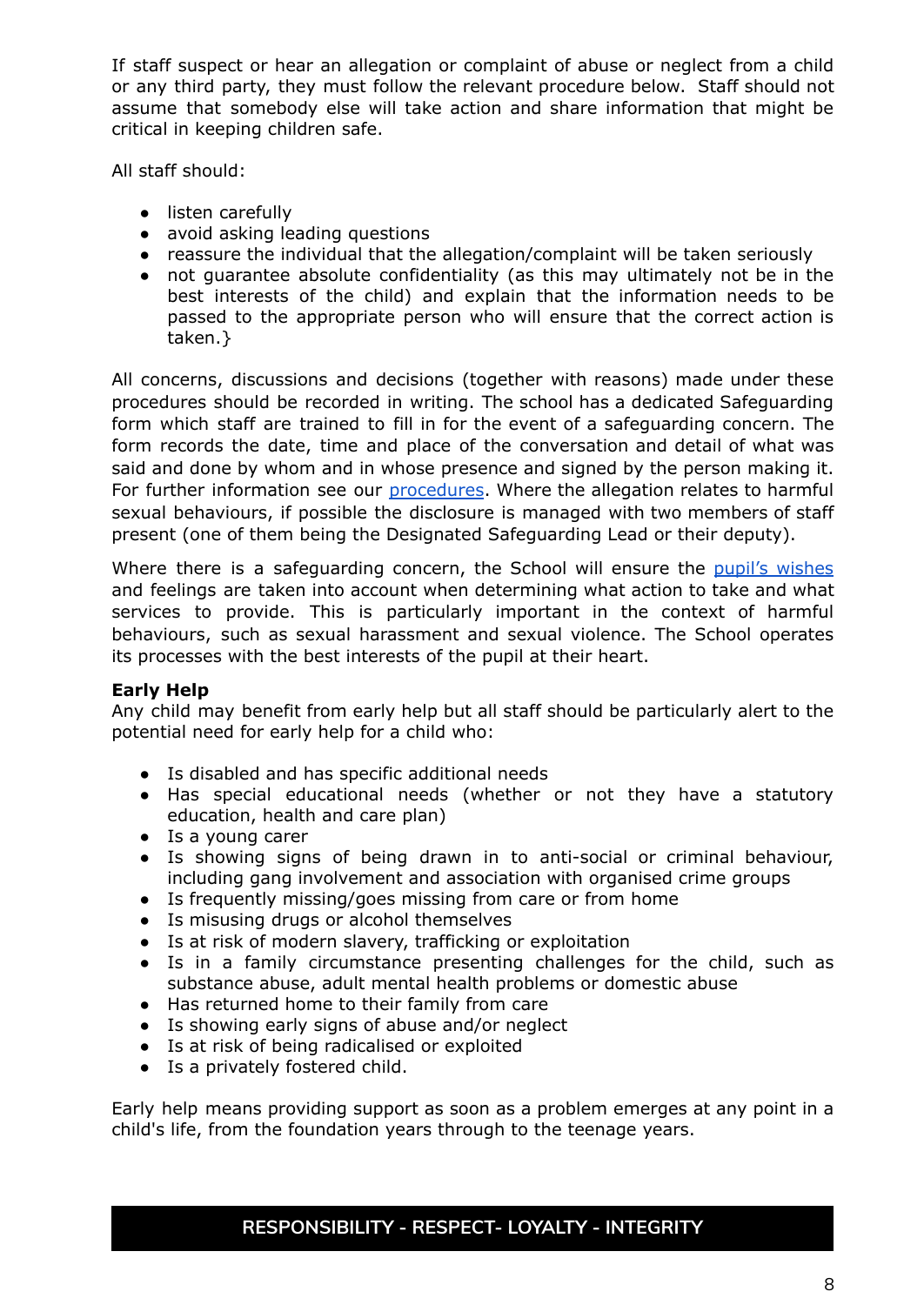In the first instance, staff who consider that a pupil may benefit from early help should discuss this with the School's DSL. The DSL will consider the appropriate action to take in accordance with the multi agency [safeguarding](http://berks.proceduresonline.com/windsor_maidenhead/contents.html) arrangements referral threshold [document.](http://www.wamlscb.org/about-the-lscb/documents/) The DSL will support staff in liaising with external agencies and professionals in an inter-agency assessment, as appropriate. If early help is appropriate, the matter will be kept under review and consideration given to a referral to children's social care if the pupil's situation does not appear to be improving.

### **What staff should do if they have concerns about a child**

If staff (including governors, agency staff and volunteers) have any concerns about a child (as opposed to a child being in immediate danger), they should, where possible, speak with the School's DSL to agree a course of action although staff can make a direct referral to children's social care. As set out above, staff should not assume that somebody else will take action and share information that might be critical in keeping children safe. If anyone other than the DSL makes a referral, they should inform the DSL using the correct Claires Court [documentation](https://docs.google.com/document/d/1wBPrknk5QpmkjpG-HVe5tBX3qjV90-DVbuArUZSQQak/edit#) as soon as possible that a referral has been made. If a child's situation does not appear to be improving, the DSL (should press children's social care for reconsideration. Staff should challenge any inaction and follow this up with the DSL and children's social care as appropriate. All concerns, discussions and decisions made and the reasons for those decisions should be recorded in writing.

### **What staff should do if a child is in danger or at risk of harm**

If staff (including volunteers) believe that a child is in immediate danger or at risk of harm, they should make an immediate referral to children's social care and/or the Police. Anyone can make a referral. Any such referral must be made immediately and in any event within 24 hours (one working day) of staff being aware of the risk. Parental consent is not needed for referrals to statutory agencies such as the police and children's social care. If anyone other than the DSL makes a referral, they should inform the DSL as soon as possible that a referral has been made. Staff should challenge any inaction and follow this up with the DSL and children's social care as appropriate. All concerns, discussions and decisions made and the reasons for those decisions should be recorded in writing.

The School's multi-agency safeguarding arrangements from the Local authority can be found [here](http://www.wamlscb.org/about-the-lscb/documents/). A full copy of their local [procedures](http://berks.proceduresonline.com/windsor_maidenhead/contents.html) can be found in paper format if required in the school.

### **What staff should do if a child is seen as at risk of radicalisation**

Staff should follow the School's normal referral processes when there are concerns about children who may be at risk of being drawn into terrorism, as set out above. This may include a referral to Channel or children's social care depending on the level of risk. However, if staff have concerns that there is an immediate/significant risk of a child being drawn into terrorism they must call 999. Advice and support can also be sought from children's social care.

The School, in recognition that pupils may be at risk of being drawn into terrorism or other forms of extremism, carries out appropriate risk assessments following consultation with local partners, such as the Police and our own Safeguatrding internal audit, of the potential risk in the local area. Such risk assessments are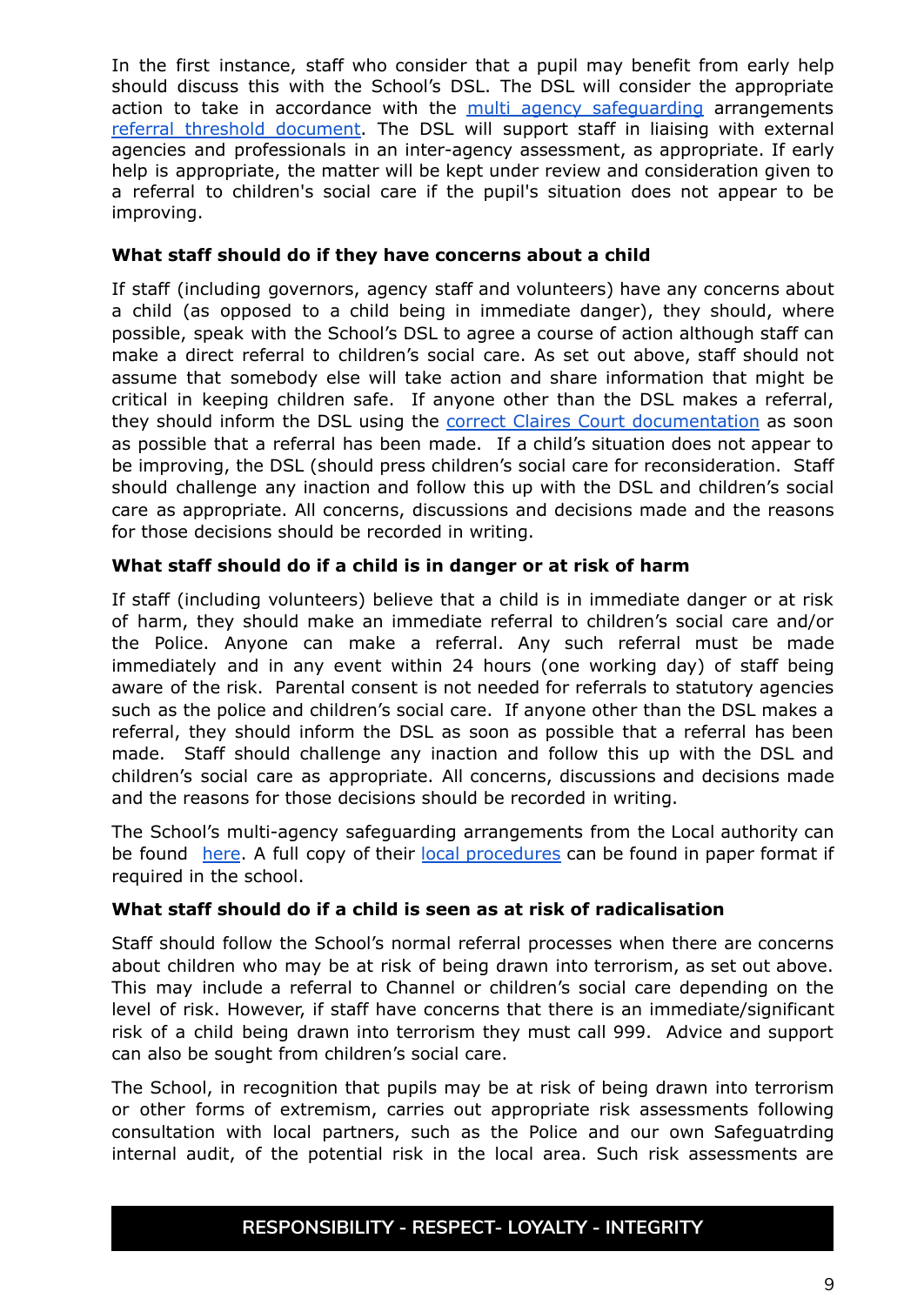discussed with the Head, DSL and DDSL and James Wilding, the Proprietor responsible for safeguarding, to ensure the School's safeguarding arrangements are sufficiently robust to help prevent and protect children from being drawn into terrorism and are regularly revised.

### **What staff should do if they discover an act of Female Genital Mutilation ('FGM')**

Staff must report to the Police cases where they discover that an act of FGM appears to have been carried out. Unless the member of staff has a good reason not to, they should still consider and discuss any such case with DSL and involve children's social care as appropriate. Staff are referred to [Appendix](#page-23-0) 1 of this policy for the procedure to be followed where they suspect that a pupil may be at risk of FGM.

### **What staff should do if a child goes missing from education**

Children who go missing from education, particularly on repeat occasions, is a potential indicator of abuse or neglect. The School's procedures for unauthorised absence and for dealing with children who go missing from education are [here.](https://docs.google.com/document/d/1b2jBNJ6r5X809FnspvC0HEpRzNP8ucvrHkWSVKM7B6w/edit) Further details can also be found at Appendix 1 of this policy. Our Educational Welfare can be contacted on [pippa.tolfree@achievingforchildren.org.uk](mailto:ppiia.tolfree@achievingforchildren.org.uk)

The School will report to RBWM a pupil who fails to attend school regularly or has been absent from school without the School's permission for a continuous period of 10 school days or more. Further information can be found on the RBWM policy [here.](https://mail.google.com/mail/u/0/?tab=rm&ogbl#search/jackie.grose%40achievingforchildren.org.uk/FMfcgzGljlhhlhlWJNKQbMJgsnQmVnvh?projector=1&messagePartId=0.3)

#### **What staff should do if they have concerns about another staff member**

| <b>Against</b>                      | Should be reported to                         |
|-------------------------------------|-----------------------------------------------|
| Staff, volunteers, site DSL         | Head of the respective site*                  |
| Head of site                        | Justin Spanswick, the Lead DSL**              |
| Lead DSL                            | James Wilding, Academic Principal***          |
| <b>School Principals</b><br>policy) | LADO (contact details shown on page 1 of this |

\*In the absence of the Head, the allegation should be passed to the Academic Principal as Lead DSL. The Head will always be kept informed of any allegations against staff or volunteers working at their respective site.

\*\*If the allegation concerns the Head, the person receiving the allegation should immediately inform Justin Spanswick as Lead DSL without notifying the Head first.

\*\*\*If the allegation concerns the Lead DSL, the person receiving the allegation should immediately inform James Wilding as Proprietor with responsibility for safeguarding without notifying the Head first.

The School will adhere to the statutory guidance on dealing with allegations of abuse in force at the time, with any further action - including investigation - taken only with the agreement of the LADO or Duty Social Worker. The following key principles apply:-

We will consider and thoroughly investigate any allegation expeditiously, fairly and consistently, avoiding all unnecessary delays. The aim will always be to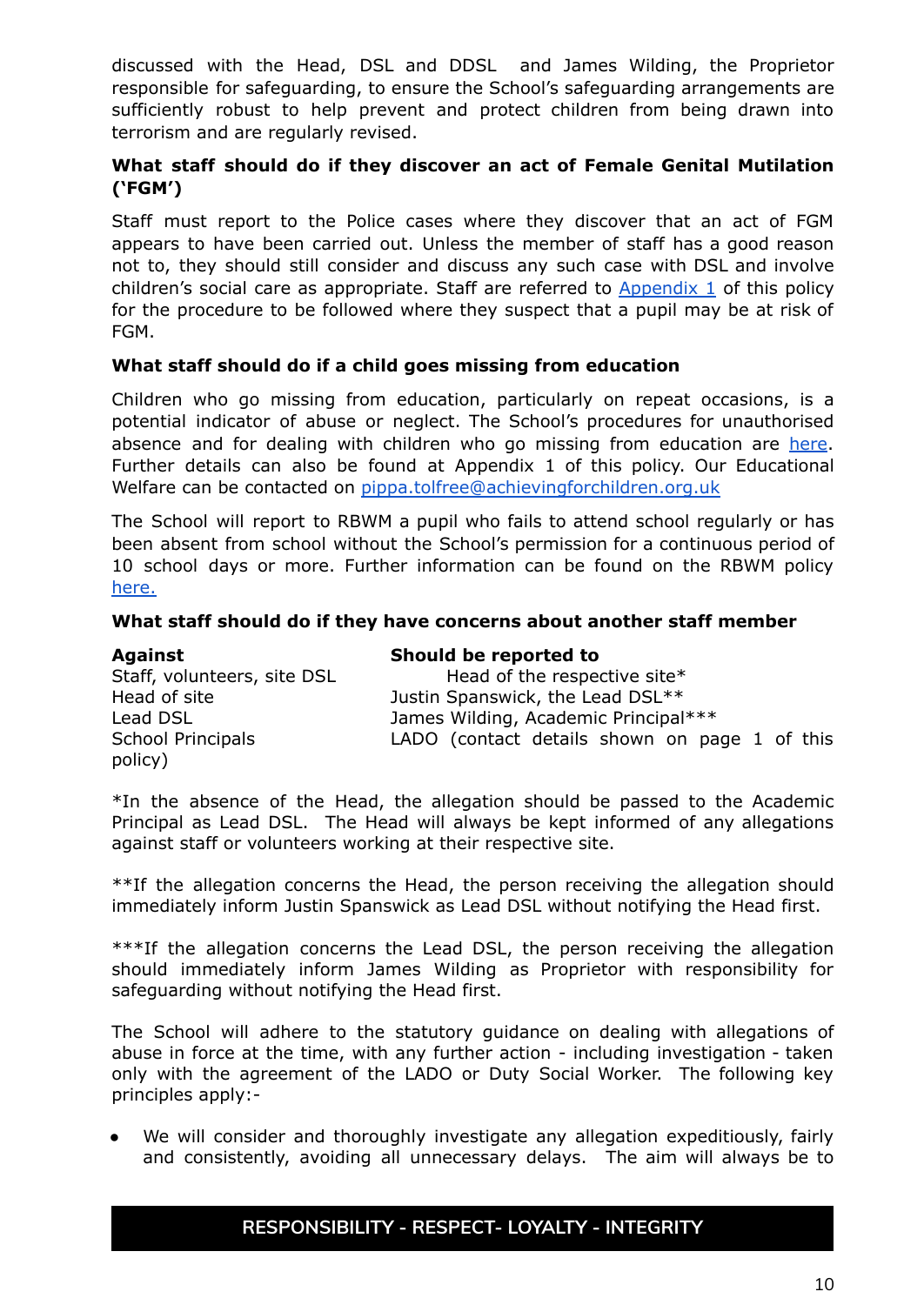ensure a quick resolution to the benefit of all concerned; the nature, seriousness and complexity of the allegation will have a bearing on timescales.

- In the first instance, and always prior to any internal investigation taking place, the School will contact the LADO at RBWM for further professional advice and discussion within one working day. We will discuss with the LADO the content and context of the allegation and will agree a course of action, including any involvement with the Police. Discussions will be recorded in writing and communication with both the individual and parents of the child/children agreed. For the avoidance of doubt, the School does not require parental consent before reporting allegations to the LADO.
- In the case of serious harm, the Police will be informed from the outset.
- Where appropriate, the person who is subject of an allegation will be notified as soon as is practicable and will be provided with as much information as possible at that time (NB: in some instances the School may not be permitted to disclose full details).
- Suspension will never be a default option; the School will always consider whether the circumstances warrant suspension and/or reasonable alternative arrangements (such as redeployment or working under supervision) are appropriate before a final decision is given in this regard. The LADO's views will always be taken into consideration. However, the Academic Principal will always have the final decision on suspension. The individual will be notified of the reasons and justification for suspension and provided with a named contact within one working day. The school will not conduct an investigation before reporting the case to the LADO.
- Allegations that are found to have been malicious will be removed from personnel records. We will not refer to any unsubstantiated, unfounded or malicious allegations in employer references. (Pupils making malicious allegations will be dealt with under the School's behaviour policy.)
- Whilst care will be taken to ensure the effective protection of the child making the allegation, we will always provide appropriate support to the person who is the subject of the allegation.
- There are restrictions on the reporting or publishing of allegations against staff and the School will take all reasonable steps to ensure that confidentiality is maintained and guard against unwanted publicity while an allegation is being investigated. These restrictions apply up to the point where the accused is charged with an offence, or the DfE/NCTL publish information about an investigation or decision in a disciplinary case.
- If the subject of an allegation chooses to resign their employ, the School will continue with its investigation and will make every effort to reach a conclusion regardless of whether the individual chooses to assist the investigation.

### **What staff should do it they have concerns about safeguarding practices in the school**

The School aims to ensure there is a culture of safety and raising concerns and an attitude of 'it could happen here'. Where staff have concerns about poor or unsafe practices and potential failures in the School's safeguarding systems, these should be raised in accordance with the School's whistleblowing procedures which can be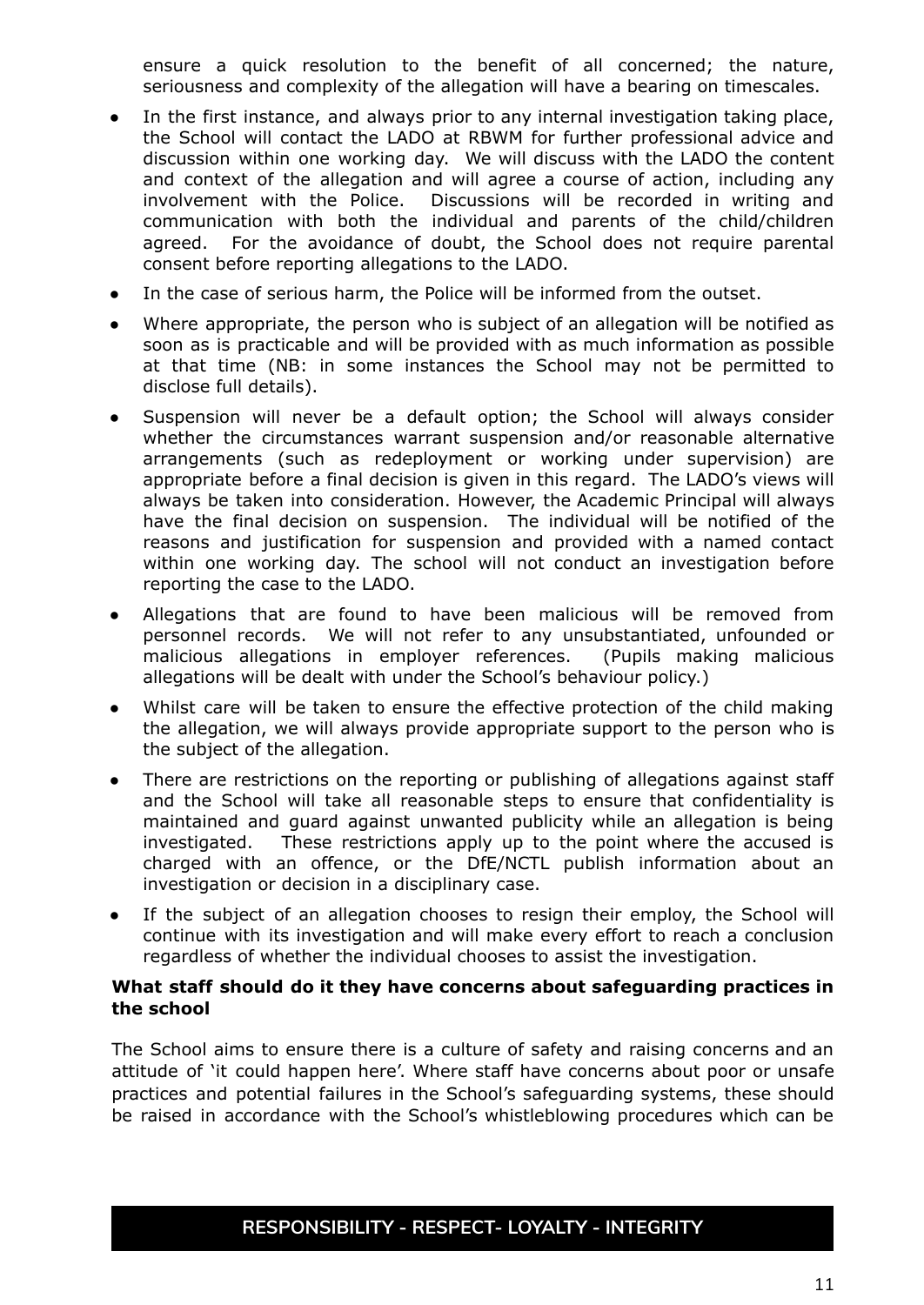found [here.](#page-41-0) There will be no disciplinary action taken against a member of staff for making such a report provided that it is done in good faith.

If staff and volunteers feel unable to raise an issue with the School or feel that their genuine concerns are not being addressed, they may use other whistleblowing channels, such as the NSPCC whistleblowing advice line. Contact details for the NSPCC helpline can be found on the Key Contacts page at the start of this policy.

### **ARRANGEMENTS FOR DEALING WITH PEER-ON-PEER ALLEGATIONS (including sexting)**

Peer-on-peer abuse is abuse by one or more pupils against another pupil. It can manifest itself in many ways and can include sexting, sexual assault, gender-based issues, hazing and initiation rituals, upskirting and harmful sexual behaviours including sexual violence and sexual harassment. Abusive comments and interactions should never be passed off or dismissed as "banter" or "part of growing up". Nor will harmful sexual behaviours be dismissed as the same or "just having a laugh" or "boys being boys". The School recognises that a child is likely to disclose an allegation to someone they trust: this could be any member of staff. By making such a disclosure the pupil is likely to feel that the member of staff is in a position of trust and will be taken seriously.

The School recognises that children with special educational needs and disabilities can be more prone to peer on peer group isolation than other children and will consider extra [pastoral](https://docs.google.com/document/d/1-JMfGNJGGanl7o90JptS1Bl2EGOWQr9kSicBJTgznvM/edit?ts=5d6be0b7) support for those children. The School recognises that children can be particularly vulnerable in residential settings and are alert to the potential for peer-on-peer abuse. The School takes the following steps to [minimise](https://goo.gl/9jZqMV) the risk of [peer-on-peer](https://goo.gl/9jZqMV) abuse.

Where an issue of pupil behaviour or bullying gives 'reasonable cause to suspect that a child is suffering, or is likely to suffer, significant harm', then this becomes a safeguarding issue and staff should follow the procedures below rather than the School's Anti-Bullying and Behaviour policies:

A pupil against whom an allegation of abuse has been made may be suspended from the School during the investigation. The School will take advice from the multi-agency safeguarding arrangements put in place by the Local Authority on the investigation of such allegations and will take all appropriate action to ensure the safety and welfare of all pupils involved including the alleged victim and perpetrator. If it is necessary for a pupil to be interviewed by the Police in relation to allegations of abuse, the School will ensure that, subject to the advice of the Local authority, parents are informed as soon as possible and that the pupils involved are supported during the interview by an appropriate adult and until the investigation is completed. Confidentiality will be an important consideration for the School and advice will be sought as necessary from the MASH team and/ or the Police as appropriate.

Police may be informed of any harmful sexual behaviours which are potentially criminal in nature, such as grabbing bottoms, breasts and genitalia. Rape, assault by penetration and sexual assaults will be passed to the police. Advice is sort from the Sexual harrassment and sexual violence document linked in KCSIE 2021 and found [here.](https://www.gov.uk/government/publications/sexual-violence-and-sexual-harassment-between-children-in-schools-and-colleges) If the DSL decides to make a referral to children's social care and/or a report to the police against a victim's wishes, the reasons should be explained to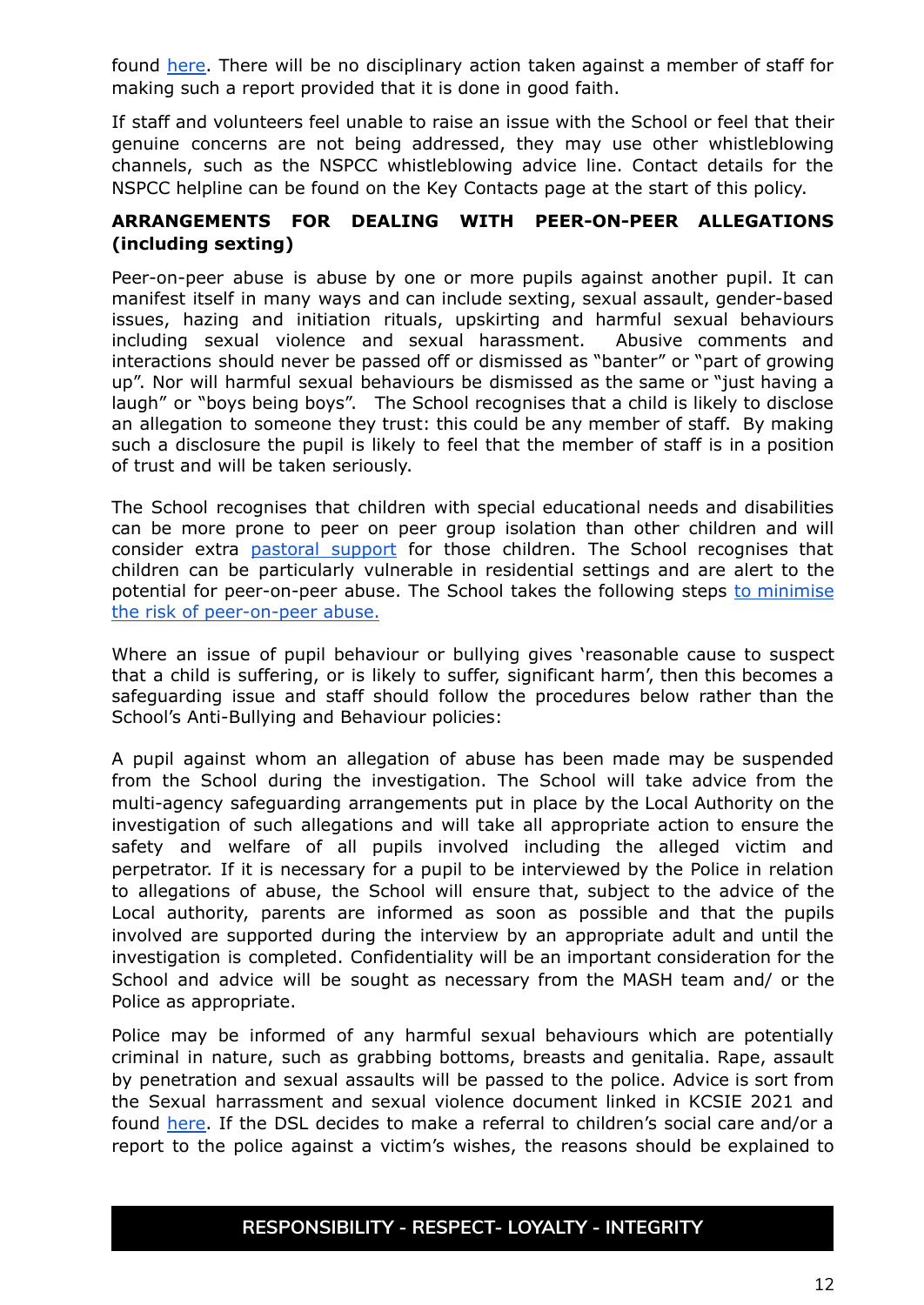the pupil and appropriate specialist support offered. It is clear to all staff that anyone can make a referral and does not require parental consent if the child is deemed at significant risk of harm. Advice on when to contact the police can be found [here.](https://mail.google.com/mail/u/0/?tab=rm&ogbl#search/vicky+ruddick?projector=1)

The School's approach to sexting follows our guidance to all sexual harassment allegations. The definition of sexting: 'Sexting is when someone shares sexual, naked or semi-naked images or videos of themselves or others, or sends sexually explicit messages.They can be sent using mobiles, tablets, smartphones, laptops any device that allows you to share media and messages' (NSPCC website).

It is against the law for a child to: take an explicit picture of another child, to share or store or eve download that image, regardless of whether there is consent from the person being photographed. Therefore, all aspects of sexting will be reported to the police, and the police will decide if it becomes a criminal offence or not. The school supports all parties in this matter and appropriate sanctions are put in place in accordance with the behavior and [discipline](http://goo.gl/NOM54S) policy.

In the event of disclosures about pupil-on-pupil abuse, all children involved (both victim and perpetrator) will be treated as being at risk and safeguarding procedures in accordance with this policy will be followed. Victims will be supported by the school in line with our pastoral care plans, and support from external agencies will be sought, as appropriate.

When there has been a report of sexual violence, the DSL will make an immediate risk and needs assessment. Where there has been a report of sexual harassment, the need for a risk assessment should be considered on a case-by-case basis. The risk and needs assessment should consider:

- the victim:
- the alleged perpetrator; and
- the other children (and, if appropriate, staff) at the School.

Risk assessments will be recorded and kept under review. In relation to a report of sexual violence or sexual harassment, the DSL will reassure any victim that they are being taken seriously and that they will be supported and kept safe. The victim will never be given the impression that they are creating a problem by reporting sexual violence or sexual harassment; nor would a victim ever be made to feel ashamed for making a report. The DSL will consider the risks posed to pupils and put adequate measures in place to protect them and keep them safe. This may include consideration of the proximity of the victim and alleged perpetrator and considerations regarding shared classes, sharing school premises and school transport.

New guidance emerging from the DfE which came into force on 1 September 2021 also highlights matters for schools to take into consideration when tackling matters of peer on peer abuse, sexual harassment, serious violence and supporting victims of abuse.

The school ensures that any report of abuse will be taken seriously and every victim will be supported. Children will neer be made to feel ashamed or that that they are creating a problem by reporting absue, sexual violence or sexual harrassment.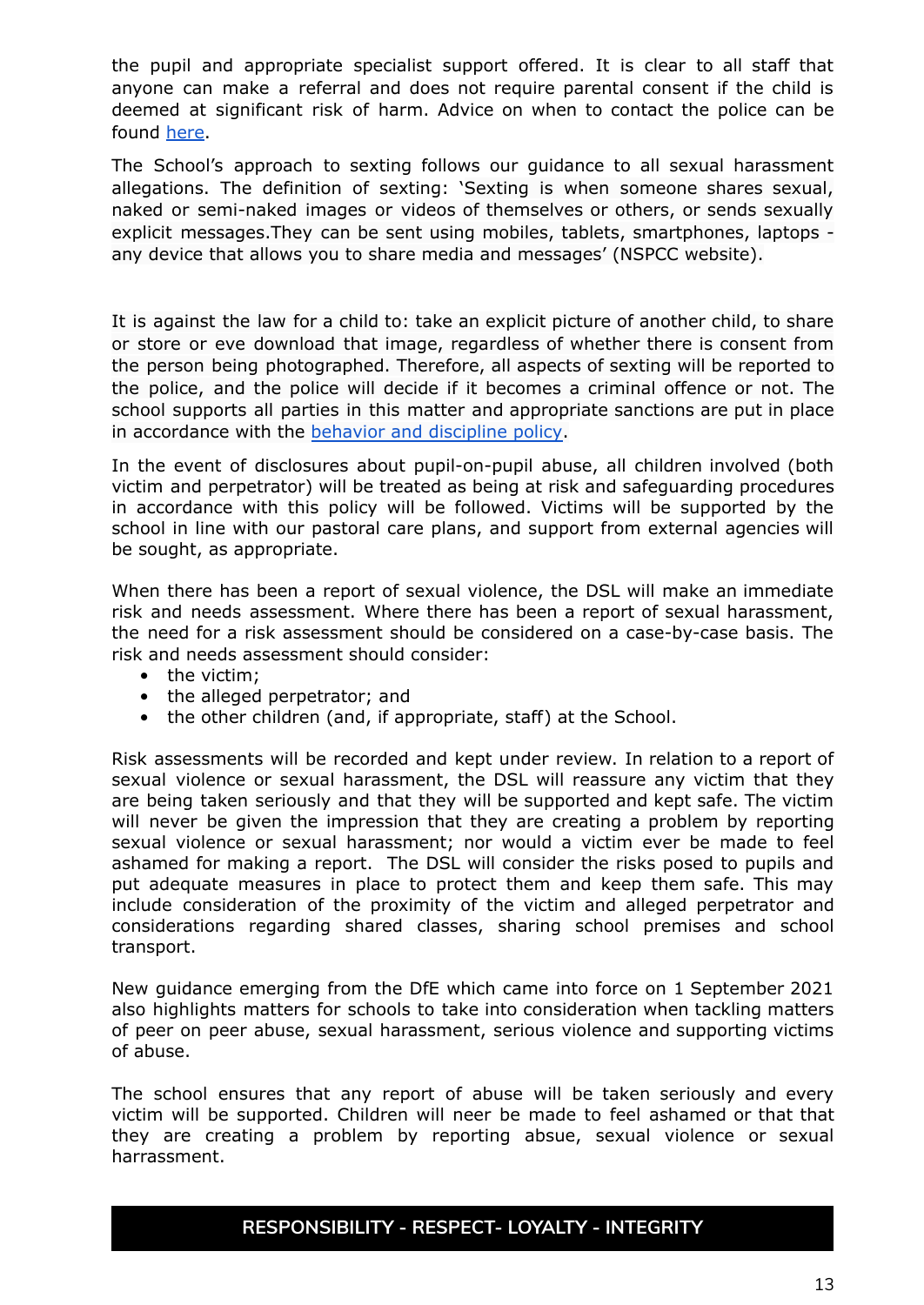## **Serious Violence, County Lines and CCE**

Staff are aware of the indicators of serious violence and procedures to deal with such incidents which can be found [here](#page-7-0). All staff are trained manage a report of child-on-child sexual violence and sexual harassment; this has been prioritised furgther in the light of current advice and national highlights of need. Furthermore, be aware of their role in the local early help process, be aware of the process for making referrals to children's social care, know what to do if a child tells them he/she is being abused, exploited or neglected, reassure victims that they are being taken seriously and that they will be supported and kept safe so that no victim will be given the impression that they are creating a problem by reporting abuse, sexual violence or sexual harassment and no victim ever be made to feel ashamed for making a report.

Indicators of serious violence include:

- Marks on the body
- Poor attendance/punctuality
- Looking for new groups of friends/older friends
- Change in attitude and appearance
- New possessions

To support this, staff are directed to the CCE (Child Criminal [Exploitation\)](https://safeguarding.network/safeguarding-resources/child-criminal-exploitation/) link. County Lines is the term used "when drug gangs from big cities expand their operations to smaller towns, often using violence to drive out local dealers and exploiting children and vulnerable people to sell drugs. These dealers will use dedicated mobile phone lines, known as 'deal lines', to take orders from drug users. Heroin, cocaine and crack cocaine are the most common drugs being supplied and ordered. In most instances, the users or customers will live in a different area to where the dealers and networks are based, so drug runners are needed to transport the drugs and collect payment." [\(National](https://www.nationalcrimeagency.gov.uk/what-we-do/crime-threats/drug-trafficking/county-lines) Crime Agency 2019)

All staff are aware of the associated risks and understand the measures in place to manage these issues. Further advice for schools and colleges is provided in the Home Office's Preventing youth violence and gang [involvement](https://www.gov.uk/government/publications/advice-to-schools-and-colleges-on-gangs-and-youth-violence) and its [Criminal](https://www.gov.uk/government/publications/criminal-exploitation-of-children-and-vulnerable-adults-county-lines) [exploitation](https://www.gov.uk/government/publications/criminal-exploitation-of-children-and-vulnerable-adults-county-lines) of children and vulnerable adults: county lines guidance.

### **ARRANGEMENTS FOR DEALING WITH ALLEGATIONS OF ABUSE AGAINST TEACHERS AND OTHER STAFF (INCLUDING THE HEAD, GOVERNORS AND VOLUNTEERS)**

The School's procedures for managing allegations against staff who are currently working in the School follows Department for Education statutory guidance and multi agency safeguarding arrangements arrangements and applies when staff (including volunteers) have (or are alleged to have):

- Behaved in a way that has harmed a pupil, or may have harmed a pupil
- Possibly committed a criminal offence against or related to a pupil or
- Behaved towards a pupil in a way that indicated that they may pose a risk of harm if they were to work regularly or closely with children.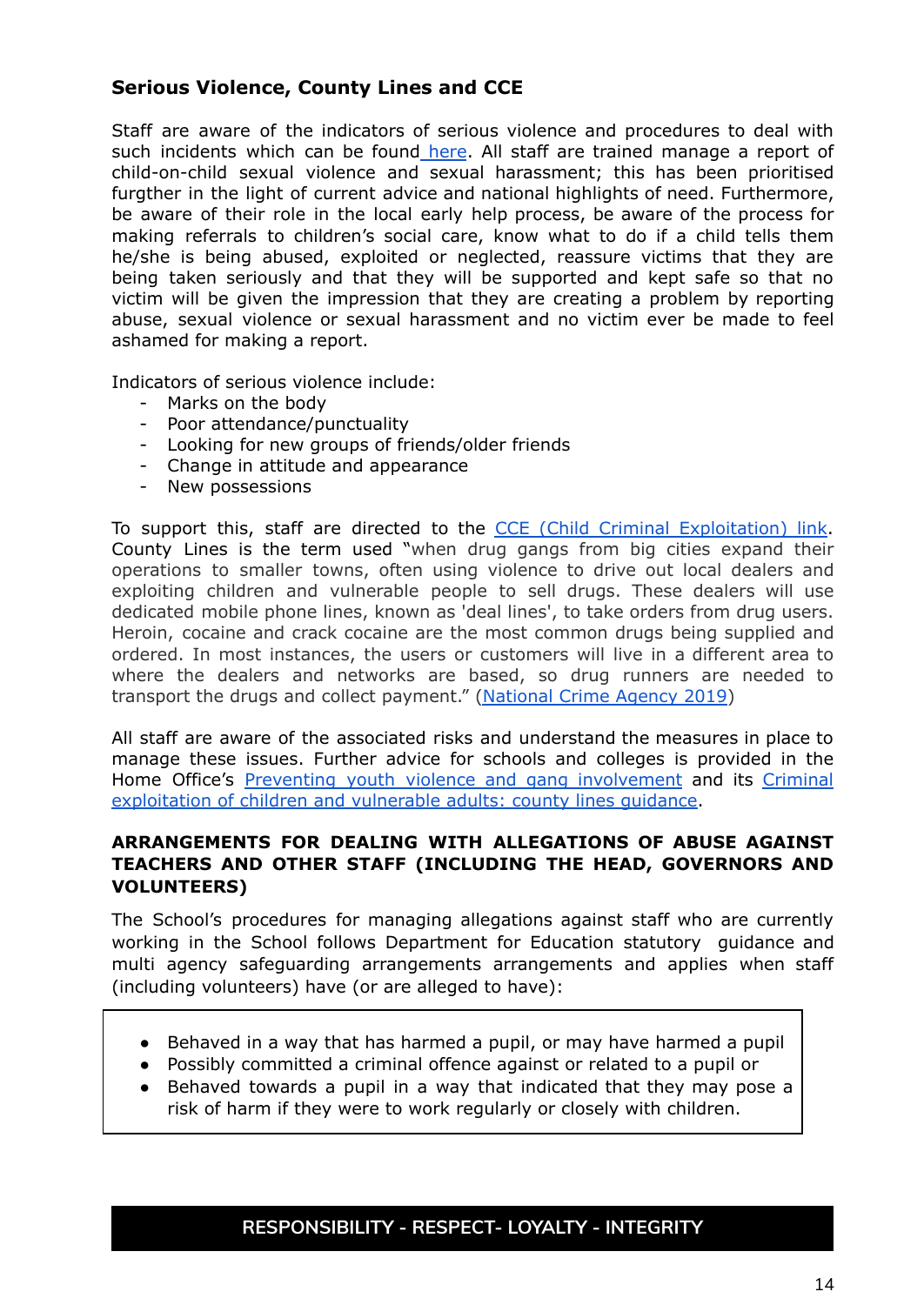All staff understand that if they receive an allegation that might indicate a person would pose a risk of harm if they continue to work in regular or close contact with children in their present position, or in any capacity against another member of staff, or they have concerns about the behaviour of another member of staff, the matter should be reported immediately to the Head or the DSL.

Allegations against a teacher who is no longer teaching should be referred to the Police. Historical (non-recent) allegations of abuse should be referred to the Police and also the LADO.

KCSIE 2021 divides allegations into two categories;

• allegations that may meet the harm threshold

• allegations or concerns that do not meet the harm threshold, known as 'low level concerns.

1. Allegations that may meet the harm threshold

This procedure will be used in respect of all cases where an allegation indicates that a person poses a risk of harm if he or she continues to work in his/her present position. It should be followed where it is alleged that a member of staff (including a volunteer, student, person on supply and contractor) has:

- behaved in a way that has harmed a child, or may have harmed a child
- possibly committed a criminal offence against or related to a child

• behaved towards a child or children in a way that indicates s/he is unsuitable to work with children

This will include cases of verbal abuse

• behaved or may have behaved in a way that indicates s/he may not be suitable to work with children.

There may be up to 3 strands in the consideration of an allegation:

- a police investigation of a possible criminal offence
- enquiries and assessment by children's social care about whether a child is in need of protection or in need of services
- consideration by the School of disciplinary action in respect of the individual.

The School's complaints procedure will be followed alongside this policy.

The procedures for dealing with allegations need to be applied with common sense and judgement. Many cases may well either not meet the criteria set out above or may do so without warranting consideration of either a police investigation or enquiries by local authority children's social care services. In these cases, local arrangements should be followed to resolve cases without delay.

If an allegation is made against anyone working with children in the School, the School should not undertake their own investigation of allegations without prior consultation with the Local Authority 'designated officer' or, in the most serious cases, the Police, so as not to jeopardise statutory investigations. In borderline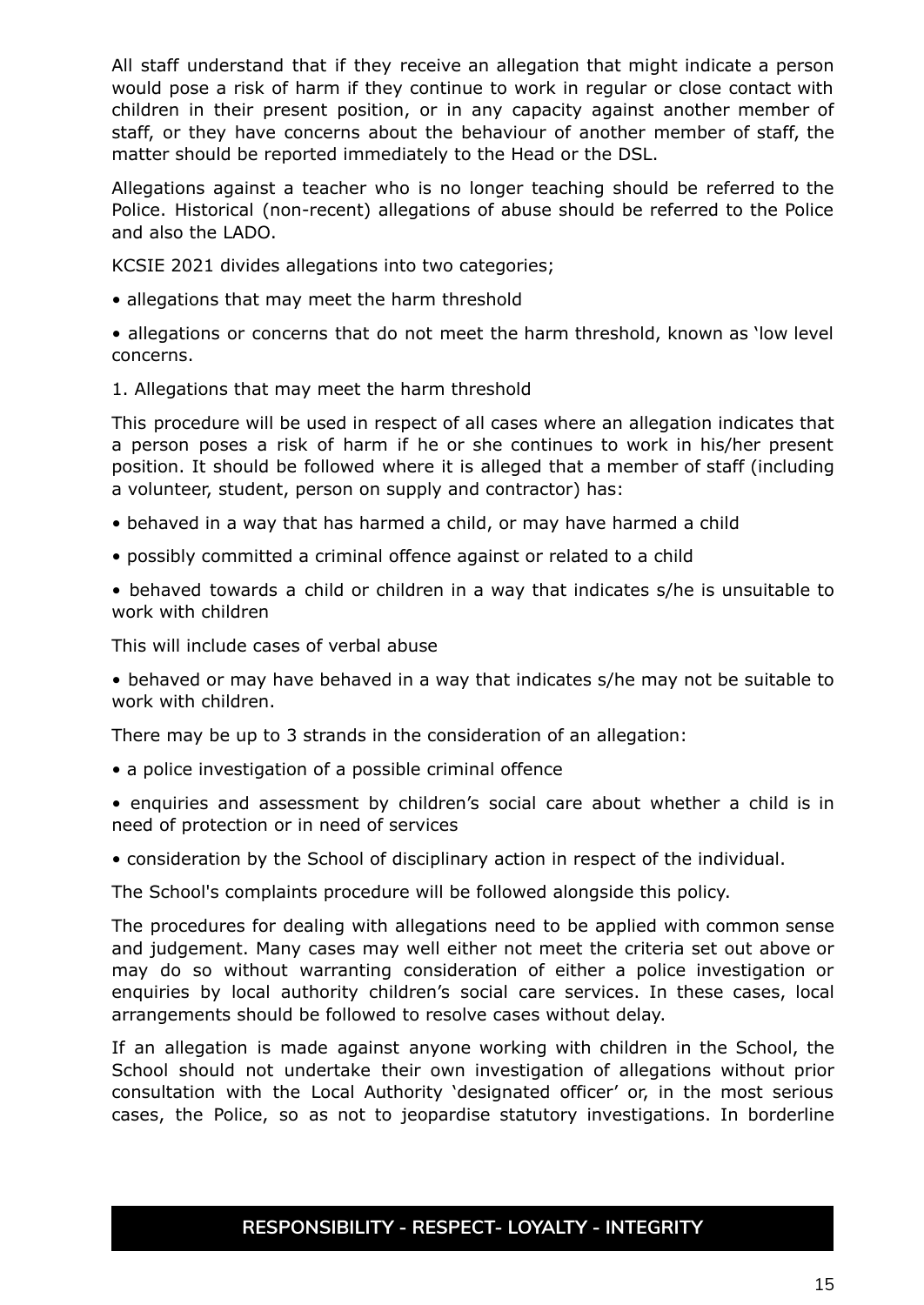cases, the School may discuss informally with the 'designated officer' on a no-names basis.

All allegations should be investigated as a priority to avoid any delay.

- 1. All allegations which appear to meet the above reporting criteria are to be reported straight away to the 'case manager' who is the Head or to the DSL. If an allegation is reported to the DSL, the DSL will keep the Head and Executive Head informed. Where the Executive Head, Head or DSL is absent or is the subject of the allegation or concern, reports should be made to James Wilding. Where the Head or DSL is the subject of the allegation or concern, the Head or DSL must not be informed of the allegation prior to contact with the school proprietor. If the allegation is about the Proprietor the LADO must be contacted. However, staff may consider discussing any concerns with the DSL and make any referral via them.
- 2. The case manager/handler should immediately discuss the allegation with the designated officer and consider the nature, content and context of the allegation and agree a course of action including any involvement of the Police. (Where the case manager deems there to be an immediate risk to children or there is evidence of a possible criminal offence, the case manager may involve the Police immediately.) All discussions should be recorded in writing, and any communication with both the individual and the parents of the child(ren) agreed. The designated officer should be informed within one working day of all allegations that come to the School's attention and appear to meet the criteria or that are made directly to the Police and/or children's social care.
- 3. The case manager will ensure that the individual who is the subject of the allegation is informed as soon as possible and given an explanation of the likely course or action, unless there is an objection by children's social care or the Police. The case manager will appoint a named representative to keep the individual informed of the progress of the case and will consider what other support is appropriate for the individual.
- 4. The case manager should give careful consideration as to whether the circumstances of the case warrant suspension or whether alternative arrangements should be put in place until the allegation is resolved. The case manager will give due weight to the views of the designated officer and *KCSIE 2021* when making a decision about suspension. Where the individual is suspended, the case manager will ensure they know who their point of contact is in the School and shall provide them with their contact details.
- 5. The case manager will ensure that parents are informed as soon as possible and kept informed about progress of the case, subject to any advice from children's social care or the Police.
- 6. The case manager will discuss with the designated officer whether a referral to the Disclosure and Barring Service or Teaching Regulation Agency should be made where an allegation is substantiated and the person is dismissed or the School ceases to use their services, or the person resigns or otherwise ceases to provide their services. The School has a legal obligation to report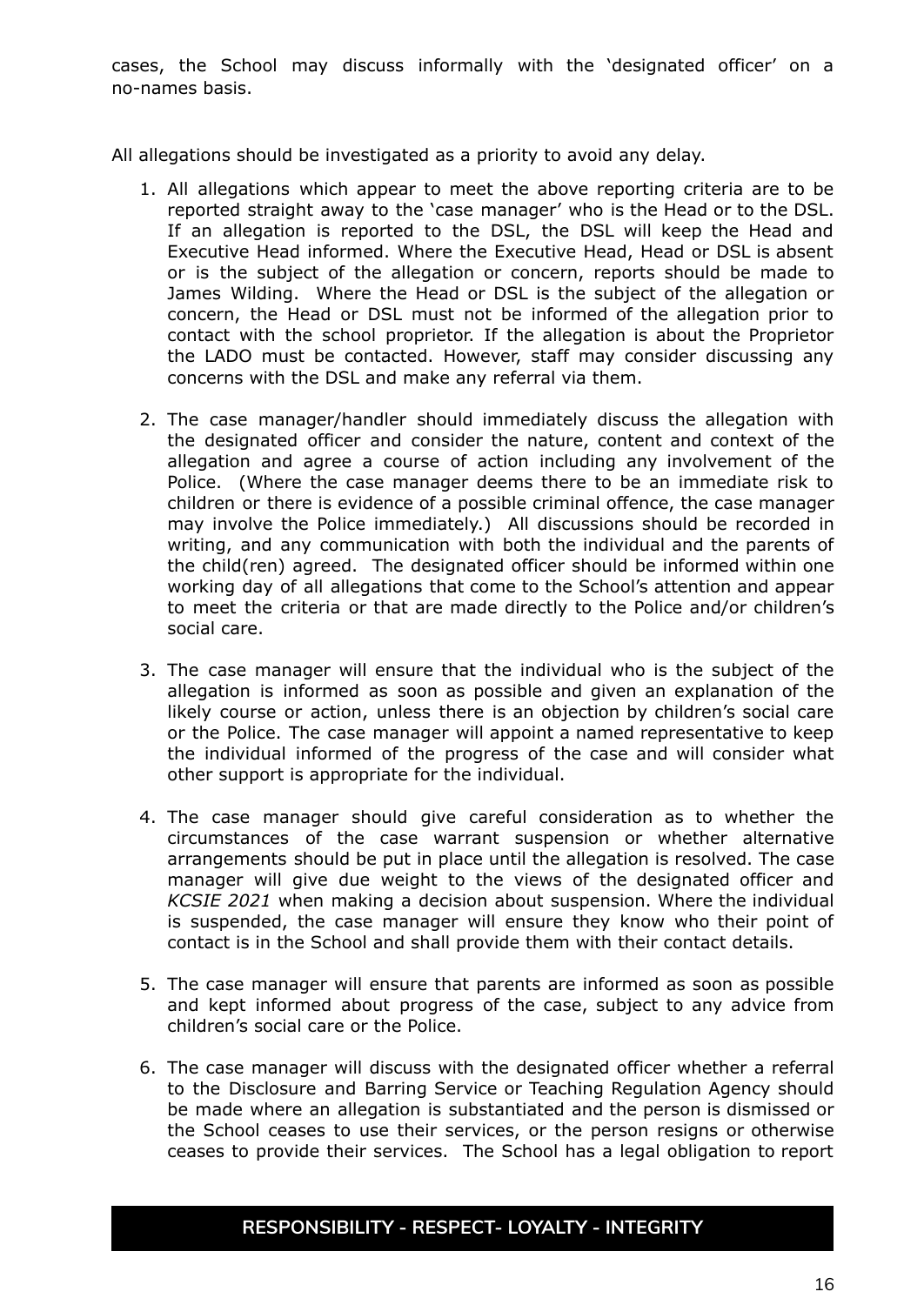promptly to the Disclosure and Barring Service any person (whether employed, contracted, a volunteer or a student) who has harmed, or poses a risk of harm, to a child, or if there is reason to believe the member of staff has committed one of a number of listed offences, and who has been removed from working (paid or unpaid) in regulated activity, or would have been removed had they not left. Further, or in the alternative, if an investigation leads to the dismissal or resignation prior to dismissal of a member of teaching staff specifically, the School must consider making a referral to the Teaching Regulation Agency and a prohibition order may be appropriate (because that teacher has displayed unacceptable professional conduct, conduct that may bring the profession into disrepute or a conviction at any time for a relevant offence).

7. On conclusion of the case, the case manager should review the circumstances of the case with the designated officer to determine whether there are any improvements to be made to the School's safeguarding procedures or practices to help prevent similar events in the future.

The School will make every reasonable effort to maintain confidentiality and guard against unwanted publicity whilst an allegation is being investigated or considered.

### **2. Concerns that do not meet the harm threshold - Low Level Concerns Policy**

For full details, please refer to KCSIE, Part 4.

The school has policies and procedures in place for dealing with concerns, including allegations, which do not meet the harm threshold (as defined above). Such concerns may arise from a range of sources, including suspicion or complaint, or a disclosure from a child, a parent, a member of staff or another adult. A concern may also arise from the undertaking of vetting checks. The School will follow its procedures to identify, undertake and record any necessary action. Such procedures include, but are not limited to;

- complaints procedure
- staff code of conduct
- staff disciplinary and grievance procedures
- this polic y

As part of its safeguarding procedures, the school promotes an open and transparent culture in which all concerns about all adults working in or on behalf of the school (including supply teachers, volunteers and contractors) are dealt with promptly and appropriately. The term 'low level' does not mean that a concern is insignificant, but defines it as not meeting the 'harm threshold' as cited above. Such a concern, however small, may indicate that a member of staff, supply staff or a volunteer may have acted in a way that;

• is inconsistent with the staff code of conduct

• does not meet the allegations threshold or is otherwise not considered serious enough to consider a referral to the LADO.

Examples of such behaviour could include, but are not limited to: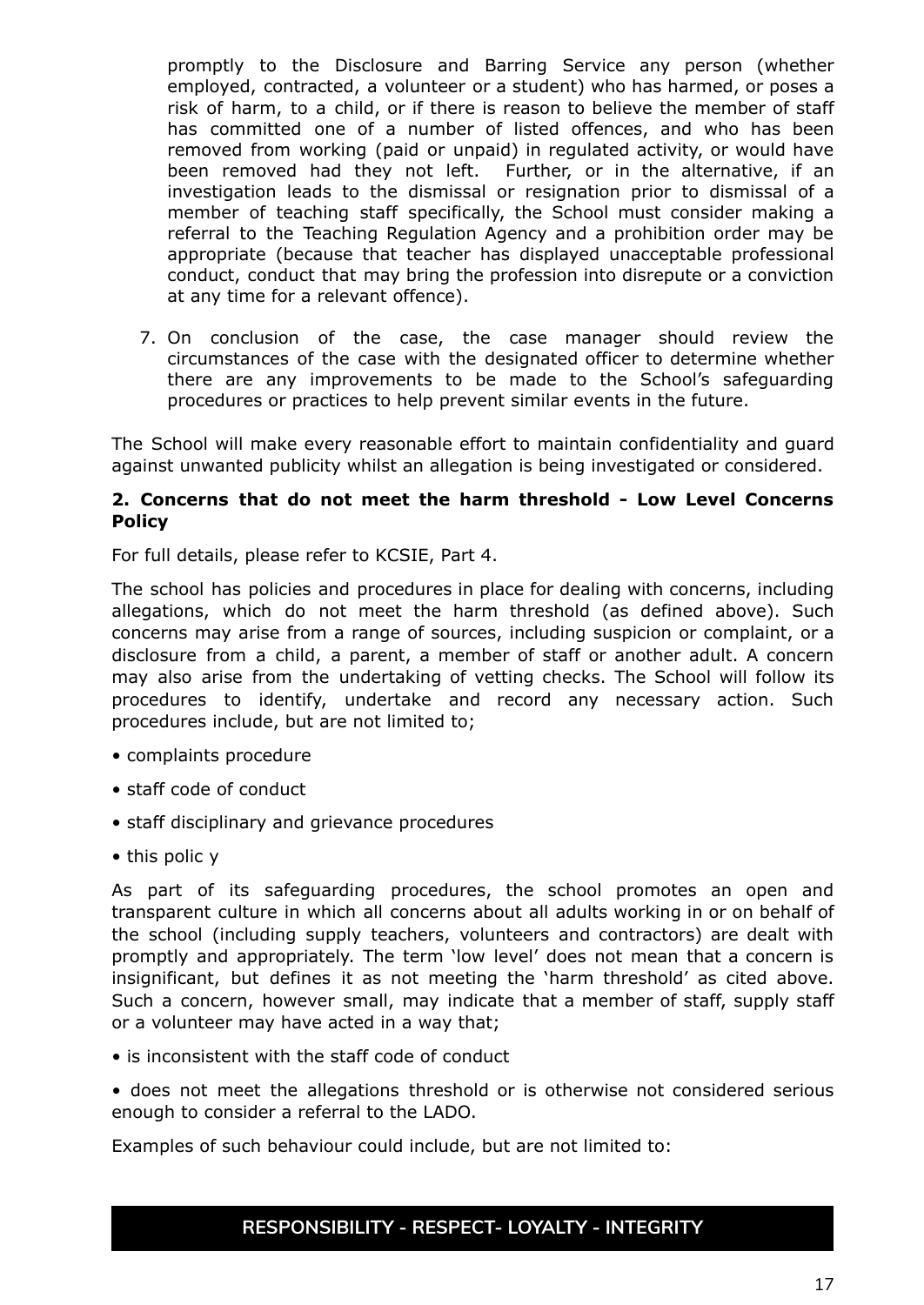- being over friendly with children;
- having favourites;
- taking photographs of children on their mobile phone;

• engaging with a child on a one-to-one basis in a secluded area or behind a closed door; or,

• using inappropriate sexualised, intimidating or offensive language.

Further examples of low level concerns are identified in the staff code of conduct, which should be consulted for more detailed information. It is important that any such concerns are reported through the usual channels, usually to a DSL or the Head or Nursery Manager, as relevant. Where low level concerns are substantiated, the school will respond in a positive, sensitive and proportionate manner, undertaking any necessary action, including supporting the individual in correcting any unsuitable behaviour at an early stage.

Any low level concerns or allegations relating to agency supply staff or third party employees will also be reported to their employers so that appropriate action can be taken and any patterns of inappropriate behaviour across different institutions can be identified.

Details of low level concerns or allegations will be recorded in writing, the record including the details and context of the concern, the person reporting the concern and any action taken. If the individual who reports the concern wishes to remain anonymous, this should be respected as far as reasonably possible.

Records will be held securely and kept confidential, in line with data protection requirements. Records will be reviewed on a periodic basis so that any potential patterns can be identified. If such a pattern is identified, the school will decide what action should be taken, including consideration of whether to deal with the situation under part one of this procedure, above. Consideration will also be given to whether a pattern gives rise to any issues relating to the culture of the school, which will result in appropriate action being taken, including the provision of additional training. Records will be retained in accordance with the school's retention of records and information policy, usually at least until the person leaves the school's employment. Details of low level concerns or allegations will not be included in references, since KCSIE 2021 notes that only substantiated safeguarding allegations should be mentioned in such a situation.

Allegations found to be malicious will be removed from the individual's personnel records. In all other circumstances a written record will be made of the decision and retained on the individual's personnel file in accordance with *KCSIE 2021* and a copy will only be provided to the individual concerned<sup>71</sup>.

Allegations proven to be false, unsubstantiated, unfounded or malicious will not be included in employer references. If an allegation is shown to be deliberately invented or malicious, the Head will consider whether any disciplinary action is appropriate against a pupil who made it; or whether the Police should be asked to consider if action might be appropriate against the person responsible even if they are not a pupil.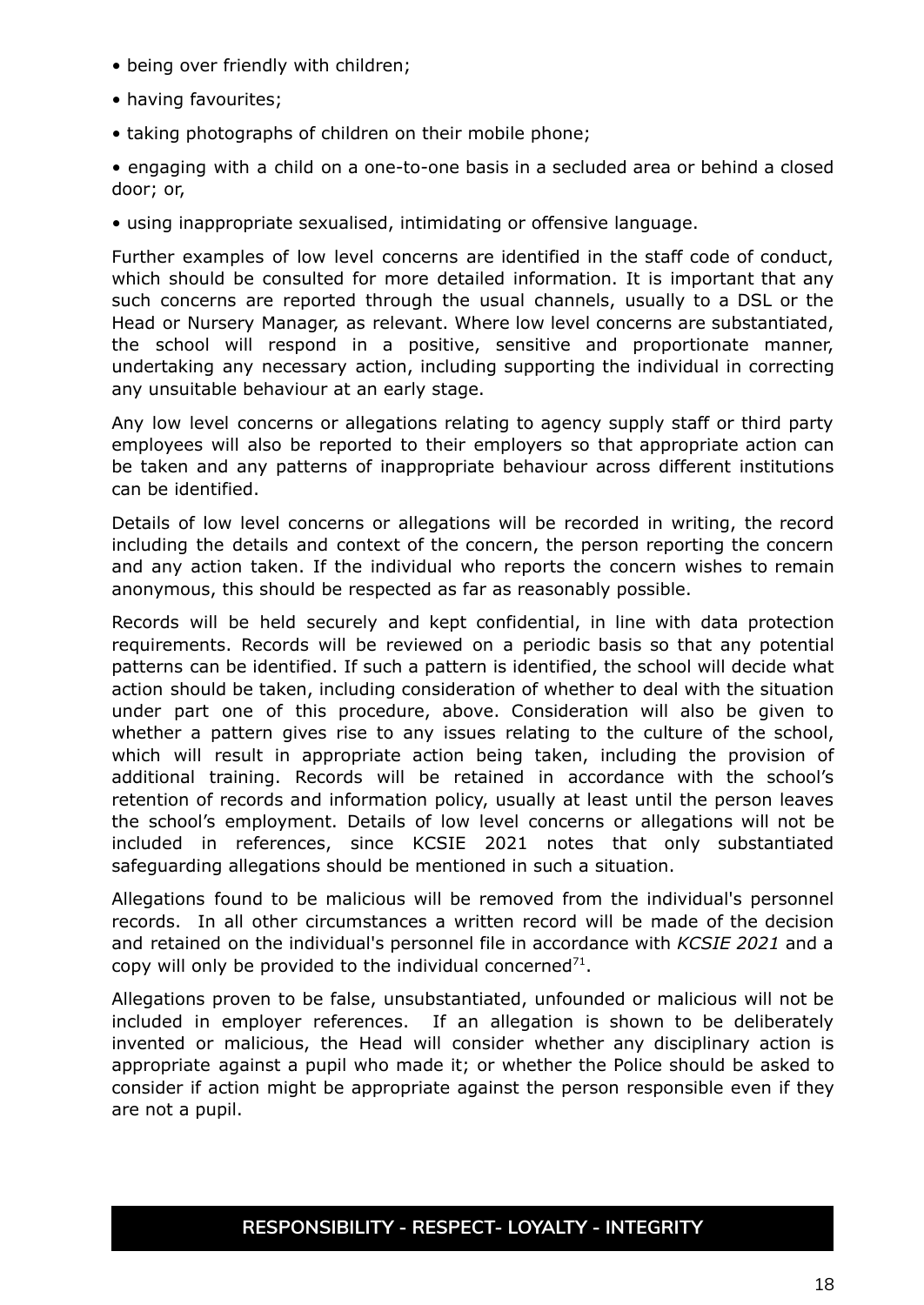The School's staff code of conduct can be found [here.](https://goo.gl/45H5Wp) The aim of the code of conduct is to provide clear guidance about behaviour and actions so as to not place pupils or staff at risk of harm or of an allegation of harm to a pupil.

#### **Further notes on responding to a low level concern or allegation**

This section of the Safeguarding Child Protection policy serves as the school's Low Level Concerns Policy, and should be read in conjunction with the staff code of conduct, and other relevant school documentation. In responding to a low level concern, the Head will

• speak directly to the person who raised the concern, unless it has been raised anonymously, or identified by the Head him/herself

• speak to the individual involved and any witnesses

• use the information to help categorise the behaviour which causes concern and determine what further action may be needed; implement such action

• keep a record, as detailed above, including the rationale for decisions and action taken.

## **Upskirting**

As defined in KCSIE 2021, "'Upskirting' typically involves taking a picture under a person's clothing without them knowing, with the intention of viewing their genitals or buttocks to obtain sexual gratification, or cause the victim humiliation, distress or alarm. It is now a criminal offence and may constitute sexual harassment." We deal with such instances in the same manner as other forms of sexual harassment, with sanctions and support in place for perpetrators and victims.

### **[Whistleblowing](#page-41-0) Policy**

The School aims to create and maintain an environment where staff feel supported in their safeguarding role and able to raise concerns, including about poor or unsafe practice and potential failures in the School's safeguarding regime.The School has a separate Whistleblowing policy shown as Annex 8 - this has its own section within the staff handbook; a copy may also be requested from HR in confidence. All staff are required to report to the DSL, Head or to the Academic Principal in the Head's absence, any concern or allegations about school practices or the behaviour of colleagues which are likely to put pupils at risk of abuse or other serious harm. There will be no retribution or disciplinary action taken against a member of staff for making such a report provided that it is done in good faith. Further Government advice on whistleblowing can be found here - <https://www.gov.uk/whistleblowing>

### **SAFER RECRUITMENT**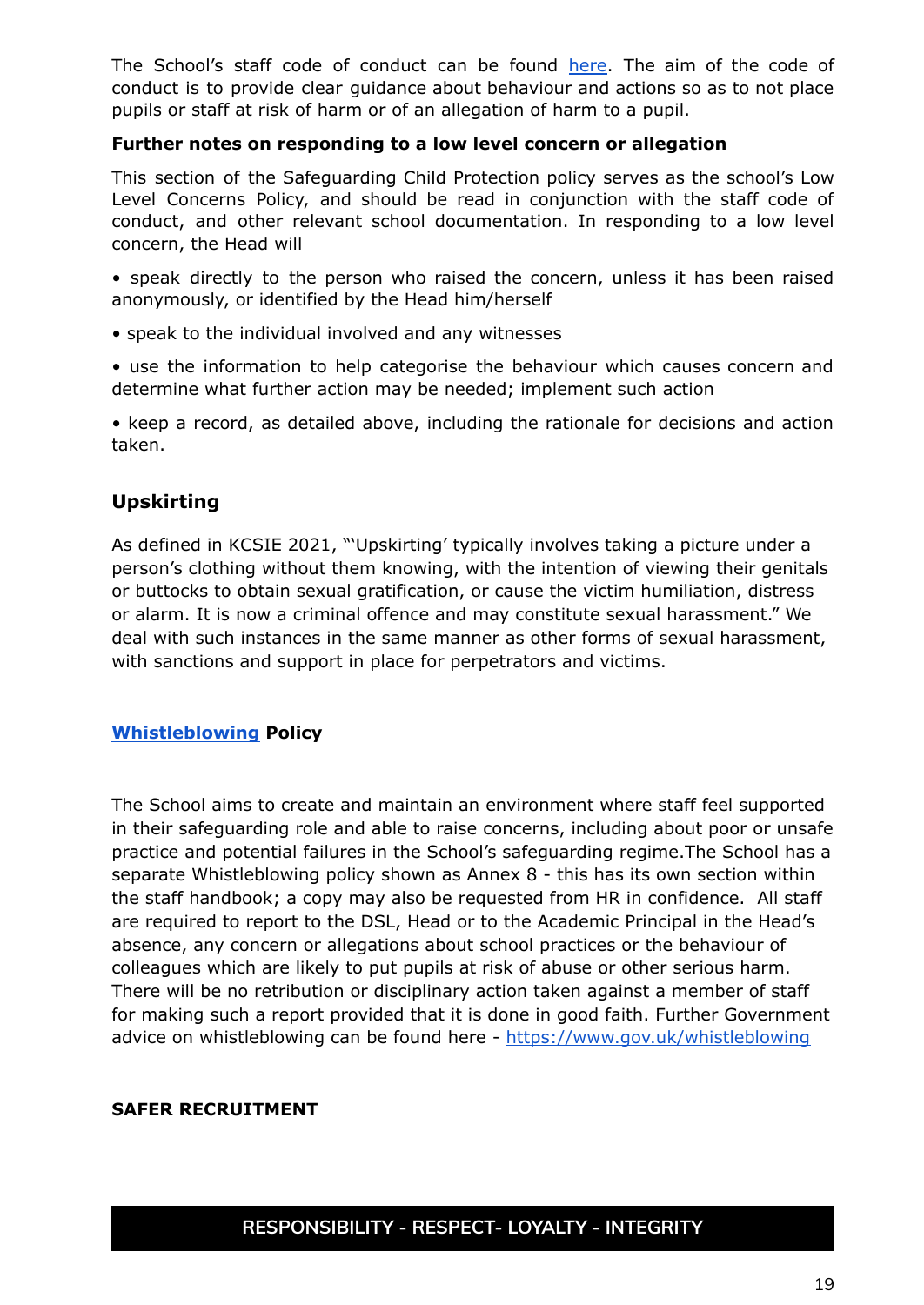The School is committed to safer [recruitment](#page-37-0) processes. Members of the teaching and non-teaching staff at the School including part-time staff, temporary and supply staff, and visiting staff, such as musicians and sports coaches are subject to the necessary statutory child protection checks before starting work, for example, right to work checks, additional overseas checks (if necessary), verifying identity, taking up references, checking work history and confirming medical fitness for the role. For most appointments, an enhanced DBS check with 'barred list' information will be appropriate. A DBS certificate will be obtained from the candidate before or as soon as practicable after appointment. Alternatively, if the applicant has subscribed to it and gives permission, the School may undertake an online update check through the DBS Update Service.

The School's protocols for ensuring that any visiting speakers, whether invited by staff or pupils themselves, are suitable and appropriately supervised is set out in the School's Recruitment and Selection Policy.

### **MANAGEMENT OF SAFEGUARDING**

The School's DSL is Mr Justin Spanswick who is a member of the leadership team, and his deputy is Mr Steve Richards, although each site has its own DSL and DDSL. The DSL contact details can be found on the Key Contacts page at the start of this policy.

The DSL's role is to take lead responsibility for safeguarding and child protection matters in the School. The DSL's responsibility is to maintain an overview of safeguarding within the School, to open channels of communication with local statutory agencies, support staff in carrying out their safeguarding duties and to monitor the effectiveness of the School's policies and procedures in practice. The DSL works with the proprietor to review and update the School's safeguarding policy. Where a pupil leaves the School, the DSL will also ensure their child protection file is transferred to the new school (separately from the main pupil file) as soon as possible. The DSL will ensure secure transit and obtain confirmation of receipt with support from the school Registrar..

The DSL regularly reviews the School's and their own practices and concerns about welfare and safeguarding matters. This includes the personal and professional duty of all staff to report welfare and safeguarding concerns to the DSL, or in the absence of action, directly to local children's services.

The DSL or Deputy DSL will always be available to discuss safeguarding concerns. During term time, the DSL and DDSL will always be available (during school hours) for staff in the School to discuss any safeguarding concerns. For out of hours/out of term activities, the emergency contact is Justin Spanswick or James Wilding.

Full details of the DSL's role can be found at Annex B of *KCSIE 2021*.

Ultimate lead responsibility for safeguarding and child protection remains with the DSL and this responsibility should not be delegated.

### **TRAINING**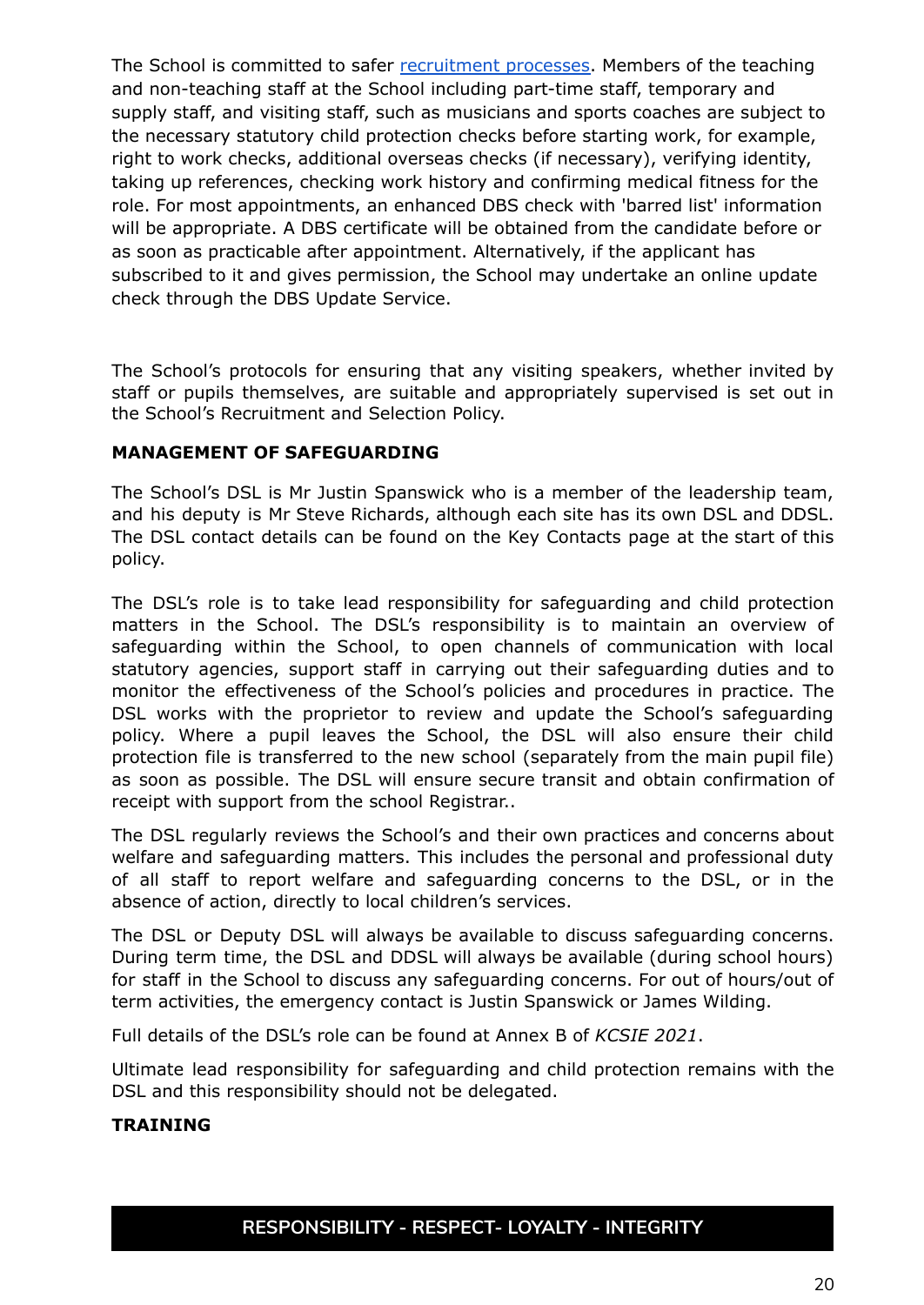Induction and training are in line with advice from RBWM and the relevant safeguarding organisations.

## **All Staff**

All new staff will be provided with induction training that includes:

- the child protection policy;
- the role and identity of the DSL(s)
- the behaviour policy
- the staff code of [conduct](https://goo.gl/45H5Wp) including the School's [whistleblowing](https://goo.gl/khCWaI) procedure and the acceptable use of I.T. policy, staff/pupil relationships and communications including the use of social media
- the safeguarding response to children who go missing from education;
- a copy of Part one of *KCSIE 2021 and Annex B, and the whole document*
- School leaders and staff who work directly with children will also be required to read Annex B of *KCSIE 2021 (and Part five of KCSIE 2021)*.

Copies of the above documents are provided to all staff during induction. If there are circumstances which mean we cannot give him/her a copy of KCSIE 2021 to read (for example by way of language or lack of literacy) we ensure that they understand the key information. This may only happen where the risk assessment on appointment identifies them as not being 'workers with children'; for further information, please contact the Lead DSL.

Temporary staff and volunteers are provided with relevant [information.](https://goo.gl/khCWaI)

All staff are also required to:

- Read *KCSIE 2021* and confirm that they have done so. Each time *KCSIE 2021* is updated by the Department for Education, staff will be updated on the changes via an oral communication/presentation by the lead DSL and relevant links to the changes for their own reading..
- Understand key information contained in K*CSIE 2021*. The School will ensure staff understanding by explaining all aspects of the documents that are relevant, and hold workshops for staff to voluntarily join should they have any further questions.
- Receive training in safeguarding and child protection regularly, in line with advice from the multi-agency safeguarding arrangements from RBWM. Training will include online safety (SmartLog training) and harmful sexual behaviours. It will also include Prevent awareness training to equip staff to raise concerns appropriately by ensuring all staff have the knowledge and confidence to identify children at risk of being drawn into terrorism; are able to challenge extremist ideas; and know how to refer children and young people for further help.
- Undertake regular informal updates, at least annually, to provide them with relevant skills and knowledge to safeguard children effectively. The School provides these via, for example emails, staff meetings and discussions.

### **DSL(s)**

The DSL receives updated child protection training at least every two years to provide them with the knowledge and skills required to carry out the role. This includes local inter-agency working protocols, participation in child protection case conferences, supporting children in need, identifying children at risk of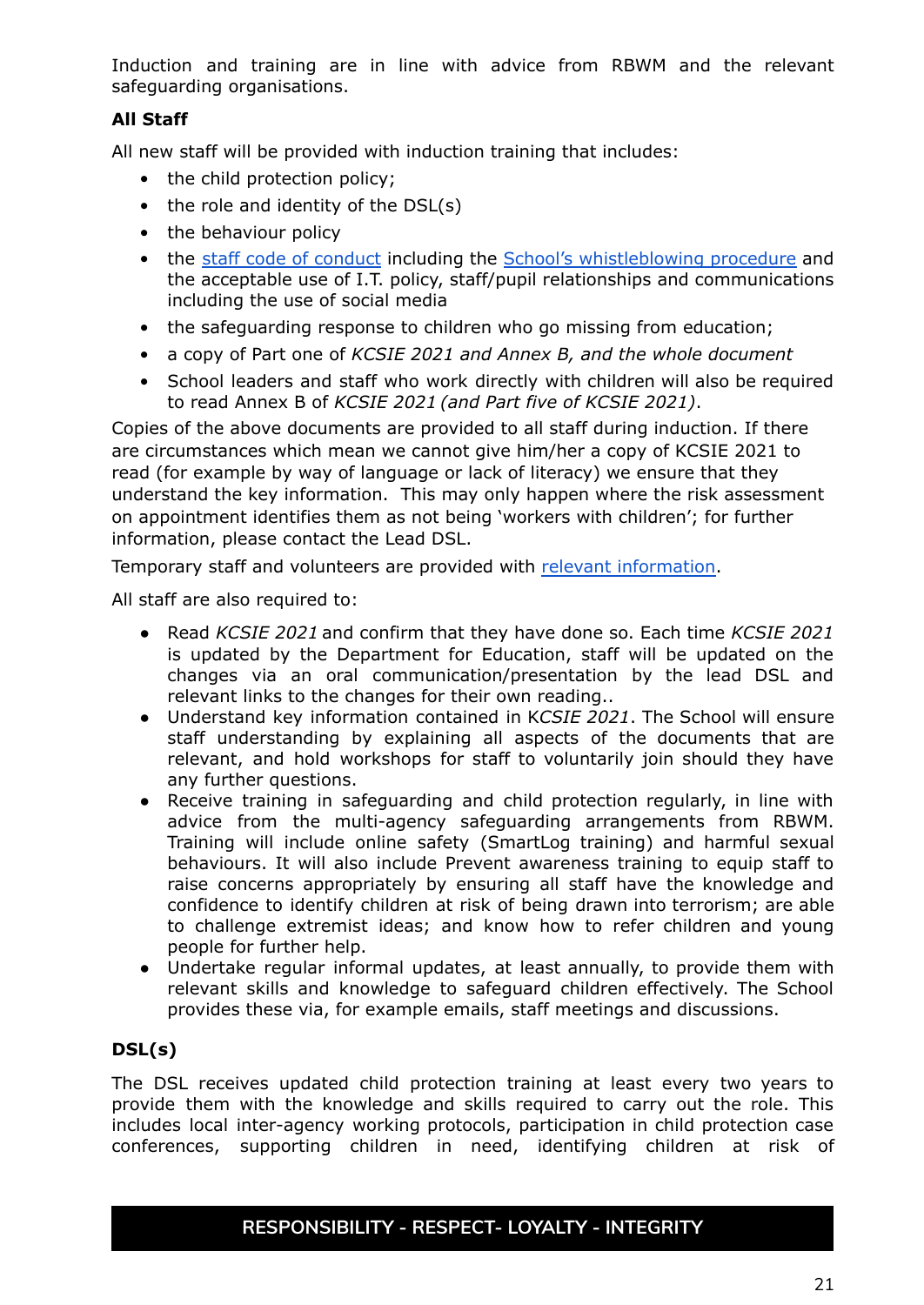radicalisation, record keeping and promoting a culture of listening to children, training in the LA's approach to *Prevent* duties and harmful sexual behaviours. Further details of the required training content for School leaders and the DSL are set out in Annex B of *KCSIE 2021.*

In addition to their formal training, the DSL's knowledge and skills are updated at least annually to keep up with any developments relevant to their role.

The DDSL is trained to the same level as the DSL.

### **OVERSIGHT OF SAFEGUARDING, INCLUDING ARRANGEMENTS FOR REVIEWING POLICIES AND PROCEDURES**

Justin Spanswick is the Executive Headteacher and Mr James Wilding is the board-level designate to take a lead in relation to responsibility for the safeguarding arrangements in the School. Mrs Sue Manser is the visiting independent Safeguarding auditor.

A review of the School's child protection policies takes place at least annually, including an update and review of the effectiveness of procedures and their implementation. There is an annual audit which takes place using the RBWM documentation alongside ISI regulatory requirements, with all DSL's and the Proprietor present. The School draws on the expertise of staff, including the DSL(s), in shaping the School's safeguarding arrangements and policies.

If there has been a substantiated allegation against a member of staff, the School will work with the Local Authority designated officer to determine whether there are any improvements to be made to the School's procedures or practice to help prevent similar events in the future.

### **THE SCHOOL'S ARRANGEMENTS TO FULFIL OTHER SAFEGUARDING RESPONSIBILITIES**

### **Teaching children how to keep safe**

As proprietor and academic principal, James Wilding ensures that all pupils are taught about safeguarding, including online, through the curriculum and PSHE to help children to adjust their behaviour in order to reduce risks and build resilience, including to radicalisation. This includes teaching pupils about the safe use of electronic equipment and the internet and the risks posed by adults or young people, who use the internet and social media to bully, groom, abuse or radicalise other people, especially children, young people and vulnerable adults.

Internet safety is an integral part of the School's curriculum and also embedded in PSHE and sex and [relationships](https://docs.google.com/document/d/1L44gAsJdmQnaTzFsg58yBNL6UvdyHC_qU1VqbiQQGFc/edit?ts=5d6f867c) education (SRE).

The School has appropriate filters and monitoring systems in place to safeguard children from potentially harmful and inappropriate material online. Such systems aim to reduce the risk of children being exposed to illegal, inappropriate and harmful materials online; reduce the risk of children being subjected to harmful online interaction with others; and help manage online behaviour that can increase a child's likelihood of, or causes harm. Further details of the School's approach to online safety can be found in the [Acceptable](http://schl.cc/3g) use if ICT policy (and accessing 3G and 4G technology on school premises) and the School's IT arrangements to ensure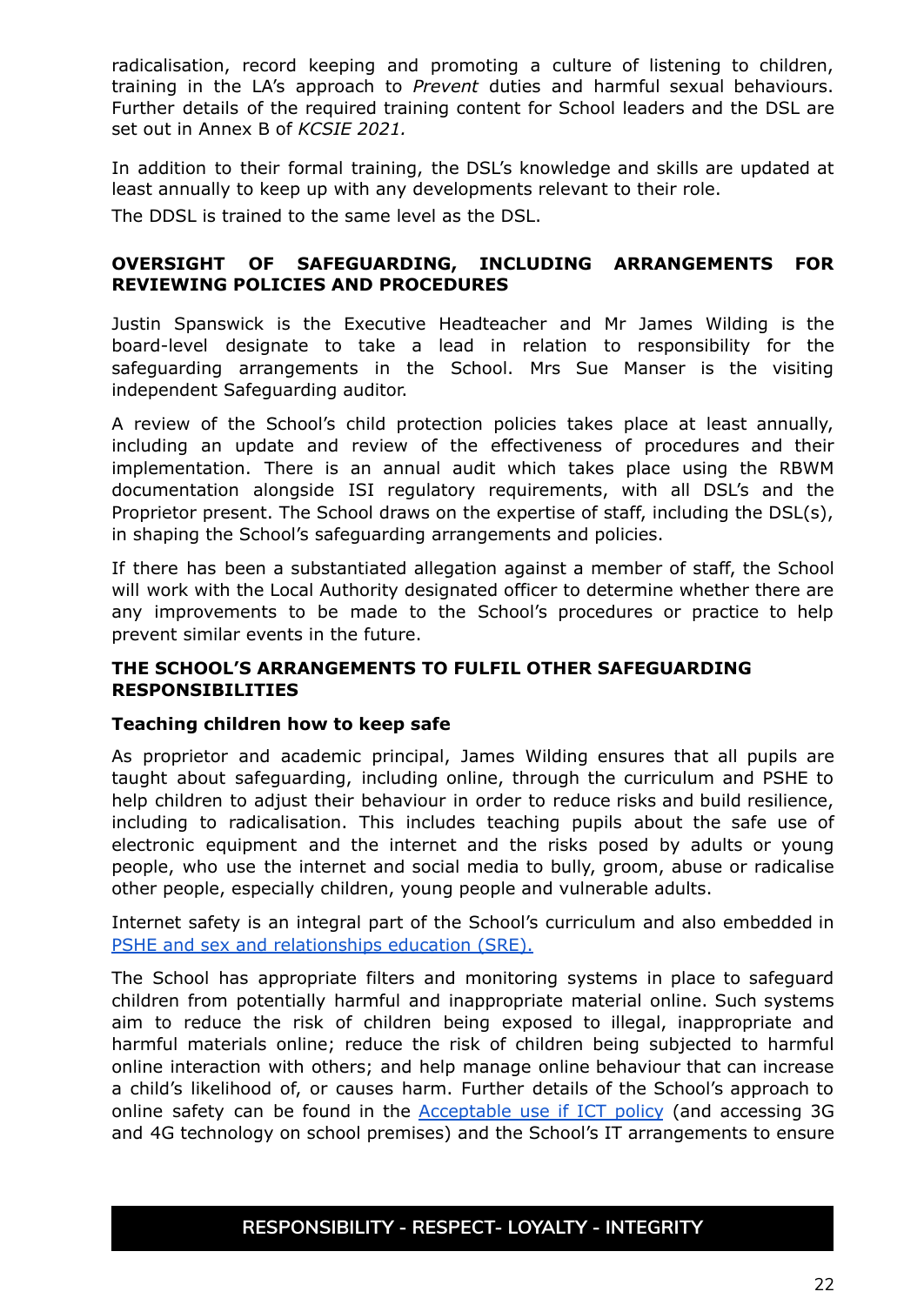that children are safe from terrorist and extremist material when accessing the internet through the School's systems.

### **Looked after children**

The school proprietor and lead DSL ensures that staff have the skills, knowledge and understanding necessary to keep safe any children on roll who are looked after by a local authority.

Justin Spanswick is the designated member of staff who has responsibility for their welfare and progress. The School ensures that the designated member of staff receives appropriate training in order to carry out their role.

### **Arrangements for visiting speakers**

The School has clear protocols for ensuring that any visiting speakers are appropriately supervised and suitable. The School's responsibility to pupils is to ensure that they can critically assess the information they receive as to its value to themselves, and that the information is aligned to the ethos and values of the School and British values.

The School is required to undertake a risk assessment before agreeing to a Visiting Speaker being allowed to attend the School. This will take into account any vetting requirements considered appropriate in the circumstances, and may include a DBS check if relevant.

Visiting speakers will be expected to understand that, where appropriate, their session should actively promote the British values of democracy, the rule of law, individual liberty and mutual respect and tolerance of those with different faiths and beliefs and at no point undermine these. In some cases, the School may request a copy of the visiting speaker's presentation and/or footage in advance of the session being provided.

Visiting Speakers, whilst on the School site, will be supervised by a school employee. On attending the School, Visiting Speakers will be required to show original current identification documents including a photograph such as a passport or photo card driving licence. The School shall also keep a formal register of visiting speakers retained in line with its Data Protection Policy. Arrangements can be found in our [Safeguarding](https://docs.google.com/document/d/1TKINJ4DD1kXP9oLzAAwpMGnKcfnFFSW3xZmk8ZoILrY/edit?usp=sharing) for Visitors leaflet and in [Appendix](#page-37-0) 5.

Extra guidance to Safeguard pupils who are taught in 1:1 lessons is [available.](https://docs.google.com/document/d/1CQ7DoZCpkUwc-G9fwFGd3RcSPb_dY8VIBUOYtRIm8uQ/edit)

### **EARLY YEARS PROVISION SAFEGUARDING ARRANGEMENTS**

### **Disqualification from working in childcare**

Where staff work in, or are involved in the management of the School's early years or provision of care of pupils under the age of eight, the School will take steps to check whether those staff are disqualified under the Childcare Act 2006. This forms part of the School's safer recruitment practices, further details of which can be found in the School's [Recruitment](#page-37-0) and Selection Policy.

The School records all checks of staff employed to work in or manage relevant childcare on the Single Central Register.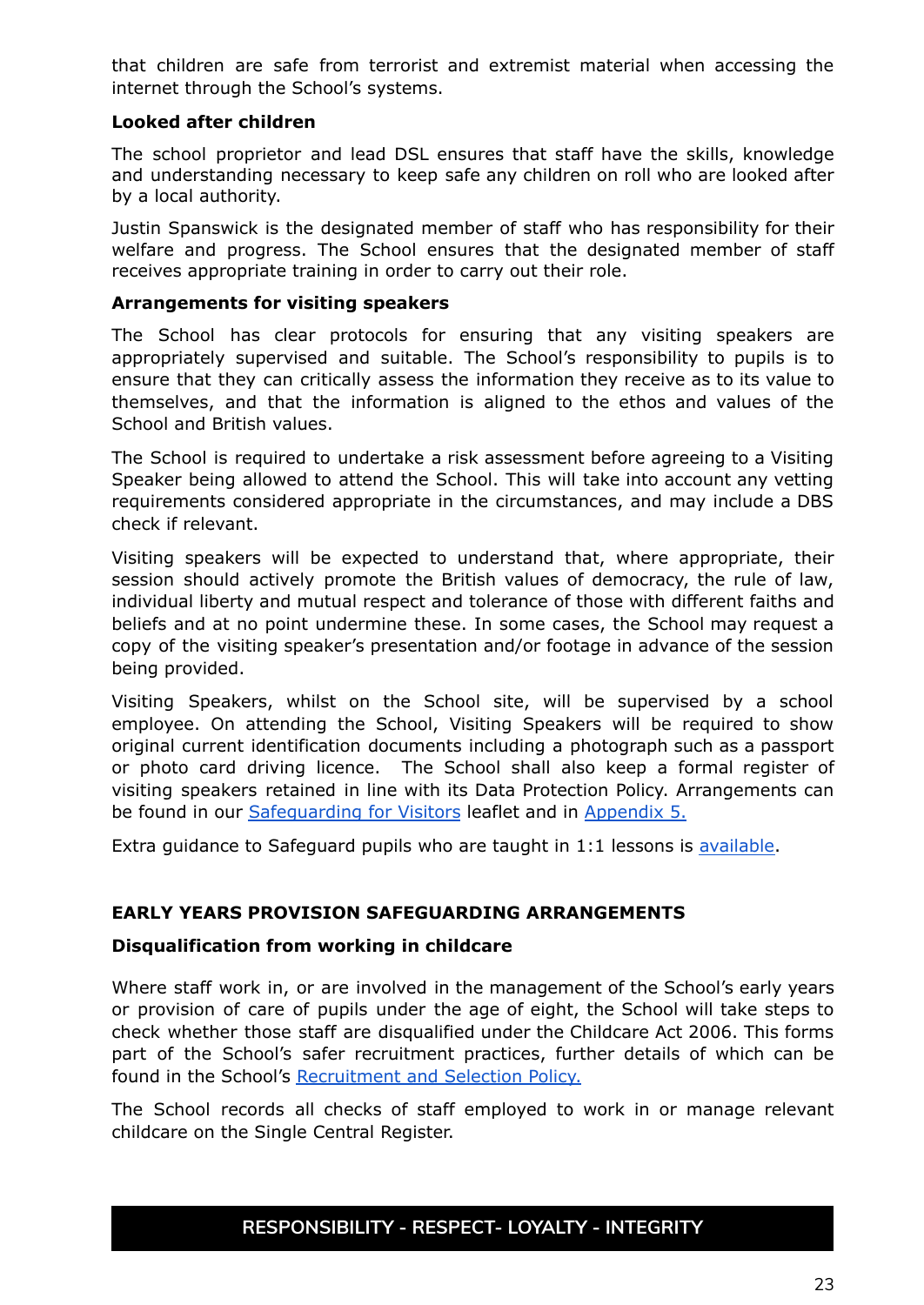Where a member of staff is found to be disqualified or if there is doubt over that issue then, pending resolution, the School will remove them from the work from which they are or may be disqualified. Suspension or dismissal will not be an automatic response; the School will consider if there is scope in principle to redeploy them with other age groups or in other work from which they are not disqualified, subject to assessing the risks and taking advice from the designated officer when appropriate.

#### **Use of mobile phones and cameras**

The School's policy on the use of mobile phones and cameras in the setting can be found [here.](https://goo.gl/TjuFCM) Staff who wish to take photographs or video of pupils (whether on a personal or school device) must first speak with the Head to obtain their written and signed Risk Assessment form and approval before taking any image of a pupil. Staff who wish to use their personal mobile devices or cameras in school for any other reason must first speak with the Head. Staff who act in breach of this may be subject to disciplinary action. Parents are not permitted to use their mobile phones or camera in or around the EYFS setting without prior approval from the Head.

### **DSL for the EYFS**

The practitioner designated to take lead responsibility for safeguarding children in the early years settings is Justin Spanswick.

### **Duty to notify Ofsted and ISI**

The School will inform Ofsted and ISI of any significant event which is likely to affect the suitability of any person who is in regular contact with children on the premises where childcare is provided. For example, where the School is satisfied that a person working in a relevant setting falls within one of the disqualification criteria. Any significant event must be notified to Ofsted/ISI as soon as reasonably practicable, but at the latest within 14 days of the date the School becomes aware (or ought reasonably to have become aware) of it.

The School will notify Ofsted/ISI within 14 days of any allegations of serious harm or abuse by any person living, working or looking after children at the premises whether the allegations relate to harm or abuse committed on the premises or elsewhere.

Justin Spanswick and James Wilding 25 September 2021 *Annexes follow.*

### <span id="page-23-0"></span>**APPENDIX 1 –SIGNS AND TYPES OF ABUSE**

All school staff should be aware that abuse, neglect and safeguarding issues are rarely standalone events that can be covered by one definition or label. In most cases, multiple issues will overlap with one another. HM guidance can be found [here.](https://www.gov.uk/government/publications/what-to-do-if-youre-worried-a-child-is-being-abused--2) Please note that concerns should be reported ny staff to th DSL.

All staff must challenge abusive behaviours between peers. In this way and by other proactive means, ensure our procedures minimise the risk to peer-on-peer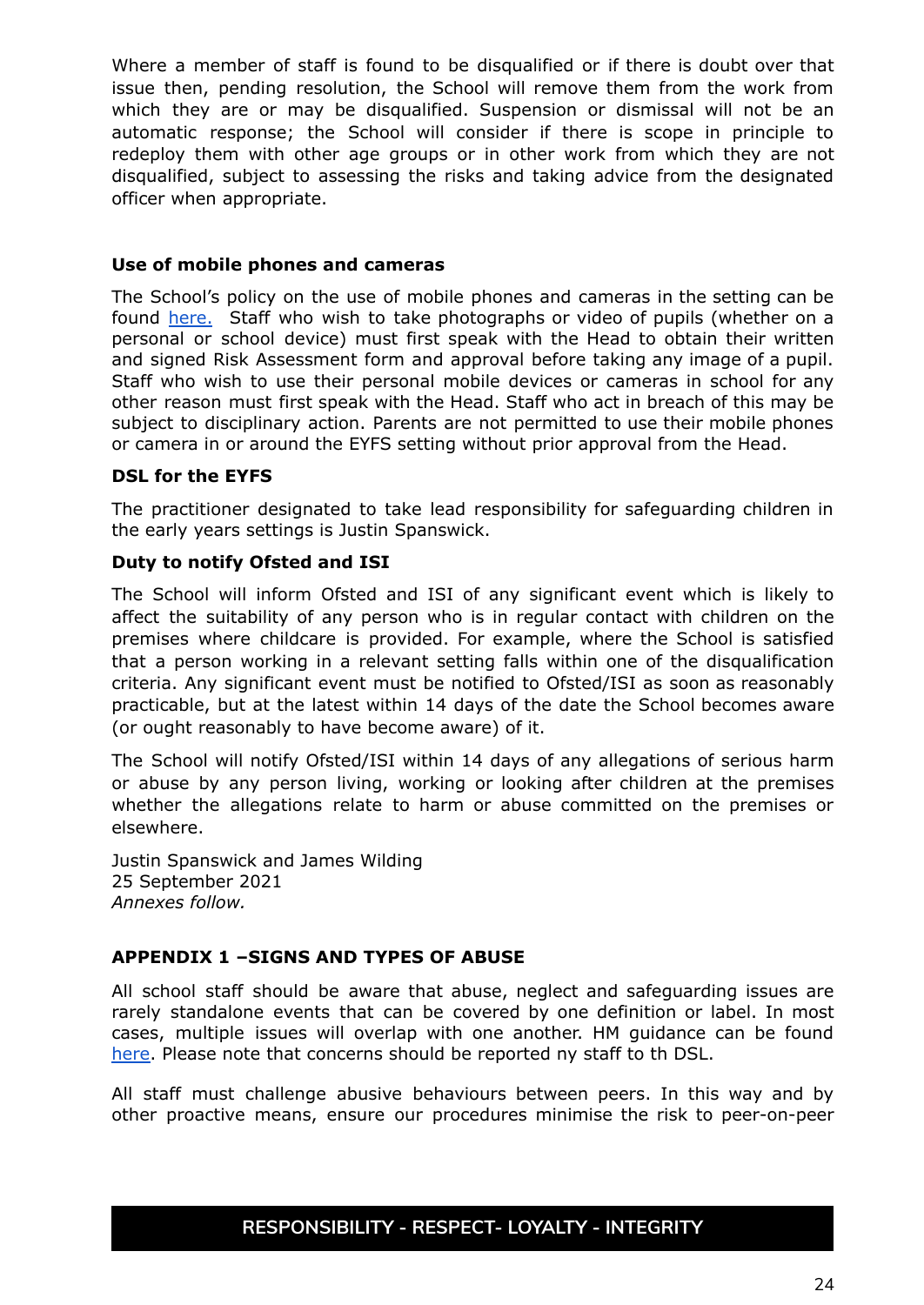abuse., They must also ensure that they use the he systems in place for children to confidently report abuse, knowing their concerns will be treated seriously.

**Physical abuse:** a form of abuse which may involve hitting, shaking, throwing, poisoning, burning or scalding, drowning, suffocating or otherwise causing physical harm to a child. Physical harm may also be caused when a parent or carer fabricates the symptoms of, or deliberately induces, illness in a child.

**Emotional abuse:** the persistent emotional maltreatment of a child such as to cause severe and adverse effects on the child's emotional development. It may involve conveying to a child that they are worthless or unloved, inadequate, or valued only insofar as they meet the needs of another person. It may include not giving the child opportunities to express their views, deliberately silencing them or 'making fun' of what they say or how they communicate. It may feature age or developmentally inappropriate expectations being imposed on children. These may include interactions that are beyond a child's developmental capability as well as overprotection and limitation of exploration and learning, or preventing the child participating in normal social interaction. It may involve seeing or hearing the ill-treatment of another. It may involve serious bullying (including cyberbullying), causing children frequently to feel frightened or in danger, or the exploitation or corruption of children. Some level of emotional abuse is involved in all types of maltreatment of a child, although it may occur alone.

**Sexual abuse**: involves forcing or enticing a child or young person to take part in sexual activities, not necessarily involving a high level of violence, whether or not the child is aware of what is happening. The activities may involve physical contact, including assault by penetration (for example rape or oral sex) or non-penetrative acts such as masturbation, kissing, rubbing and touching outside of clothing. They may also include non-contact activities, such as involving children in looking at, or in the production of, sexual images, watching sexual activities, encouraging children to behave in sexually inappropriate ways, or grooming a child in preparation for abuse (including via the internet). Sexual abuse is not solely perpetrated by adult males. Women can also commit acts of sexual abuse, as can other children. Sexual abuse also includes sexual violence and sexual harassment which can occur between two children of any sex. They can also occur through a group of children sexually assaulting or sexually harassing a single child or group of children. Sexual violence are sexual offences under the Sexual Offences Act 2003, such as rape, sexual assault and assault by penetration. Sexual harassment is 'unwanted conduct of a sexual nature' that can occur online and offline. Sexual harassment is likely to violate a child's dignity, and/or make them feel intimidated, degraded or humiliated and/or create a hostile, offensive or sexualised environment. Sexual harassment can include sexual comments, such as telling sexual stories, making lewd comments, making sexual remarks about clothes and appearance and calling someone sexualised names; sexual "jokes" or taunting; physical behaviour, such as deliberating brushing against someone, interfering with someone's clothes and displaying pictures, photos or drawings of a sexual nature; and online sexual harassment, which might include non-consensual sharing of sexual images and videos and sharing sexual images and videos (both often referred to as sexting); sharing pictures of nudes and semi- nudes, inappropriate sexual comments on social media; exploitation; coercion and threats. Online sexual harassment may be standalone, or part of a wider pattern of sexual harassment and/or sexual violence.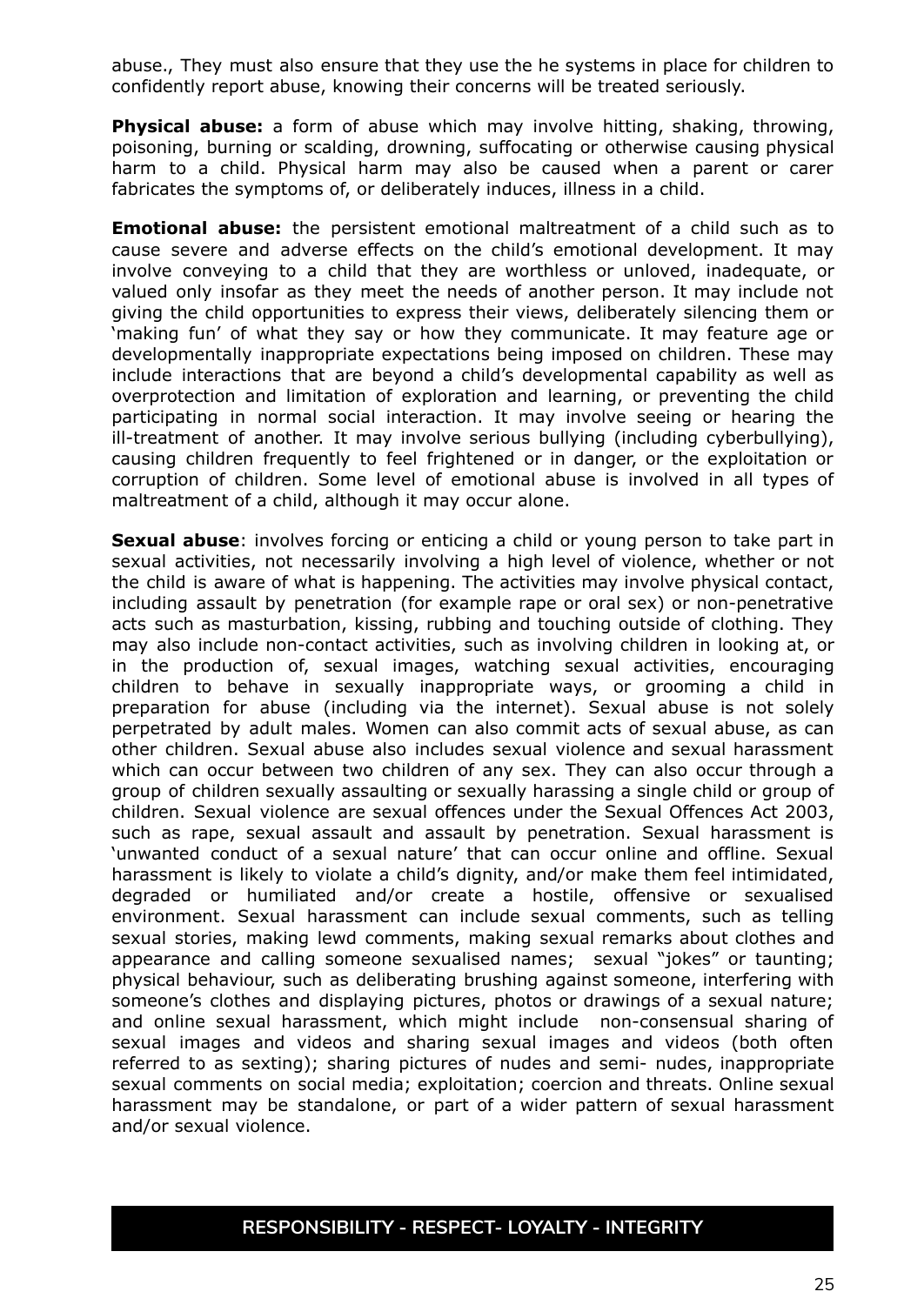**Neglect**: the persistent failure to meet a child's basic physical and/or psychological needs, likely to result in the serious impairment of the child's health or development. Neglect may occur during pregnancy as a result of maternal substance abuse. Once a child is born, neglect may involve a parent or carer failing to: provide adequate food, clothing and shelter (including exclusion from home or abandonment); protect a child from physical and emotional harm or danger; ensure adequate supervision (including the use of inadequate care-givers); or ensure access to appropriate medical care or treatment. It may also include neglect of, or unresponsiveness to, a child's basic emotional needs.

**Specific safeguarding issues:** behaviours linked to drug taking, alcohol abuse, truanting and sexting put children in danger. Safeguarding issues can also manifest themselves via peer-on-peer abuse, such as bullying (including cyberbullying), gender-based violence/sexual assaults and sexting. Safeguarding issues can also be linked to, for example, children missing education; child sexual exploitation; child criminal exploitation; domestic violence; fabricated or induced illness; faith abuse; female genital mutilation; forced marriage; gangs and youth violence; gender-based violence / violence against women and girls; hate; mental health; preventing radicalisation; relationship abuse; sexting; and trafficking.

**Child sexual exploitation:** is a form of sexual abuse where children are sexually exploited for money, power or status. It can involve violent, humiliating and degrading sexual assaults. In some cases, young people are persuaded or forced into exchanging sexual activity for money, drugs, gifts, affection or status. Consent cannot be given, even where a child may believe they are voluntarily engaging in sexual activity with the person who is exploiting them. Child sexual exploitation does not always involve physical contact and can happen online. A significant number of children who are victims of sexual exploitation go missing from home, care and education at some point. Some of the following signs may be indicators of sexual exploitation:

- Children who appear with unexplained gifts or new possessions;
- Children who associate with other young people involved in exploitation;
- Children who have older boyfriends or girlfriends;
- Children who suffer from sexually transmitted infections or become pregnant;
- Children who suffer from changes in emotional well-being;
- Children who misuse drugs and alcohol;
- Children who go missing for periods of time or regularly come home late; and
- Children who regularly miss school or education or do not take part in education.

**So called 'honour based' violence:** encompasses crimes which have been committed to protect or defend the honour of the family and/or the community, including Female Genital Mutilation (FGM)], forced marriage, and practices such as breast ironing.

FGM comprises all procedures involving partial or total removal of the external female genitalia or other injury to the female genital organs. Guidance on the warning signs that FGM may be about to take place, or may have already taken place, can also be found on pages 38-41 of the Multi-agency statutory guidance on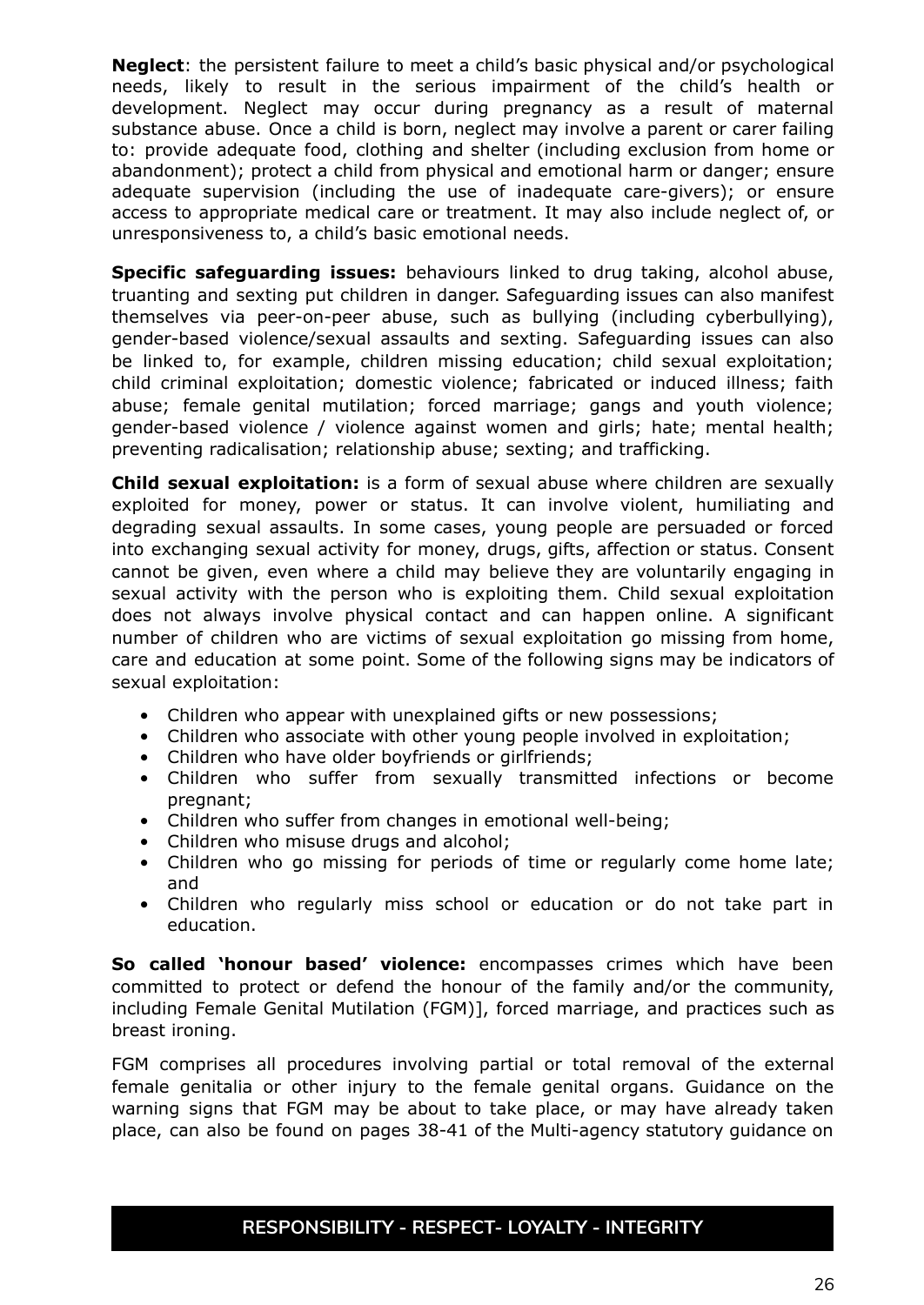FGM. To give an example of indications that a girl has already been subjected to FGM:

- A pupil may have difficulty walking, sitting or standing and may even look uncomfortable.
- A pupil may have frequent urinary, menstrual or stomach problems or spend longer than normal in the bathroom due to difficulties urinating.
- There may be prolonged or repeated absences from school and/or noticeable behaviour changes (e.g. withdrawal or depression) on the pupil's return.
- A pupil is reluctant to undergo medical examination.

### **If staff have a concern that a pupil may be at risk of FGM, they should activate local safeguarding procedures, using existing national and local protocols for multi-agency liaison with Police and Children's Social Care. If in any doubt, staff should speak to the DSL.**

There is a statutory duty on teachers to personally report to the Police where they **discover** (either through disclosure by the victim or visual evidence) that FGM appears to have been carried out on a girl under 18. Unless the teacher has a good reason not to, they should still consider and discuss any such case with the DSL and involve children's social care as appropriate<sup>155</sup>. If the teacher is unsure whether this reporting duty applies, they should discuss their concerns with the DSL in accordance with this policy. Where a teacher suspects that a pupil is at risk i.e. where the teacher does not discover that an act of FGM appears to have been carried out, either through disclosure by the victim or visual evidence or it involves a pupil over 18, teachers should follow the School's local safeguarding procedures and multi agency practice [guidelines.](https://www.gov.uk/government/publications/female-genital-mutilation-guidelines)

**Forced marriage:** Forcing a person into a marriage is a crime in England and Wales. A forced marriage is one entered into without the full and free consent of one or both parties and where violence, threats or any other form of coercion is used to cause a person to enter into a marriage. Threats can be physical or emotional and psychological. A lack of full and free consent can be where a person does not consent or where they cannot consent (if they have learning disabilities, for example). Nevertheless, some communities use religion and culture as a way to coerce a person into marriage. Schools and colleges can play an important role in safeguarding children from forced marriage. There are a range of potential indicators that a child may be at risk of forced marriage, details of which can be found on pages 13-14 of the Multi-agency guidelines: Handling cases of forced marriage. School staff can also contact the Forced Marriage Unit if they need advice or information: Contact: 020 7008 0151 or email [fmu@fco.gov.uk](mailto:fmu@fco.gov.uk).

**Radicalisation:** Radicalisation refers to the process by which a person comes to support terrorism and forms of extremism. Extremism is vocal or active opposition to fundamental British values, including democracy, the rule of law, individual liberty and mutual respect and tolerance of different faiths and beliefs. It can also call for the death of members of the armed forces, whether in this country or overseas.

There is no single way of identifying an individual who is likely to be susceptible to an extremist ideology. It can happen in many different ways and settings. Specific background factors may contribute to vulnerability which are often combined with specific influences such as family, friends or online, and with specific needs for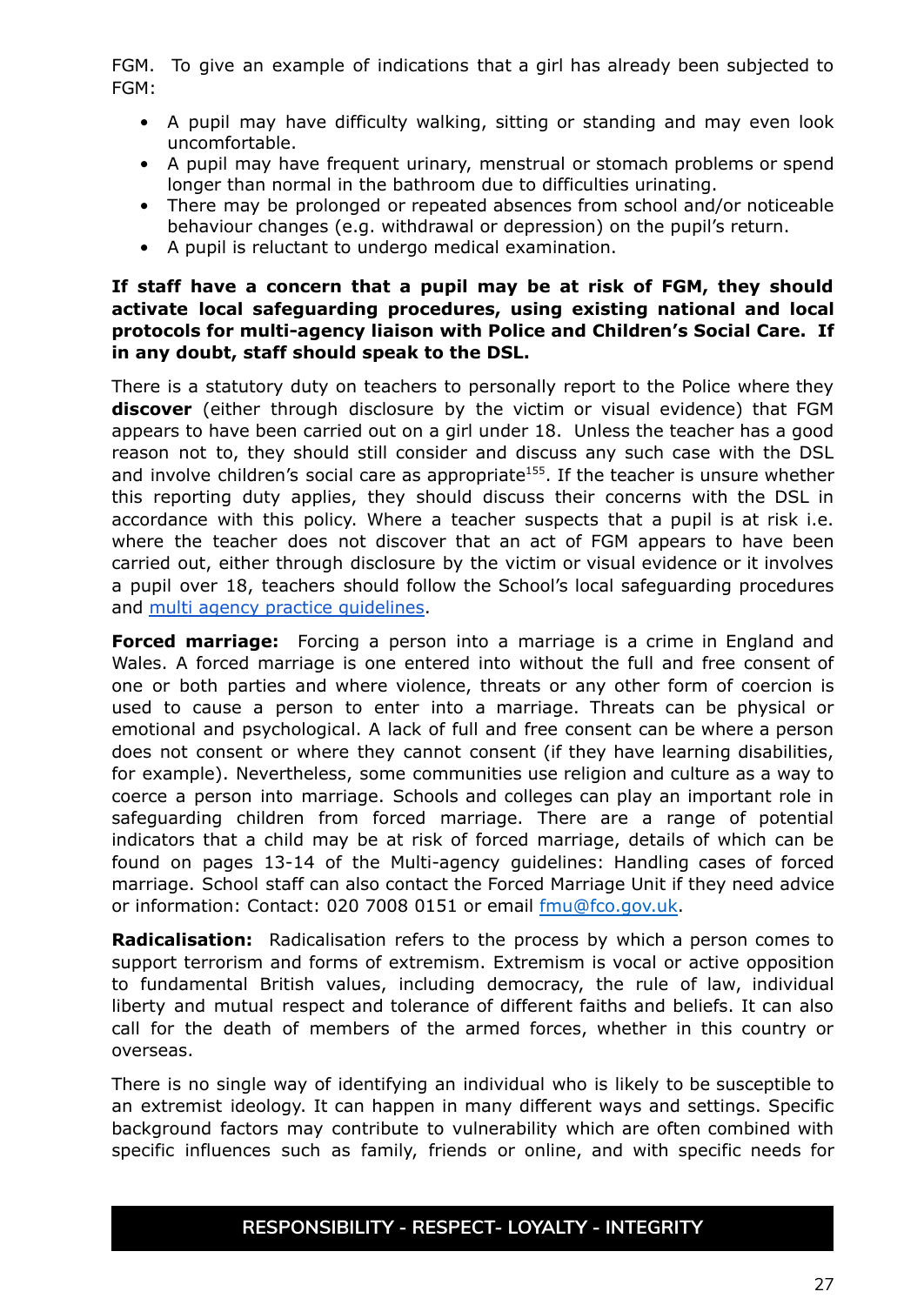which an extremist or terrorist group may appear to provide an answer. The internet and the use of social media in particular have become major factors in the radicalisation of young people. As with other safeguarding risks, staff should be alert to changes in children's behaviour, which could indicate that they may be in need of help or protection. Staff should use their judgement in identifying children who might be at risk of radicalisation and act proportionately, which may include making a referral to the Channel programme.

#### **Harm**

What is harm?

This is not defined in legislation. DBS view harm as its common understanding or the definition you may find in a dictionary. Harm is considered in its widest context and may include:

sexual harm, physical harm, financial harm, neglect, emotional harm, psychological harm, verbal harm.

This is not a fully comprehensive list, harm can take many different forms.

#### **What is the harm test?**

A person satisfies the harm test if they may harm a child or vulnerable adult or put them at risk of harm. It is something a person may do to cause harm or pose a risk of harm to a child or vulnerable adult.

#### **Prevent**

The most up to date guidance on Prevent can be found [here](https://www.gov.uk/government/publications/prevent-duty-guidance).

The school assesses the risk of children being drawn into terrorism, including support for extremist ideas that are part of terrorist ideology. This is based on an understanding, shared with partners, most notably Thames Valley Police, of the potential risk in the local area.

As with all other issues of safeguarding, we aim to prevent people from being drawn into terrorism by having robust safeguarding policies in place to identify children at risk, and intervening as appropriate. Referrals will be adjusted to respond to the level of risk to identify the most appropriate route, which could include Channel or RBWM Children's Social Care.

As guided by the Staff Code Conduct, any visiting speakers – whether invited by staff or by children themselves – are suitable and appropriately supervised.

### **Staff training**

The school makes sure that staff have training that gives them the knowledge and confidence to identify children at risk of being drawn into terrorism, and to challenge extremist ideas which can be used to legitimise terrorism and are shared by terrorist groups.This comes through discussion, and through Smartlog.

They should know where and how to refer children and young people for further help.

Prevent awareness training will be a key part of this.

### **IT policies**

The school ensures children are safe from terrorist and extremist material when accessing the internet in school, including by establishing appropriate levels of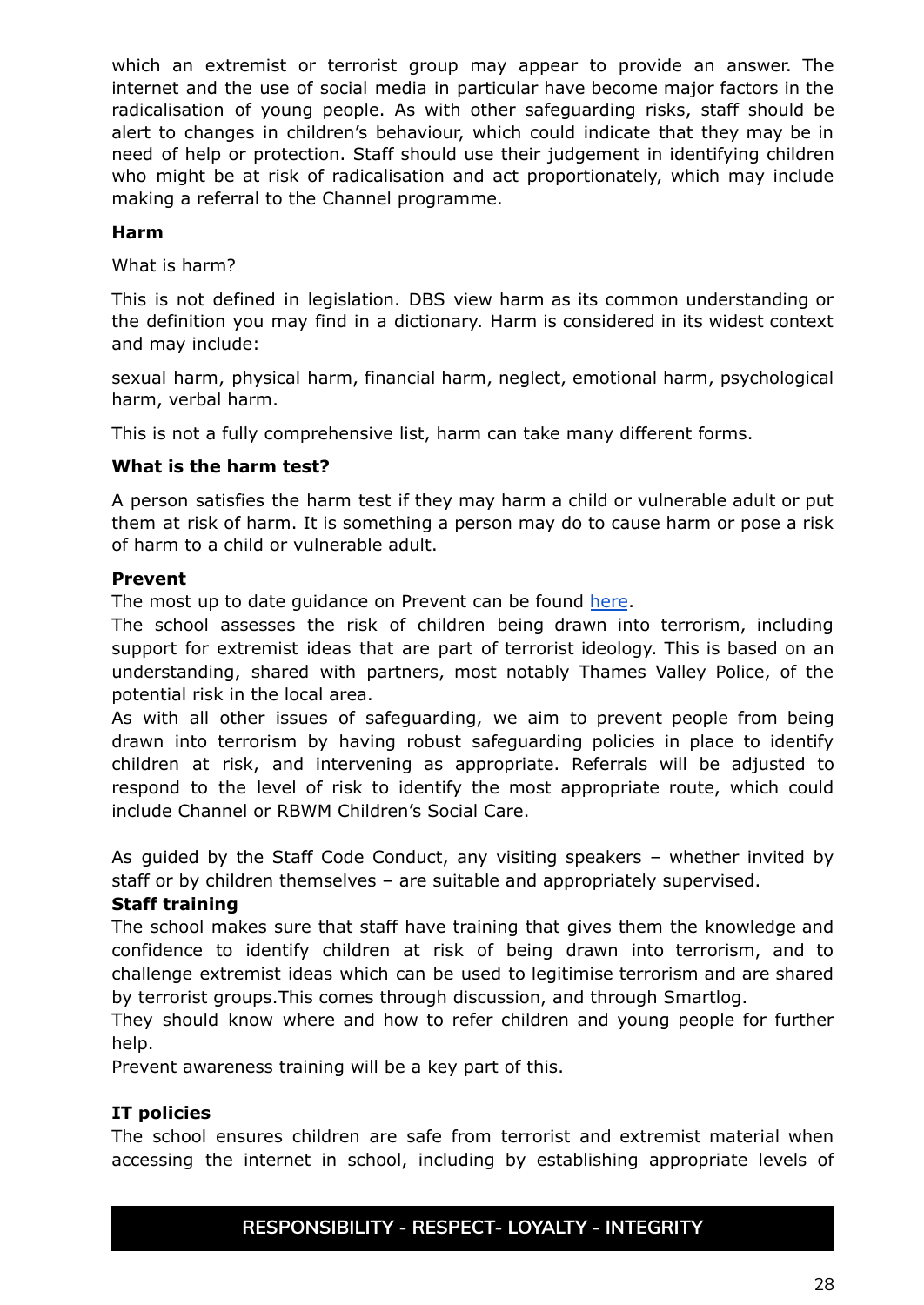filtering, using both Smoothwall and Sophos to check, monitor, manage and filter usage.

**Special educational needs and/or disabilities**: Pupils with SEND may not outwardly shown signs of abuse and/or may have difficulties in communication about abuse or neglect.

These can include:

- assumptions that indicators of possible abuse such as behaviour, mood and injury relate to the child's disability without further exploration;
- the potential for children with SEN and disabilities being disproportionately impacted by behaviours such as bullying, without outwardly showing any signs;
- these children being more prone to peer group isolation or bullying (including prejudice-based bullying) than other children;
- the potential for children with SEND or certain medical conditions being disproportionally impacted by behaviours such as bullying, without outwardly showing any signs; and
- communication barriers and difficulties in overcoming these barriers and managing or reporting these challenges.

Staff will support such pupils in expressing any concerns they may have and will be particularly vigilant to any signs or indicators of abuse, discussing this with the DSL as appropriate.

**Lesbian, gay, bi or trans (LGBT):** Children who are LGBT can be targeted by their peers. In some cases, a pupil who is perceived by their peers to be LGBT (whether they are or not) can be just as vulnerable as children who identify as LGBT.

**Children who go missing from school:** A child going missing from school is a potential indicator of abuse or neglect. Staff must follow the School's procedures for dealing with children who go missing, particularly on repeat occasions. The School's procedure for dealing with children who go missing can be found [here](https://docs.google.com/document/d/1b2jBNJ6r5X809FnspvC0HEpRzNP8ucvrHkWSVKM7B6w/edit) . All unexplained absences will be followed up in accordance with this policy.

The School shall inform the local authority of any pupil who is going to be added to or deleted from the School's admission register at non-standard transition points in accordance with the requirements of the Education (Pupil Registration) (England) Regulations 2006 (as amended). This will assist the local authority to:

- a) fulfil its duty to identify children of compulsory school age who are missing from education; and
- b) follow up with any child who might be in danger of not receiving an education and who might be at risk of abuse, neglect or radicalisation.

School attendance registers are carefully monitored to identify any trends. The School will inform both the local authority where the school sits and the local authority where the child is normally resident of any pupil who fails to attend school regularly, or has been absent without the School's permission for a continuous period of 10 school days or more, at such intervals as are agreed between the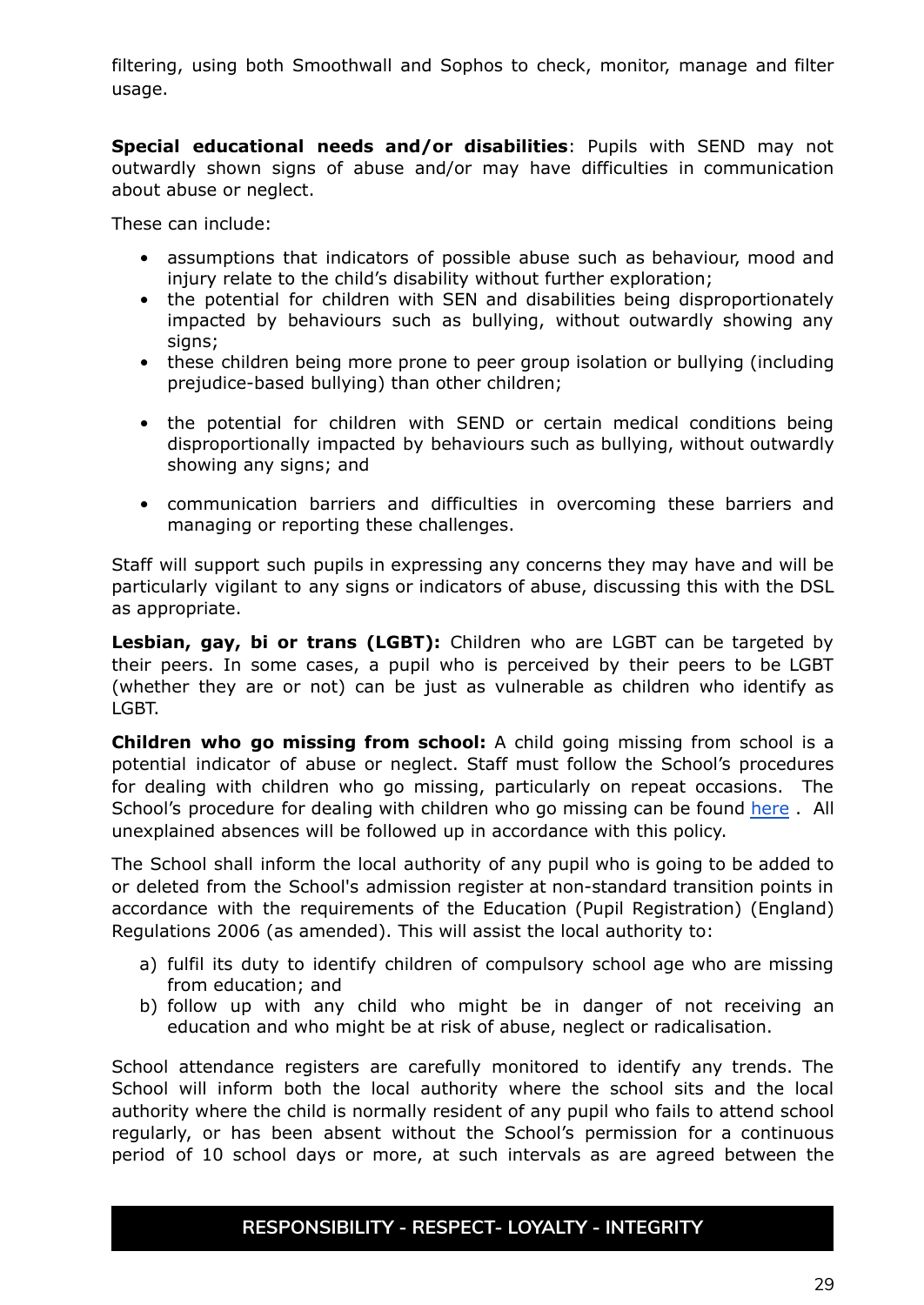School and the local authority. Further information can be found in the school procedures and indicators/risk elements at the CME [Statutory](http://berks.proceduresonline.com/windsor_maidenhead/p_ch_missing_educ.html) Guidance 2016.

Action should be taken in accordance with this policy if any absence of a pupil from the School gives rise to a concern about their welfare.

### <span id="page-29-0"></span>**Appendix 2: Role of Designated Safeguarding Leads**

The overarching 'Lead' Designated Safeguarding Lead (Lead DSL) is **Justin Spanswick**, Executive Headteacher of Claires Court Schools. He is the Safeguarding Children Manager and is responsible for the implementation of this policy.

The Lead DSL has explicit responsibility for matters relating to e-safety and after-school care and Holiday Club, the latter where such activities are out of school term time and in his absence, to an alternative DSL, currently the Head of Claires Court Senior Boys.

In term-time, the Principals designate appropriate senior members of staff to take responsibility for safeguarding and child protection, usually the Headteacher and nominated Deputy at each site. These persons have the status and authority within the school to carry out the duties of the post including committing resources and, where appropriate, supporting and directing other staff. The DSL also has responsibility for online safety and works with the network manager who is also DSL trained.

The KCSIE 2021 guidance sets out the broad areas of responsibility to which our DSLs are asked to comply with, having regard for our internal safeguarding policy and in liaison with the Lead DSL as appropriate:

### **Managing referrals**

• Refer all cases of suspected abuse to the local authority children's social care and:

• The designated officer(s) for child protection concerns (all cases which concern a staff member),

• Disclosure and Barring Service (cases where a person is dismissed or left due to risk/harm to a child); and/or

• Police (cases where a crime may have been committed).

• Liaise with the headteacher(s), Executive Head and School Principals (James and Hugh Wilding) to inform them of issues especially ongoing enquiries under section 17 and 47 of the Children Act 1989 and police investigations.

• Act as a source of support, advice and expertise to staff on matters of safety and safeguarding and when deciding whether to make a referral by liaising with relevant agencies.

### **Training**

- The DSL should receive appropriate training carried out every two vears in order to:
	- Understand the assessment process for providing early help and intervention, for example through locally agreed common and shared assessment processes such as early help assessments
	- Have a working knowledge of how local authorities conduct a child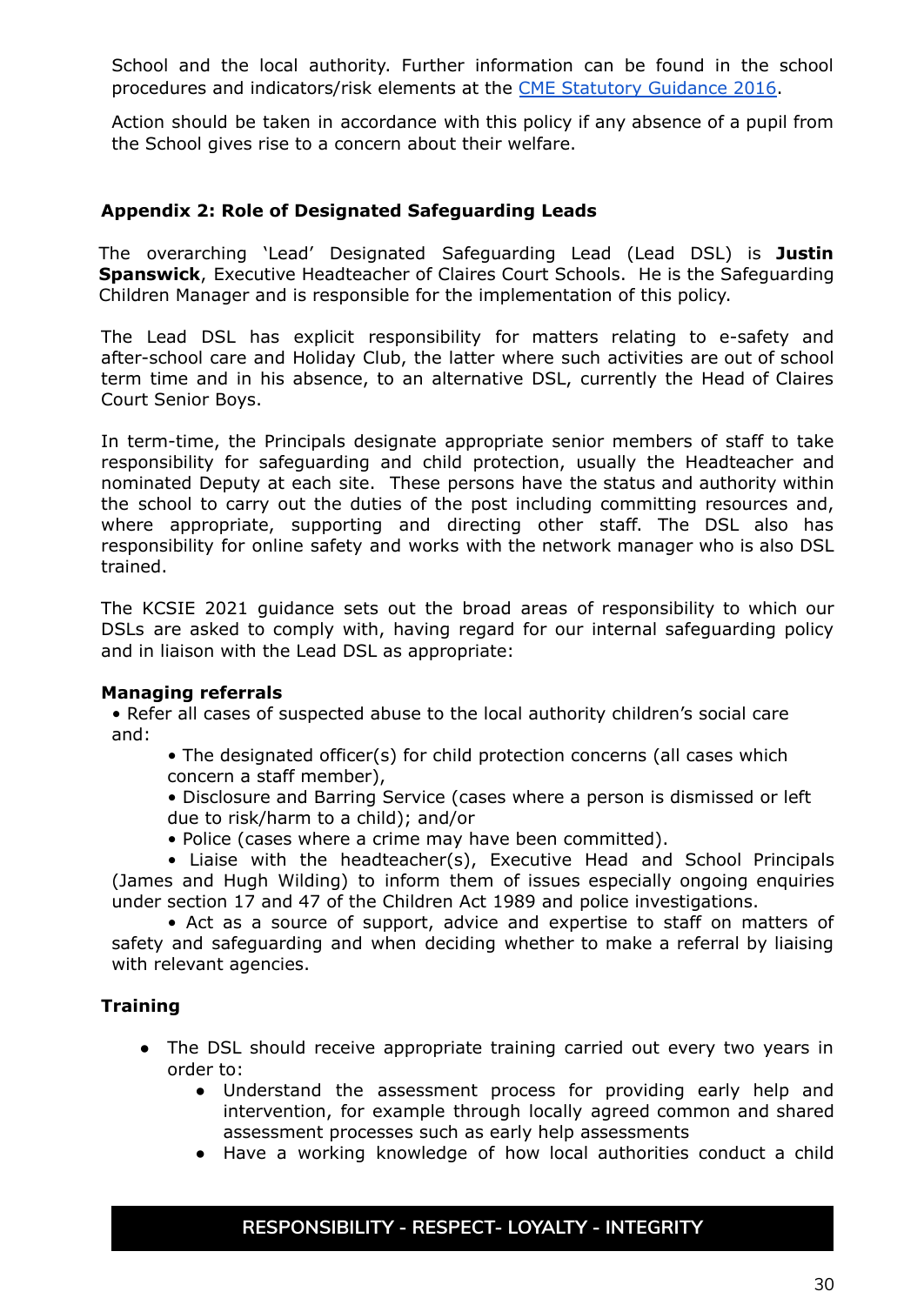protection case conference and a child protection review conference and be able to attend and contribute to these effectively when required to do so

- Ensure each member of staff has access to and understands the school's child protection policy and procedures, especially new and part time staff
- Be alert to the specific needs of children in need, those with special educational needs and young carers
- Be able to keep detailed, accurate, secure written records of concerns and referrals
- Obtain access to resources and attend any relevant or refresher training courses
- Training on all matters relevant to online safety and inappropriate use of Social Media and IT
- Encourage a culture of listening to children and taking account of their wishes and feelings, among all staff, in any measures the school or college may put in place to protect them
- DLSs and all professional staff should, in particular, be alert to the potential need for early help for a child who:
	- o is disabled and has specific additional needs;
	- has special educational needs;
	- is a young carer;
	- $\circ$  is showing signs of engaging in anti-social or criminal behaviour;
	- $\circ$  is in a family circumstance presenting challenges for the child, such as substance abuse, adult mental health problems and domestic violence and domestic abuse;
	- has returned home to their family from care;
	- and/or is showing early signs of abuse and/or neglect.

### **Domestic Abuse**

The Domestic Abuse Act 2021 introduced a new definition of domestic abuse, based on the previous cross government definition of domestic violence. The government plans to introduce new statutory guidance for those working with domestic abuse victims and perpetrators, including those concerned with the impact on children. The Act defines domestic abuse as abusive behaviour which includes any of the following:

- physical or sexual abuse
- violent or threatening behaviour
- controlling or coercive behaviour
- economic abuse
- psychological, emotional or other abuse and is between parties who are
- both over the age of 16
- personally connected (the Act also provides a definition of 'personally connected')

It is important to recognise that many children will be living (or may have lived) in families where domestic abuse is a factor, and that these situations have a harmful impact on children emotionally and psychologically, as well as placing them at risk of physical harm. In some cases, children may blame themselves for the abuse or may have had to leave the family home as a result. Children witnessing domestic abuse is recognised as 'significant harm' in law and can impact on children when they witness it at home and/or suffer it in an intimate personal relationship. Domestic abuse can also be a sign that children are suffering another type of abuse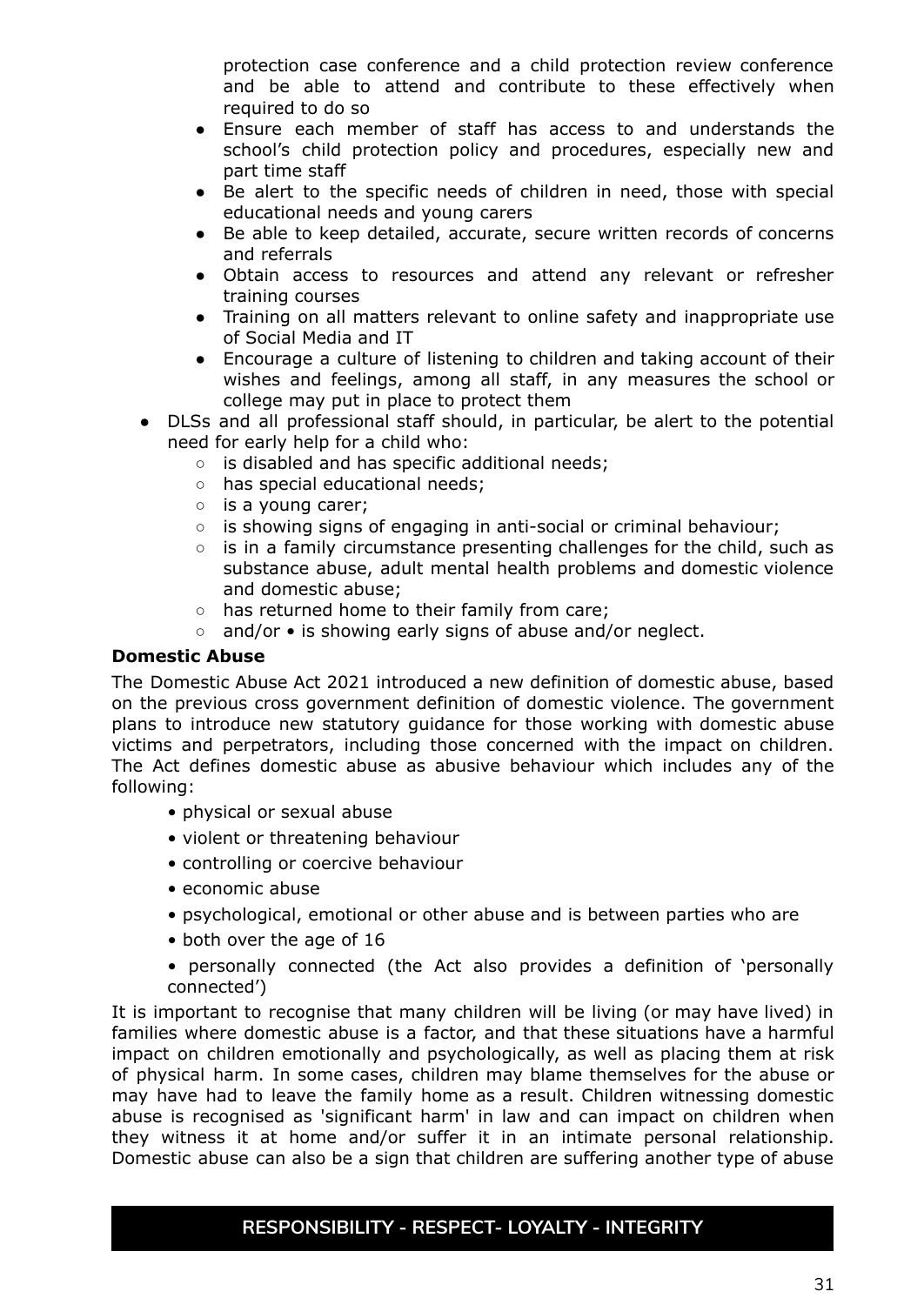or neglect.

Domestic abuse may take the form of any incident or pattern of incidents of controlling, coercive, threatening behaviour, violence or abuse. Types of abuse also include intimate partner violence, abuse by family members, teenage relationship abuse and child/adolescent to parent violence and abuse.

Controlling Behaviour; a range of acts designed to make a person subordinate and/or dependent by;

- isolating them from sources of support
- exploiting then for personal gain
- depriving them of the means needed for independence, resistance and escape
- regulating their everyday behaviour

Coercive Behaviour; an act or a pattern of acts, assaults, threats, humiliation and intimidation or other abuse that is used to harm, punish or frighten their victim

Coercive Control; multiple behaviours and tactics which reinforce each other and are used to isolate, manipulate and regulate the victim. This pattern of abuse creates high levels of anxiety and fear and has a significant impact on children and young people:

- as a victim in their own right
- due to the impact the abuse has on the non-abusive parent
- may also be forced to participate in the abusive behaviour

The 2021 Act recognises the impact of domestic abuse on children, as victims in their own right. Exposure to domestic abuse and/or violence can have a serious, long lasting emotional and psychological impact

on children. In some cases, children may blame themselves for the abuse or may have had to leave the family home as a result. Domestic abuse affecting young people can also occur within their personal relationships, as well as in the context of their home life.

Young people can also experience domestic abuse within their own intimate relationships. This form of peer-on-peer abuse is sometimes referred to as 'teenage relationship abuse'. Depending on the age of the young people, this may not be recognised in law under the statutory definition of 'domestic abuse' (if one or both parties are under 16). However, as with any child under 18, where there are concerns about safety or welfare, the school will follow its child safeguarding procedures and both young victims and young perpetrators will be offered support.

Behaviours such as alcohol and substance misuse, truanting and sexting put children at risk or in danger and safeguarding issues can manifest themselves via peer-on-peer abuse, including cyber-bullying and gender-based violence/sexual assaults.

### **Raising Awareness**

- The DSL should ensure the School's policies are known and used appropriately:
	- The Lead DSL has responsibility for ensuring the safeguarding and child protection policy is reviewed annually, however each DSL is expected to participate in the process and assist with implementation as appropriate
	- Ensure the School's safeguarding and child protection policy is available publicly and parents are aware of the fact that referrals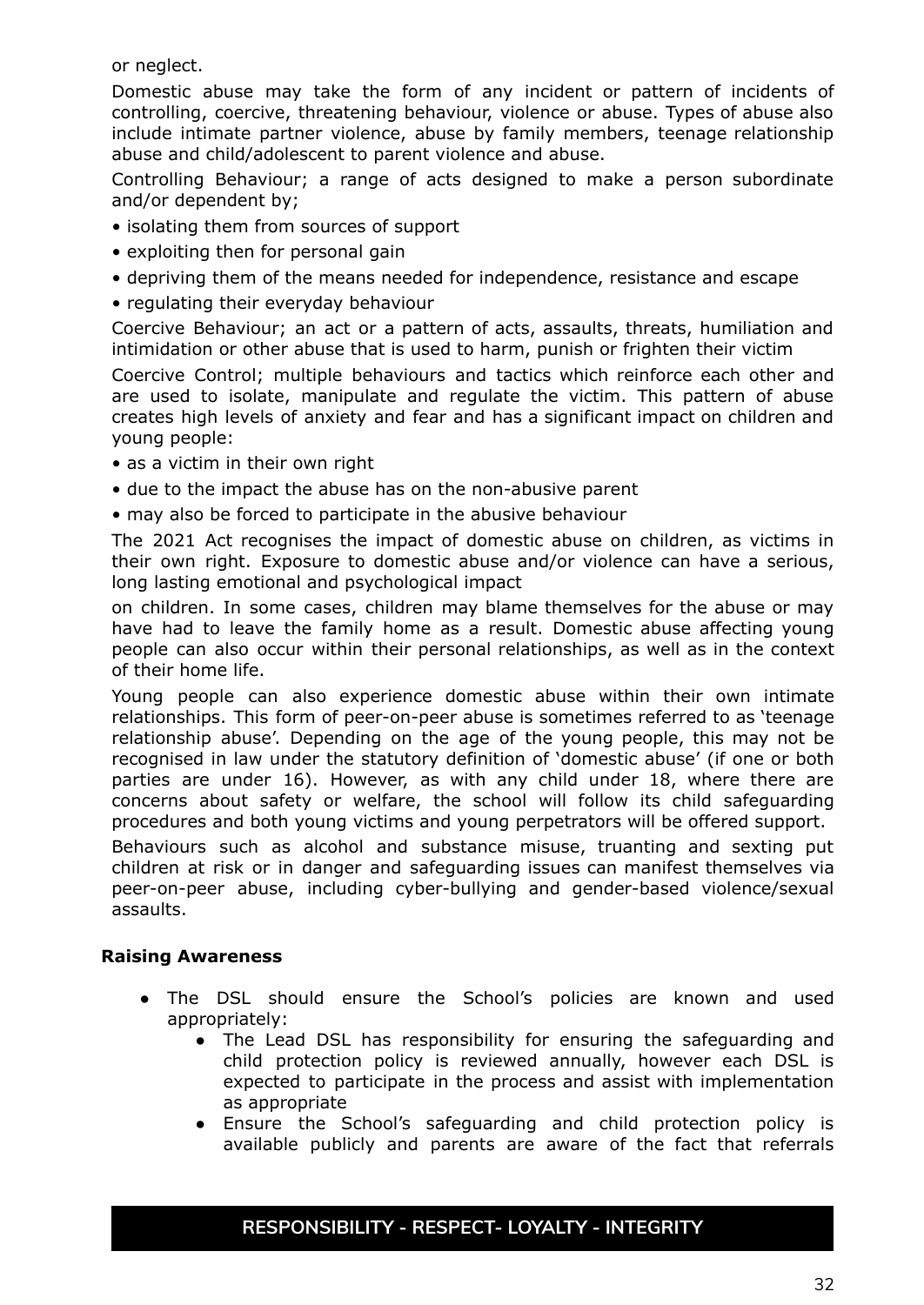about suspected abuse or neglect may be made and the role of the School in such activities.

- Link with the LA to make sure staff are aware of training opportunities and the latest local policies on safeguarding
- Where children leave the school ensure their child protection file is transferred to the new school or college as soon as possible, though a copy is retained with us. This should be transferred separately from the main pupil file, ensuring secure transit and confirmation of receipt should be obtained.

## <span id="page-32-0"></span>**Appendix 3**

### **Responding to suspicions of abuse**

♦ We acknowledge that abuse of children can take different forms - physical, emotional, sexual and neglect.

♦ When children are suffering from physical, sexual or emotional abuse, or neglect, this may be demonstrated through changes in their behaviour, or in their play.

♦ Where such changes in behaviour occur, or where children's play gives

cause for concern and there is a possibility of a child suffering significant harm, Children's Services will be consulted.

♦ We allow investigation to be carried out with sensitivity. Staff in the School take care not to influence the outcome either through the way they speak to children or ask questions of children.

♦ Where a child shows signs and symptoms of neglect or of a failure to thrive , we make appropriate referrals\*.

If at any time it is considered that the child may be a child in need as defined in the Children Act 1989, or that the child has suffered significant harm or is likely to do so, a referral will be made immediately to RBWM children's social care. This referral can be made by any professional, but would usually be made by the DSL on the appropriate Claires Court site. If any member of staff makes a referral directly to RBWM children's social care, they should notify their DSL as soon as possible thereafter.

### **Disclosures**

Where a child makes a disclosure to a member of staff, that member of staff:

- ♦ offers reassurance to the child;
- ♦ listens to the child; and
- ♦ gives reassurance that she or he will take action.
- ♦ The member of staff does not question the child.
- ♦ The member of staff must not promise confidentiality.

The member of staff must always refer the matter to the Head or appropriate DSL for the site/section concerned, and complete a written safeguarding concern sheet.

#### **Recording suspicions of abuse and disclosures**

Using the Pupil Safeguarding Concern Sheet, staff make a written record of:

♦ The child's name;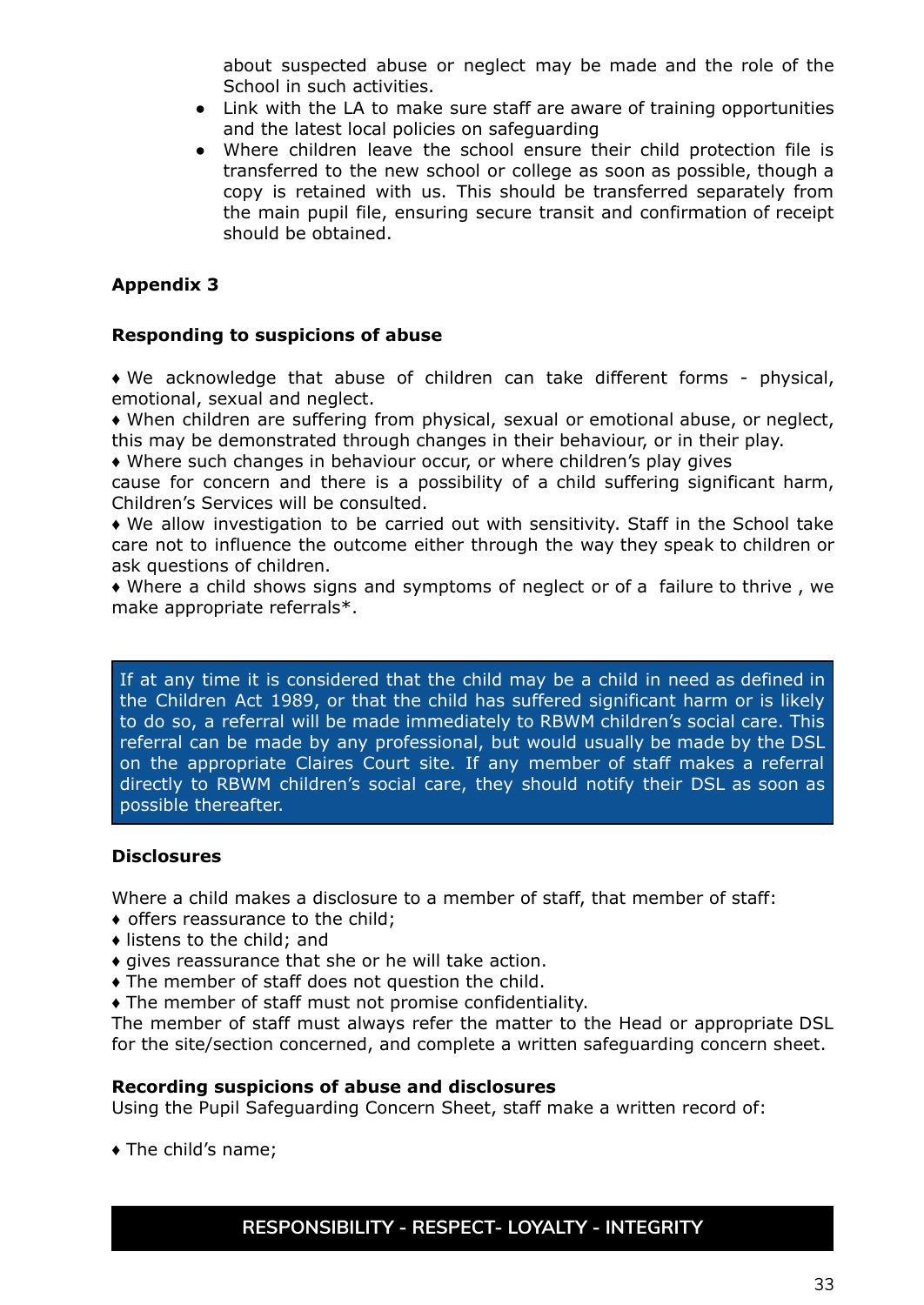- ♦ The child's address;
- ♦ The age of the child/their Class;
- ♦The date and time of the observation or the disclosure;
- ♦ An objective record of the observation or disclosure;
- ♦ The exact words spoken by the child;

♦ The name of the person to whom the concern was reported, with date and time; and

♦the names of any other person present at the time.

These Safeguarding Concern records are signed and dated and kept in a separate confidential file under the direction of the Head. All members of staff are trained in the procedures for recording and reporting by written record, making use of the General Communication Notes form or the specific Pupil Safeguarding Concern sheet, as appropriate.

#### **Taking concerns forward**

Where the DSL believes a safeguarding concern for a child exists, then s/he will notify the matter to Children's Social Care, RBWM contact Tel: 01628 683193 or 01628 683202

### **Informing Parents**

Subsequent to a referral to Children's social care, the relevant Duty Social Worker (DSW) will advise next steps. As directed by DSW, the responsibility for communication to the parents would be usually be exercised by the Head, or by a suitably trained deputy. In cases where the parent is the likely abuser, the investigating officers of RBWM/Police will inform parents.

#### <span id="page-33-0"></span>**The child's wishes**

Where there is a safeguarding concern, we ensure the child's wishes and feelings are taken into account when determining what action to take and what services to provide. When interviewing children, we will do so confidentially and enable the child to express their views and give feedback, and ultimately our systems and processes will operate with the best interests of the child at their heart. Our pupil voice and questionnaire reviews also provide a platform for pupils to express their wishes on a regular basis.

### **Support to families**

- ♦ The School takes every step in its power to build up trusting and supportive relations among families, staff and volunteers in the group.
- ♦ The School continues to welcome the child and the family whilst investigations are being made in relation to abuse in the home situation.
- ♦ Confidential records kept on a child are shared with the child's parents or those who have parental responsibility for the child only if appropriate under the guidance of RBWM Children's Social Care.
- ♦ With the proviso that the care and safety of the child is paramount, we do all in our power to support and work with the child's family.

The working protocols in use since the introduction of the training programme for Child Protection Officers by the Royal Borough in Spring 2007. The School's policy on Equal Opportunities and Racial equality, which underpins this work too, can be found here - <http://goo.gl/186lNP>

### **Children's Services and Safeguarding Register**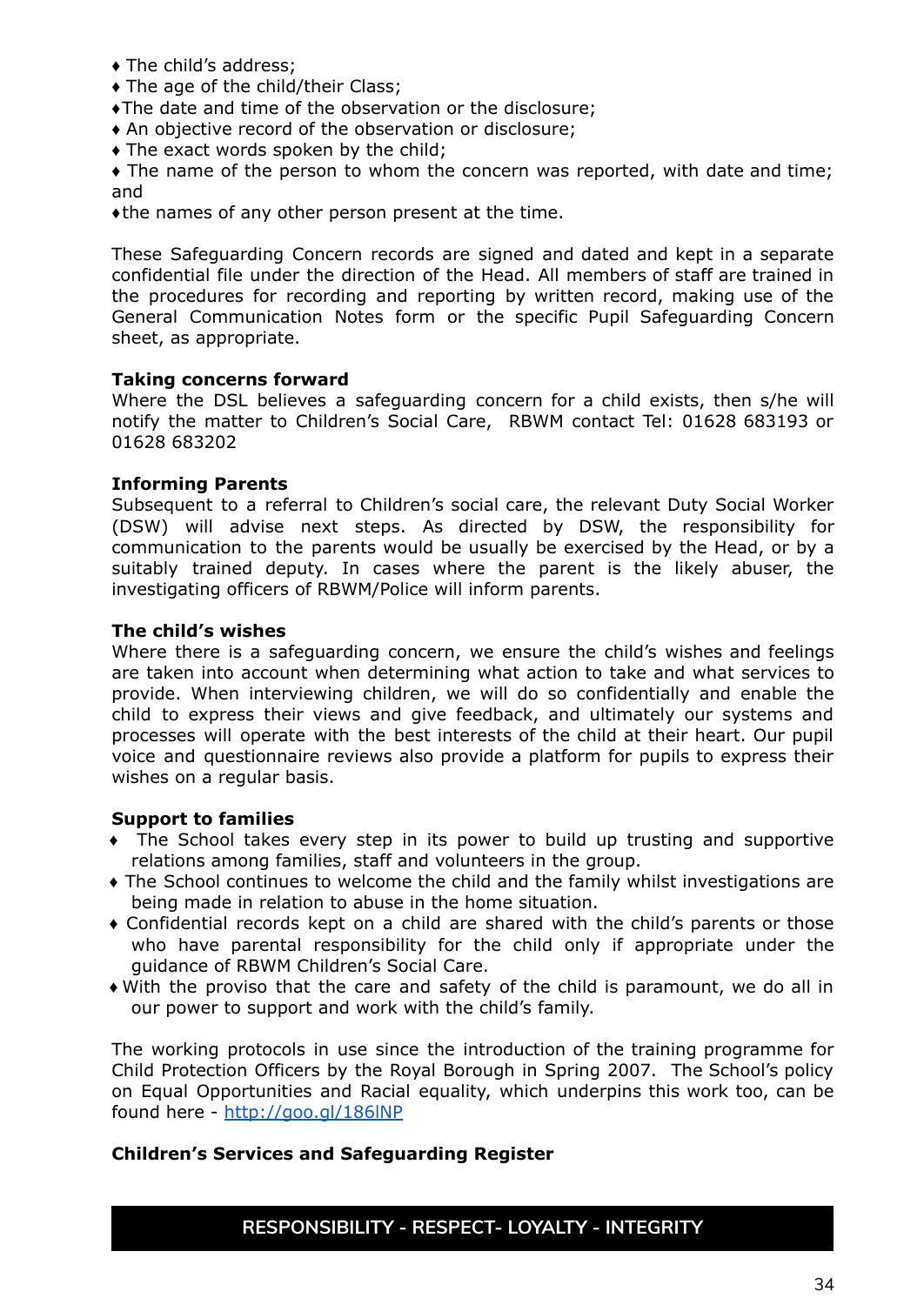Whilst cases are active, confidential records are kept and updated regularly by the DSL concerned. These records are regularly checked by the overarching DSL, James Wilding, to ensure that a central record of concerns is maintained. If in the event of an unexplained absence of more than one day of a pupil who is on the safeguarding children register, the DSL will notify Children's Social Care.

#### **Confidentiality**

All suspicions and investigations are kept confidential and shared only with those who need to know. Any information is shared under the guidance of the LADO (adults) and Children's Social Care (children/young persons). Confidentiality cannot be promised.

#### **Appendix 4 Liaison with other bodies/responses to referrals**

We have procedures for contacting the local authority on safeguarding and child protection issues, to ensure that it is easy, in any emergency, for the School and local statutory children's agencies, including social services, to work well together.

We work within the RBWM Local [Safeguarding](https://rbwmsafeguardingpartnership.org.uk/) partnership quidelines which confirm locally agreed inter-agency procedures, now based online for our use on demand, and recognise our point of contact within RBWM to be the Local Authority Designated Officer (LADO) for allegations against staff and Children's Social care for allegations involving children. We will report through the LADO within one working day the actions we take in respect of allegations of abuse by adults, and through Children's Services and their Social Care and Assessment team's Duty Social Worker where we have concerns that a child/young person may be at risk of harm. The assessment framework model we abide by is shown below (as directed by KCSIE 2021).

Assessment framework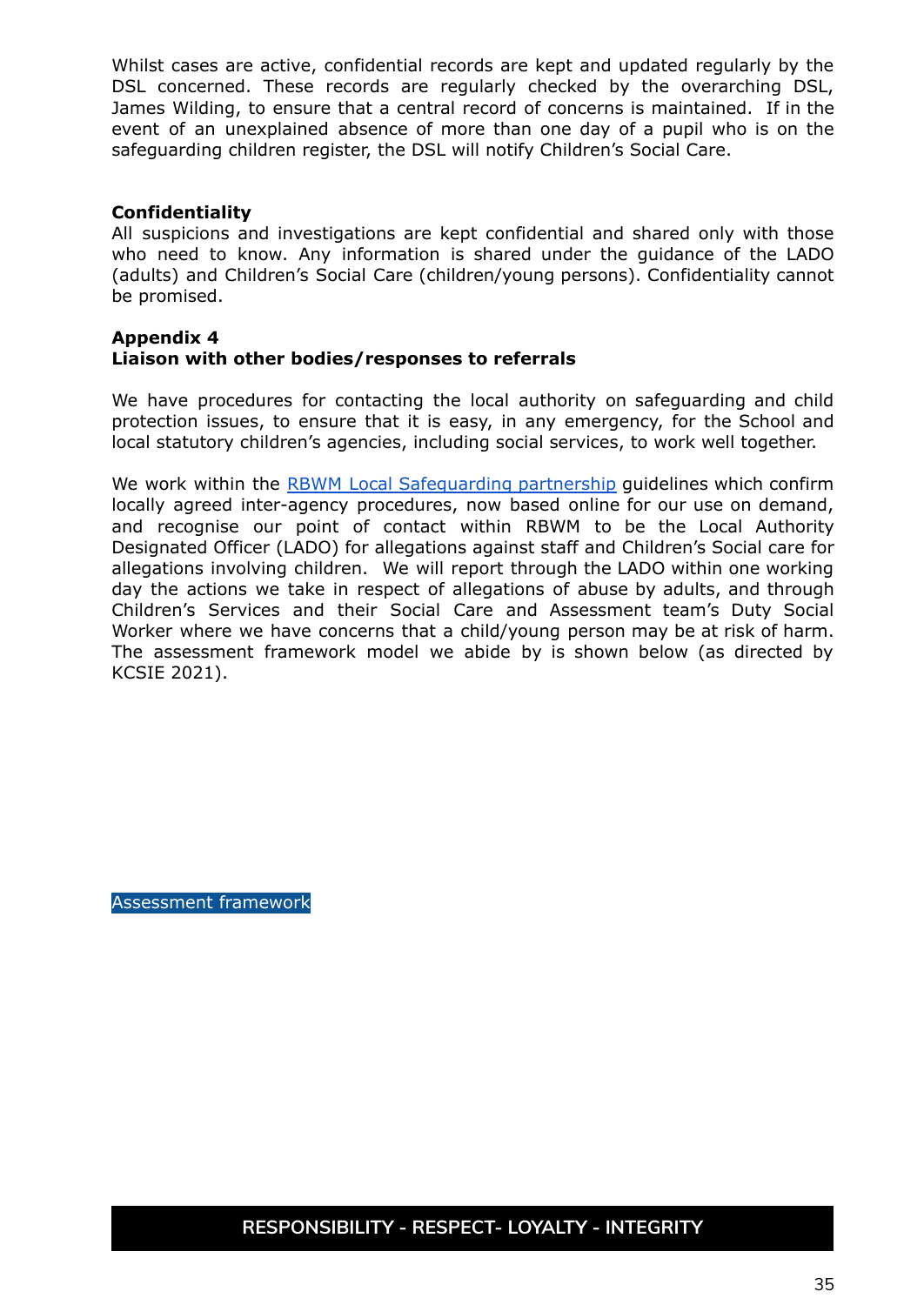

As the Assessment Framework implies, where our concerns involve safeguarding children at risk (who have suffered or are likely to suffer significant harm), those concerns will be reported to Children's Social Care immediately. Where we identify those children who are in need of additional support from one or more agencies, then we will seek inter-agency assessment using local processes, including use of the "Common Assessment Framework (CAF)" and "Team around the Child" (TAC) approaches. The Royal Borough's Multi-Agency Safeguarding Hub (MASH) is now up and running and provides a single point of access to early help and safeguarding services.

Our procedures and processes are inspected by The Independent Schools Inspectorate (ISI), and it is to the LA that we will report the actions we have taken in respect of allegations of abuse, usually on the day of first report and no later than 24 hours after the report. ISI is the body approved for the purpose of inspection under Section 162A of the Education Act 2002, and reports to the DfE on the extent to which the group within Claires Court meets statutory requirements, as we are in membership of the Independent Schools Council (ISC). ISI inspections of independent schools are required to report to the DfE the extent to which ISC schools comply with the Education (Independent School Standards) (England) Regulations 2010 and later amendments (referred to as the regulatory requirements ).

If a report is to be made to the authorities, we act within the RBWM/Berkshire Local Safeguarding Board guidance, and who will advise on next steps, including consulting with staff and/or parents.

What follows below/on the next page is the KCSIE 2021 guidance on Actions where there are concerns about a child.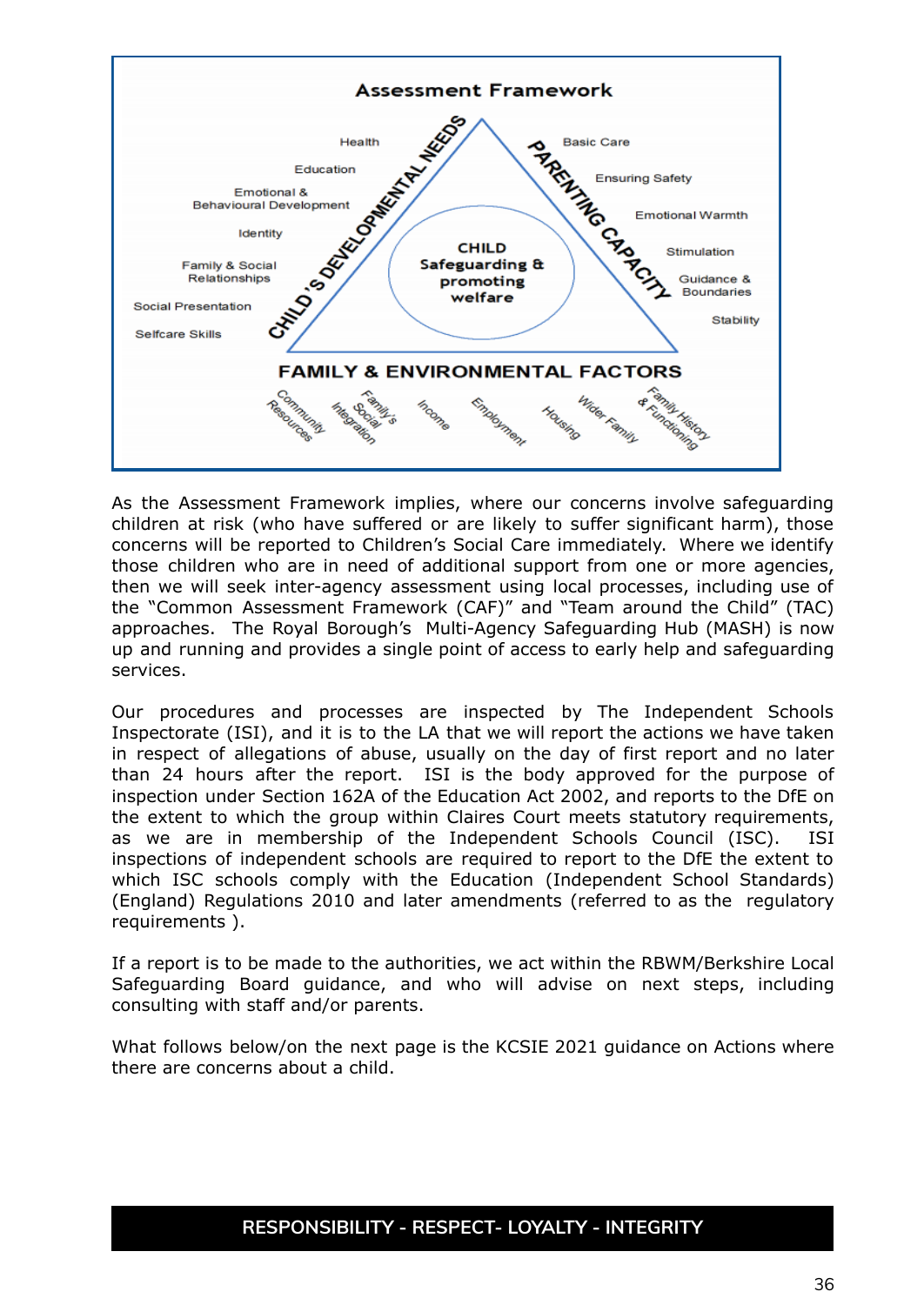#### Actions where there are concerns about a child



- 1. In cases which also involve an allegation of abuse against a staff member, see Part four of this quidance.
- 2. Early help means providing support as soon as a problem emerges at any point in a child's life. Where a child would benefit from co-ordinated early help, an early help inter-agency assessment should be arranged. Chapter one of Working together to safeguard children provides detailed guidance on the early help process.
- 3. Under the Children Act 1989, local authorities are required to provide services for children in need for the purposes of safeguarding and promoting their welfare. This can include s17 assessments of children in need and s47 assessments of children at risk of significant harm. Full details are in Chapter one of Working together to safeguard children.
- 4. This could include applying for an Emergency Protection Order (EPO).

Below are the priorities once a Referral of a [safeguarding](http://berks.proceduresonline.com/windsor_maidenhead/p_referrals.html) nature about a child has been made to Children's Services.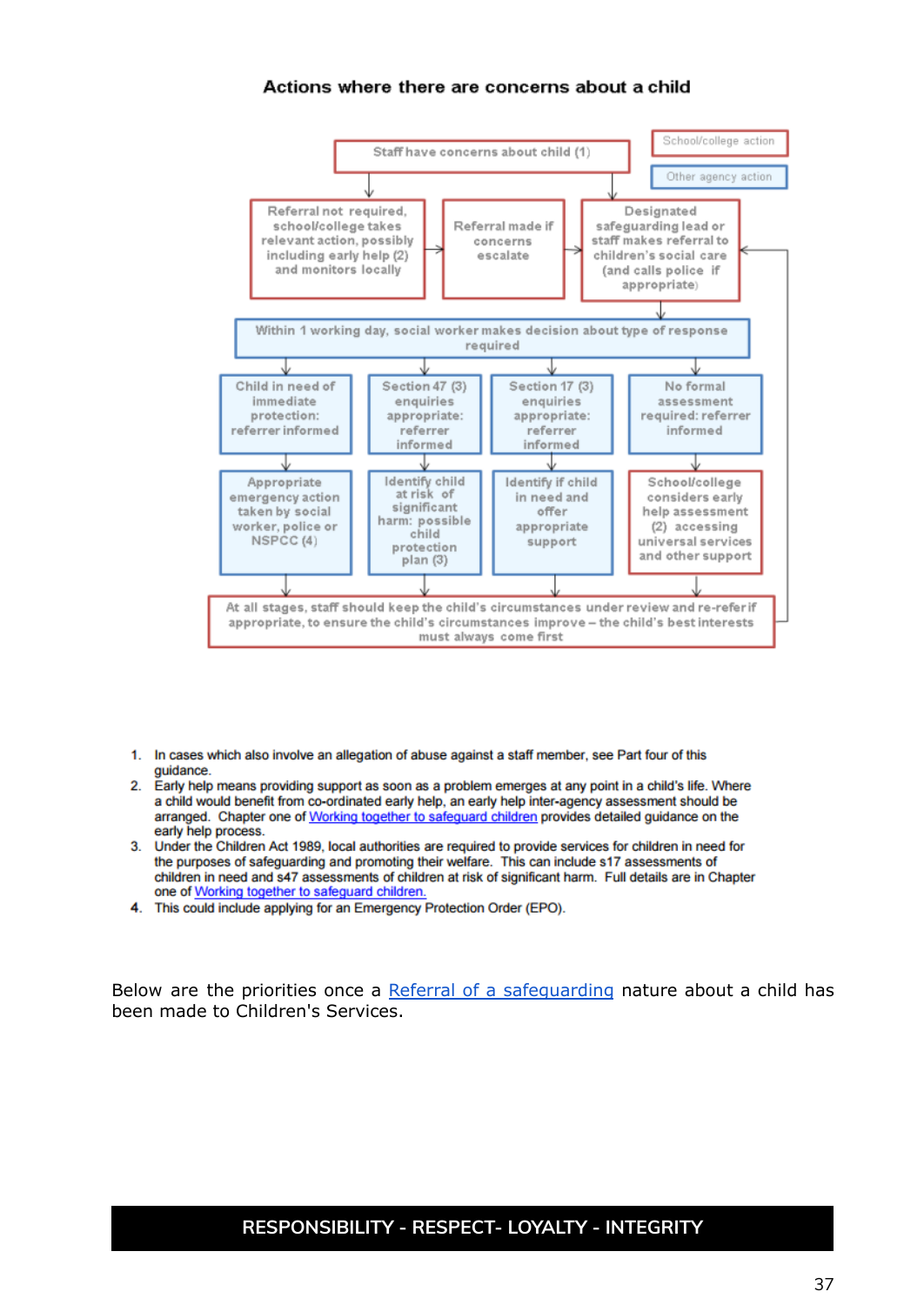## **Response to a referral**

Once the referral has been accepted by local authority children's social care the lead professional role falls to a social worker.

The social worker should clarify with the referrer, when known, the nature of the concerns and how and why they have arisen.

Within one working day of a referral being received a local authority social worker should make a decision about the type of response that is required. This will include determining whether:

- the child requires immediate protection and urgent action is required;
- the child is in need, and should be assessed under section 17 of the Children Act 1989:
- there is reasonable cause to suspect that the child is suffering, or likely to suffer, significant harm, and whether enguires must be made and the child assessed under section 47 of the Children Act 1989:
- any services are required by the child and family and what type of services: and
- further specialist assessments are required in order to help the local authority to decide what further action to take.

#### **Action to be taken:**

The child and family must be informed of the action to be taken.

Local authority children's social care should see the child as soon as possible if the decision is taken that the referral requires further assessment.

Where requested to do so by local authority children's social care. professionals from other parts of the local authority such as housing and those in health organisations have a duty to cooperate under section 27 of the Children Act 1989 by assisting the local authority in carrying out its children's social care functions. This duty also applies to other local authorities.

## <span id="page-37-0"></span>**Appendix 5**

### **Recruitment of staff, volunteers and other workers**

For the avoidance of doubt, this applies to all divisions of the school, including EYFS, Sixth Form, Wrap-Around care and Holiday Club.

- We always aim to ensure safe and fair recruitment and selection is conducted at all times. Safeguarding and promoting the welfare of children and young people is an integral factor in our recruitment and selection and is an essential part of creating safe environments for children and young people.
- We operate safe recruitment procedures which have regard to the guidance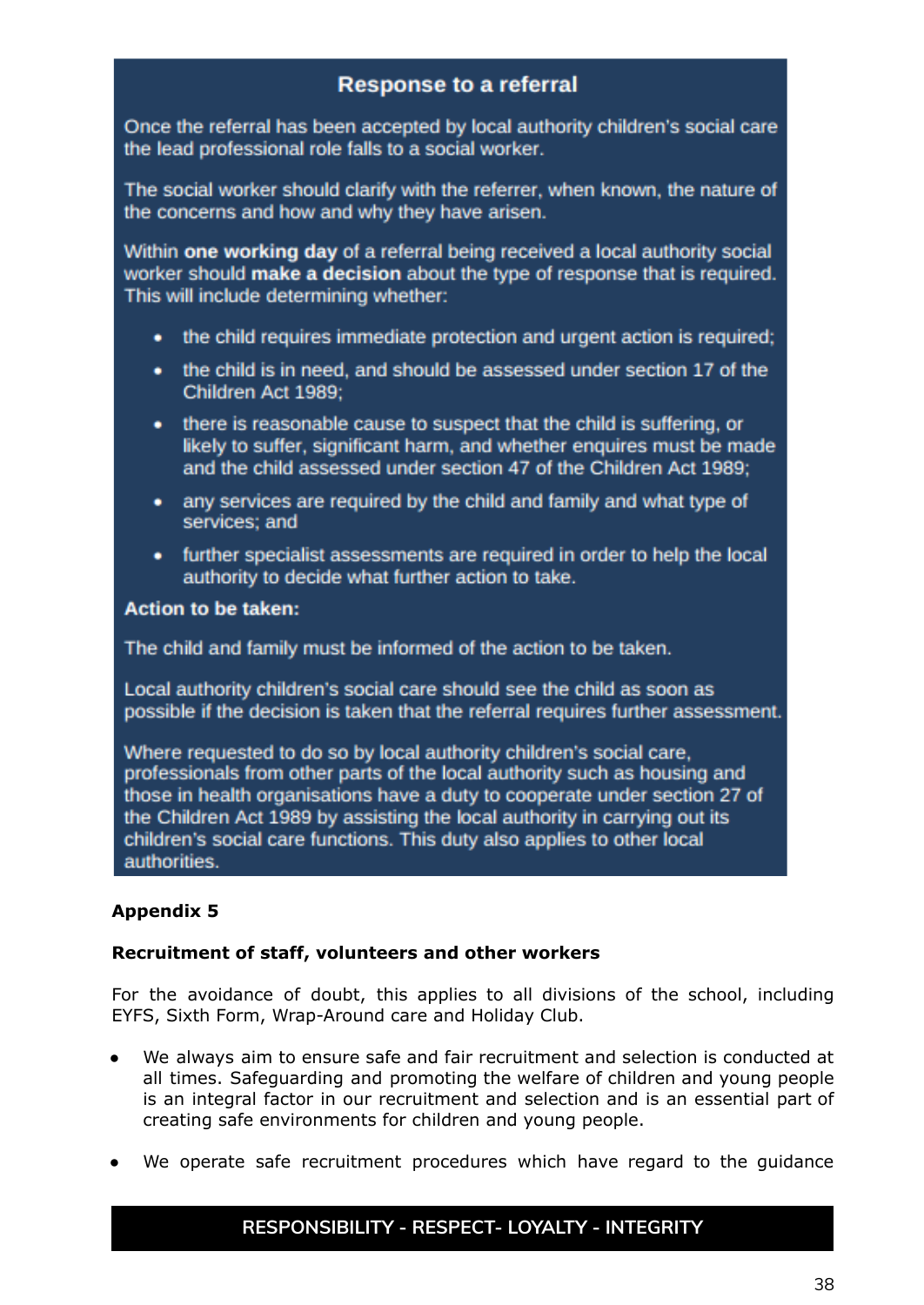contained in KCSIE 2021 and in compliance with the Independent Schools Standards Regulations, which aim to ensure that no disqualified or unfit person works in the school or has access to children. Though not an exhaustive list, this will include checks via the Disclosure and Barring Service (DBS), checks against the appropriate Barred List, prohibition checks (for teaching posts), employment history, appropriate references and whether a person is disqualified\* from working with children (including by association, where applicable to the role applied for).

- Regulation on Disqualification from Childcare, including 'by association', makes 3 demands of schools
	- A requirement to inform relevant people of the legislation, including that they may be disqualified 'by association' (or ensure they have been informed by others, such as their supply agency)
	- A requirement to "take steps to gather sufficient and accurate information about whether any member of staff in a relevant childcare setting is disqualified by association"
	- A requirement to keep records, including "the date disqualification checks were completed", whether on the Single Central Register (optional) or elsewhere.

Our recruitment procedures comply with these demands.

- We take particular care to ensure those involved in one-to-one teaching are aware of their safeguarding responsibilities, and a weekly check whilst the school is in session is carried out to ensure that all rooms/locations used for this purpose are visited.
- Applicants for posts within the School are clearly informed that the positions are exempt from the Rehabilitation of Offenders Act 1974 (and the Childcare (Disqualification) Regulations where appropriate). Candidates are informed of the need to carry out checks before posts can be confirmed and that any job offer will be withdrawn if any check is not satisfactory. Where applications are rejected because of information that has been disclosed, applicants have the right to know and to challenge incorrect information.
- Volunteers who have not been through the full vetting process do not work unsupervised.
- All school staff are provided with a copy of KCSIE (part 1) which includes Annex A on their first day of service in the school, and as part of their induction process have their understanding of its contents checked.
- All leaders and those staff that work with children have their attention drawn to Annex B, including as it does further information on sets out types and signs of abuse (physical, emotional and sexual) and neglect in line with KCSIE, Child abduction and community safety incidents, Children and the court system, Children Missing in Education, Children with family members in prison, Child Sex Exploitation, County lines and/or gangs, Cybercrime, Domestic abuse (DA), Homelessness, Honour-based violence, including FGM and Forced marriage and their mandatory reporting, and on preventing radicalisation, the Prevent duty and the Channel programme.
- All leaders and those staff that work with children will also be aware of the need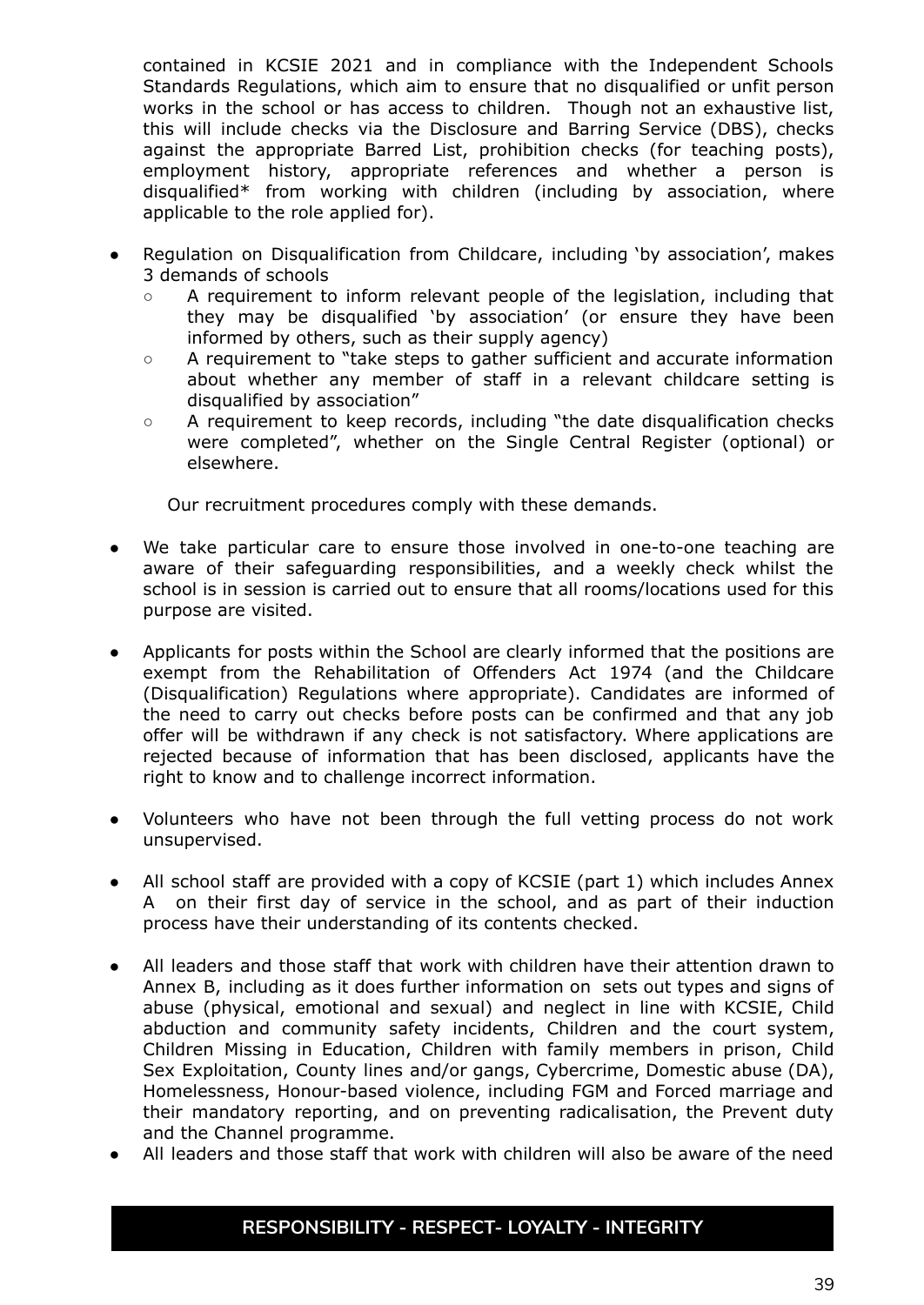to provide additional support, to focus on the above and other elements arising, including

- Peer-on-peer/child-on-child abuse
- Sexual violence and sexual harassment between children in schools and colleges
- Upskirting
- How to respond to a report of sexual violence and sexual harassment between children in schools and colleges,
- $\Omega$
- A number of school staff, such as ground staff and cleaners, have little opportunity for contact with children. They are always advised not to have contact with children, and not to encourage inappropriate friendships. They are advised on safeguarding on appointment, and updated within every 3 years unless statute requires more frequently. There are circumstances (for example by way of language or lack of literacy) which mean they cannot be given a copy of KCSIE 2021 (Part1) to read. This may only happen where the risk assessment on appointment identifies them as not being 'workers with children'; for further information, please contact HR or Justin Spanswick.

### **External workers and visitors**

- We take all appropriate steps to ensure that checks are made on any staff employed by another agency working in school, such as RBWM support staff for those with eyesight problems, and Tutors from our Apprenticeship Training organisation, Henley College. These are known as Visiting Professionals, and include Psychologists, Nurses, Police\*, other public sector staff who will have been checked by their employing organisation (such as LA, Primary Care Trust, Strategic Health Authority), Sports referees and other equivalent professionals supplied by a central body.
- We have procedures for recording the details of visitors to the School. Visitors are also provided with a copy of [Safeguarding](https://docs.google.com/document/d/1TKINJ4DD1kXP9oLzAAwpMGnKcfnFFSW3xZmk8ZoILrY/edit?usp=sharing) Children and Young People [Guidance](https://docs.google.com/document/d/1TKINJ4DD1kXP9oLzAAwpMGnKcfnFFSW3xZmk8ZoILrY/edit?usp=sharing) leaflet which is available on all three sites at reception.
- We take security steps to ensure that we have control over who comes into the School so that no unauthorised person has unsupervised access to the children.
- Visiting Speakers; all visiting speakers are checked for suitability by the head/deputy/assistant head with responsibility for the invitation and any visiting speakers – whether invited by staff or by children themselves – are always appropriately supervised. They are never left alone with children.

### **Training of staff in safeguarding matters and KCSIE 2021**

- The training of the all the DSLs is conducted by the RBWM Local Safeguarding Children Board, includes child protection, higher-level safeguarding and inter-agency working, and is updated at least once every two years
- New staff, volunteers and other workers (such as self-employed, visiting instructors) who join the School are required to participate in induction training appropriate to their role, matching those of existing staff (see page 17). This will include as a minimum: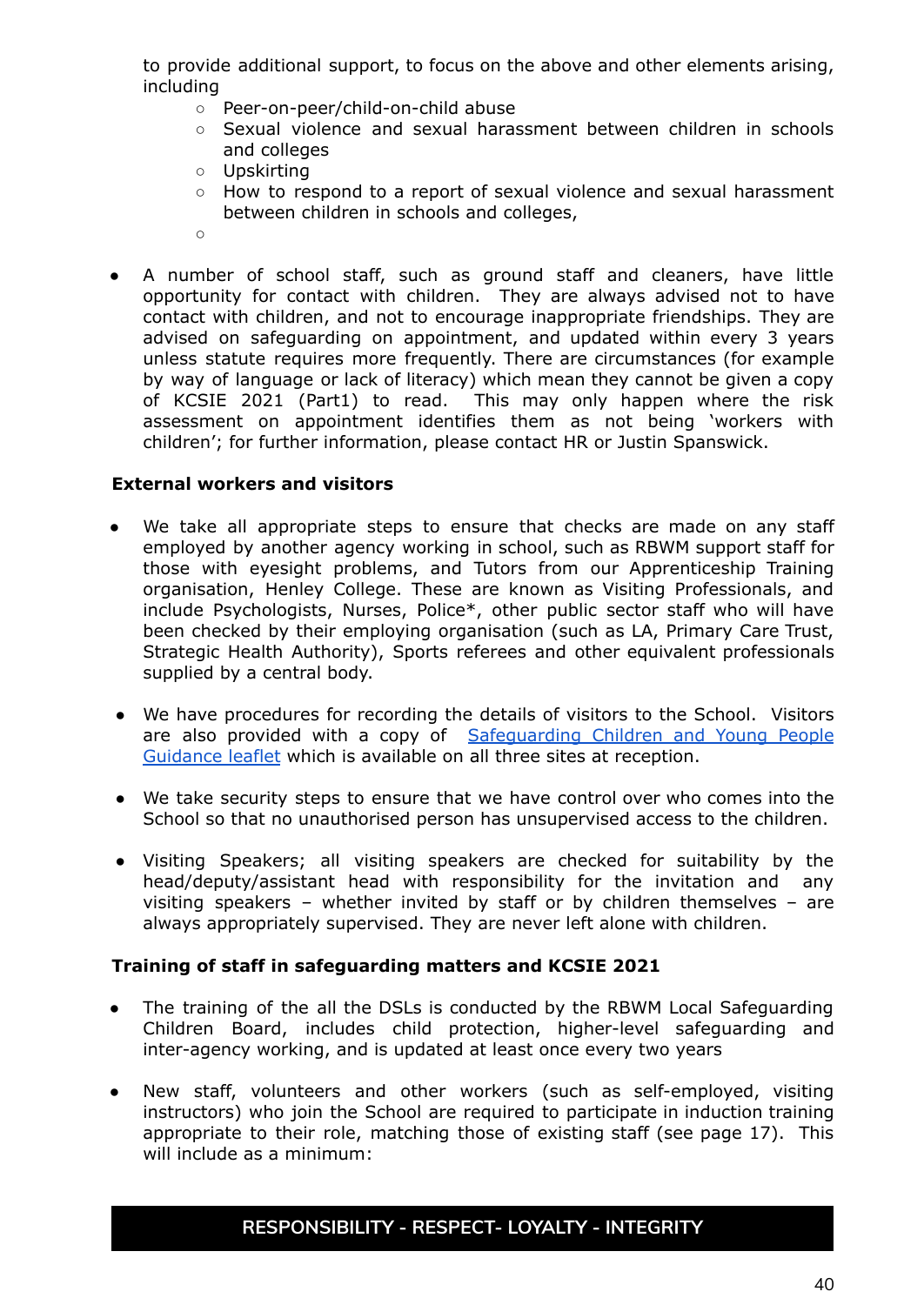- $\circ$  Identification of the School's Lead DSL and site specific DSL(s)
- The School's safeguarding policy
- The Code of Conduct for staff
- Whistleblowing procedures/policy
- E-safety
- Specific reference to online safety and training
- $\circ$  A copy of Part 1 of KCSIE 2021 2021, which now includes Annex A\*, and Part 5.

Such induction training will usually take place within the first few weeks of employment.

- All existing staff, volunteers and other workers (such as self-employed, visiting instructors) who work with children receive updated training at regular intervals with the content being in accordance with the LSCB. We aim to ensure this happens at least once every three years with training being delivered either by an external consultant or, if not available, the DSLs. WEF September 2016, staff have been asked to take an annual safeguarding check, including current updates, using the school's SMARTLOG system.
- Those staff, volunteers and other workers (such as contractors) who do not work directly with children receive training as deemed appropriate to their role by the Lead DSL. Such workers are always advised not to have contact with children and not to encourage inappropriate friendships. This training and supporting guidance will also be updated at regular intervals. We aim to ensure this happens at least once every three years and is usually delivered by the DSL<sub>S</sub>.
- All staff, [volunteers](https://www.gov.uk/government/uploads/system/uploads/attachment_data/file/354151/Keeping_children_safe_in_education_Information_for_staff.pdf) or other workers who have contact with children are [required](https://www.gov.uk/government/uploads/system/uploads/attachment_data/file/354151/Keeping_children_safe_in_education_Information_for_staff.pdf) to have read KCSIE Part 1 and Part 5, along with Annex A and B (although Annex A now forms a section of Part 1).

\*If there are circumstances which mean we cannot give him/her a copy of KCSIE 2021 (Part1) to read (for example by way of language or lack of literacy) we ensure that they understand the key information. This may only happen where the risk assessment on appointment identifies them as not being 'workers with children'; for further information, please contact the Lead DSL.

A record of training in safeguarding/child protection is kept on a central record by the Human Resources Department.

### **Staff obligations**

All staff in our school are required to notify the Principals immediately if there are any reasons why they should not be working with children. This includes any staff who are disqualified from childcare or registration including 'by association' i.e. they live in the same household (or someone is employed in their household) as someone who has unspent cautions or convictions for a relevant offence (please see a list of the relevant offences set out here: [https://www.gov.uk/government/uploads/system/uploads/attachment\\_data/file](https://www.gov.uk/government/uploads/system/uploads/attachment_data/file/384712/DBS_referrals_guide_-_relevant_offences_v2.4.pdf) /384712/DBS referrals quide - relevant offences v2.4.pdf).

The 'by association' requirement also applies if a member of staff lives in the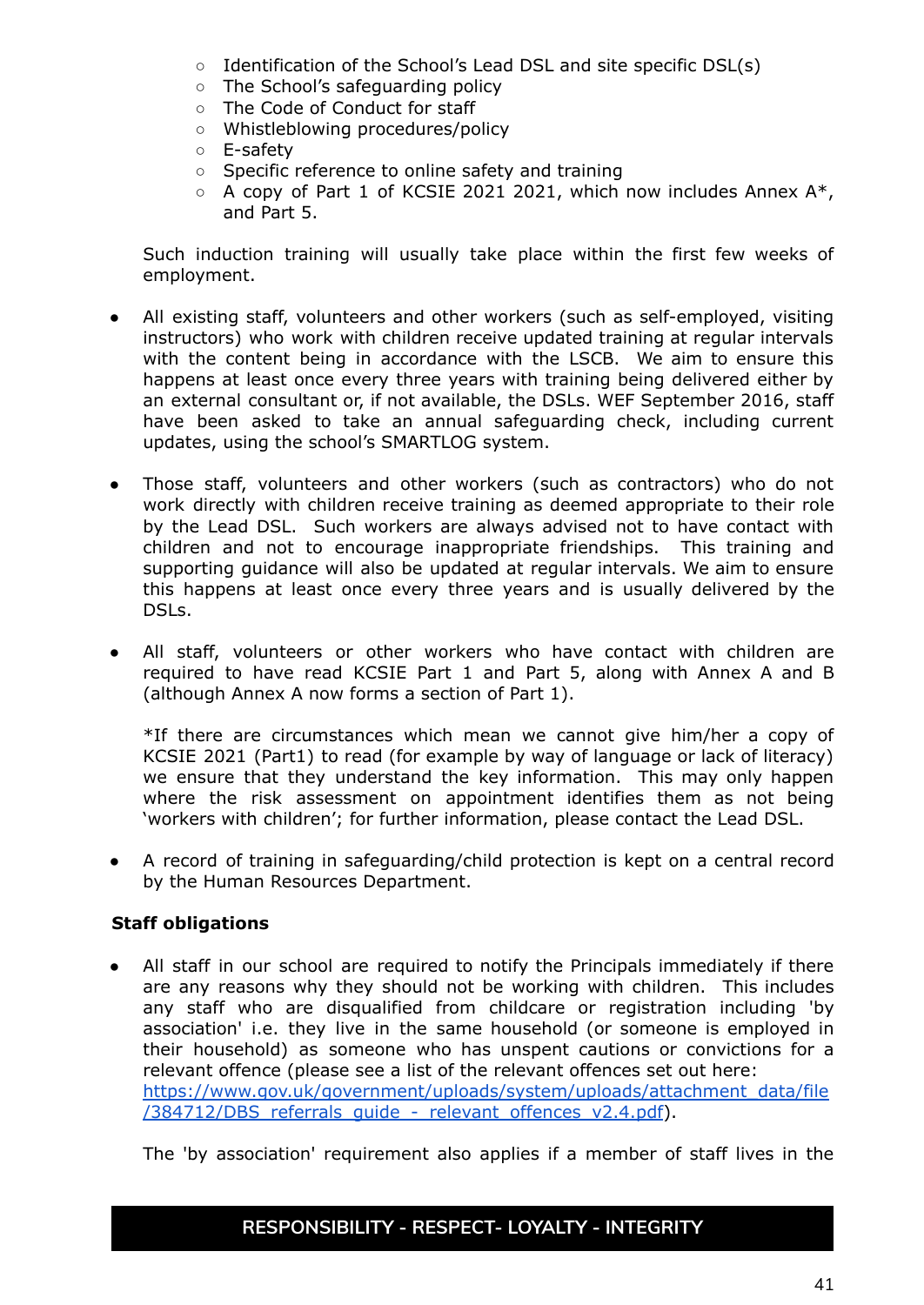same household as or someone is employed in his/her household who has been disqualified from working with children under the Childcare Act 2006.

- The Childcare (Disqualification) Regulations 2009 apply to those providing early years childcare or later years childcare, including before school and after school clubs, to children who have not attained the age of 8 AND to those who are directly concerned in the management of that childcare.
- The school takes its responsibility to safeguard children very seriously and any staff member who is aware of anything that may affect his/her suitability to work with children must notify the Executive Headteacher immediately. This will include notification of any convictions, cautions, court orders, reprimands or warnings he/she may receive. He/she must also notify the Academic Principal immediately if he/she is living in a household where anyone lives or works who has been disqualified from working with children or from registration for the provision of childcare.
- The lead member of staff for ICT on each site/section liaises frequently and meets at least once a term with the DSL to review actions with regards to technology and online safety, and recommendations from such meetings notified to both the Principals and to our safeguarding visitor, Sue Manser
- Staff who are disqualified from childcare or registration, including 'by association', may apply to Ofsted for a waiver of disqualification. Such staff may not be employed in the areas from which they are disqualified, or involved in the management of those settings, unless and until such waiver is confirmed. Please speak to the Academic Principal for more details.

#### **Staff, volunteers or workers leaving**

- The School will promptly report to the DBS any person (whether employed, contracted, a volunteer or student) whose services are no longer used for regulated activity and the DBS referral criteria are met; that is, they have caused harm or posed a risk of harm to a child.
- In addition, consideration will also be given to making a referral will be made to the National College for Teaching and Leadership where a teacher has been dismissed for misconduct (or would have been dismissed had s/he not resigned) and a prohibition order may be appropriate. The reasons for such an order include "unacceptable professional conduct", conduct that might bring the profession into disrepute, or a "conviction", at any time, for a relevant offence. The TRA (teacher regulation agency) will be informed.

### <span id="page-41-0"></span>**Appendix 6 - [Whistleblowing](https://goo.gl/khCWaI) Policy**

### **Whistleblowing Policy**

The School has adopted this policy and the accompanying procedure on whistleblowing to encourage and enable members of staff to raise serious concerns internally and in a confidential fashion about poor or unsafe practice, potential failures in the school's management (its safeguarding regime, for example) fraud, malpractice, health and safety, criminal offences, miscarriages of justice, and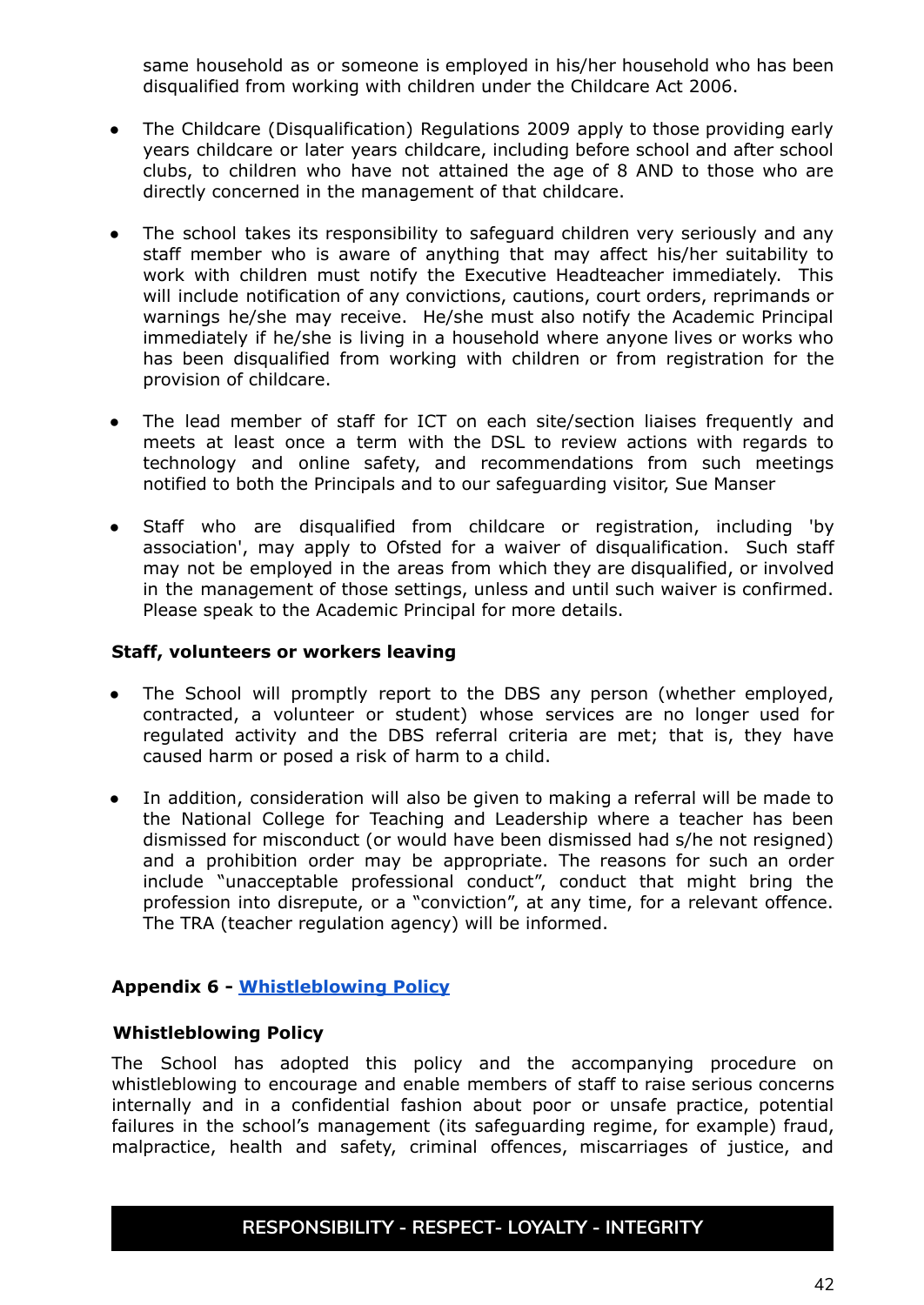failure to comply with legal obligations or unethical conduct. The policy also provides if necessary, for such concerns to be raised outside the organisation.

Though the term 'staff' is used, this policy applies to all those who are employed by the School, employed through an agency, contractors or as a volunteer.

## **1. Purpose of the policy**

The School's policy on whistleblowing is intended to demonstrate that the School :

- Encourages all staff, whatever their status, to raise concerns they have about the conduct of the school's business;
- Will not tolerate malpractice;
- Respects the confidentiality of staff raising concerns and will provide procedures to maintain confidentiality so far as is consistent with progressing the issues effectively;
- Will provide the opportunity to raise concerns outside of the normal line management structure where this is appropriate;
- Will invoke the School's disciplinary policy and procedure in the case of false, malicious, vexatious or frivolous allegations;
- Will provide a clear and simple procedure for raising concerns, which is accessible to all members of staff.

These procedures are in addition to the School's complaints procedures and other statutory reporting procedures.

### **2. Procedure**

This procedure is intended to be used primarily for concerns where the interests of the pupils or of the School itself are at risk. It is separate from the School's adopted procedures regarding grievances; staff-should not use the whistleblowing procedure to raise grievances about their personal employment situation.

This procedure is to enable members of staff to express a legitimate concern regarding poor or unsafe practice, potential failures in the school's management or suspected malpractice within the School. Please note that rather than wait for proof, we would encourage staff to raise matters whilst they are still a concern.

Malpractice is not easily defined; however, it includes allegations of fraud, financial irregularities, corruption, bribery, dishonesty, acting contrary to the staff code of conduct, criminal activities, or failing to comply with a legal obligation, a miscarriage of justice, or creating or ignoring a serious risk to health, safety or the environment.

Staff who wish to raise a concern under this procedure are entitled to have the matter treated confidentially and their name will not be disclosed to the alleged perpetrator of malpractice without their prior approval. It may be appropriate to preserve confidentiality that concerns are raised verbally rather than in writing, although members of staff are encouraged to express their concern in writing wherever possible. If there is evidence of criminal activity then the Police will in all cases be informed.

### **3. The Investigation**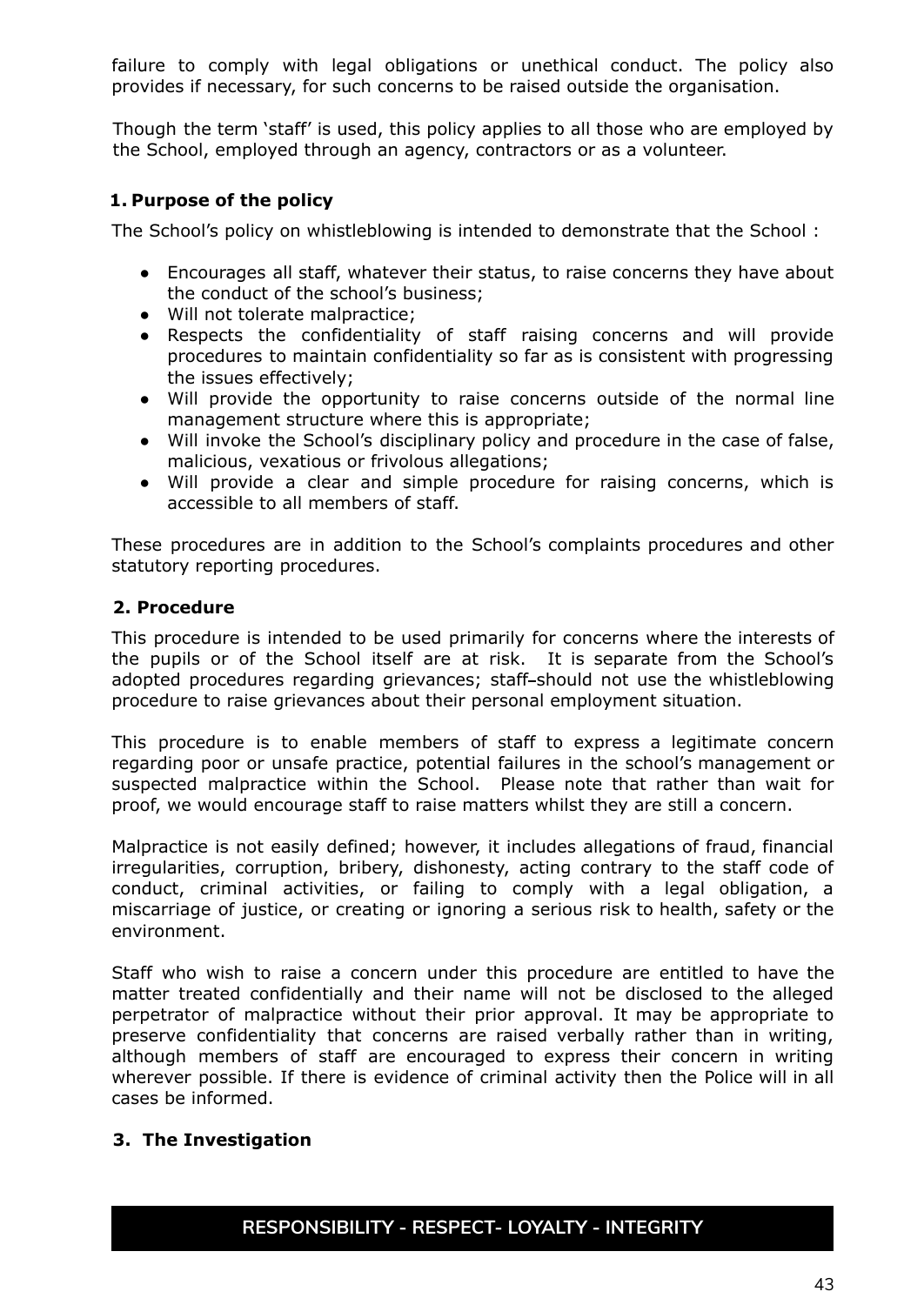A member of staff will be at liberty to express their concern to the Headteacher or Assistant/Deputy Headteacher of any site.

Any concern raised will be investigated thoroughly and in a timely manner, and appropriate corrective action will be pursued. The member of staff making the allegation will be kept informed of progress and, whenever possible and subject to third party rights, will be informed of the resolution. If applicable to the circumstances, the School will take steps to provide mediation and dispute resolution for all parties involved.

A member of staff who is not satisfied that their concern is being properly dealt with will have a right to raise it in confidence with the Principals.

### **4. External Procedures**

Where all internal procedures have been exhausted, a member of staff shall have a right of access to a complaints panel made up of two people independent of the school and the complaint. This would usually be co-ordinated by the Principals' PA.

It should be noted that under the Public Interest Disclosure Act 1998, there are circumstances where a member of staff may be entitled to raise a concern directly with an external body where he or she reasonably believes :-

- That exceptionally serious circumstances justify it;
- That the School would conceal or destroy the relevant evidence;
- Where they believe they would be victimised by the School;
- Where the Secretary of State has ordered it.

### **5. Malicious Accusations**

Provided that you are acting in good faith, it does not matter if you are mistaken or your concerns are unfounded. However, false, malicious, vexatious or frivolous accusations will be dealt with under the School's Disciplinary Procedure and may, depending on the seriousness be regarded as gross misconduct.

### **6. Protection from Reprisal or Victimisation**

No member of the staff will suffer a detriment or be disciplined for raising a genuine and legitimate concern, providing that they do so in good faith and follow the Whistleblowing procedures. The School will not tolerate harassment or victimisation of someone who has raised a genuine concern and any such behaviour will be dealt with as as disciplinary matter.

### **Appendix 7 - online safety**

We consider that the increasing availability to children of electronic devices that give unrestricted access to the internet, has direct consequences for both safeguarding and anti-bullying arrangements.

We actively manage our hardware, software and connectivity as follows:

The vigilance of teachers and parents have a part to play in the safeguarding and protection of pupils. We employ Paul Hay, an external advisor to assist us in our work, and leading/managing sessions for teachers, pupils and parents throughout the year to raise awareness and highlight best practice for all to stay safe whilst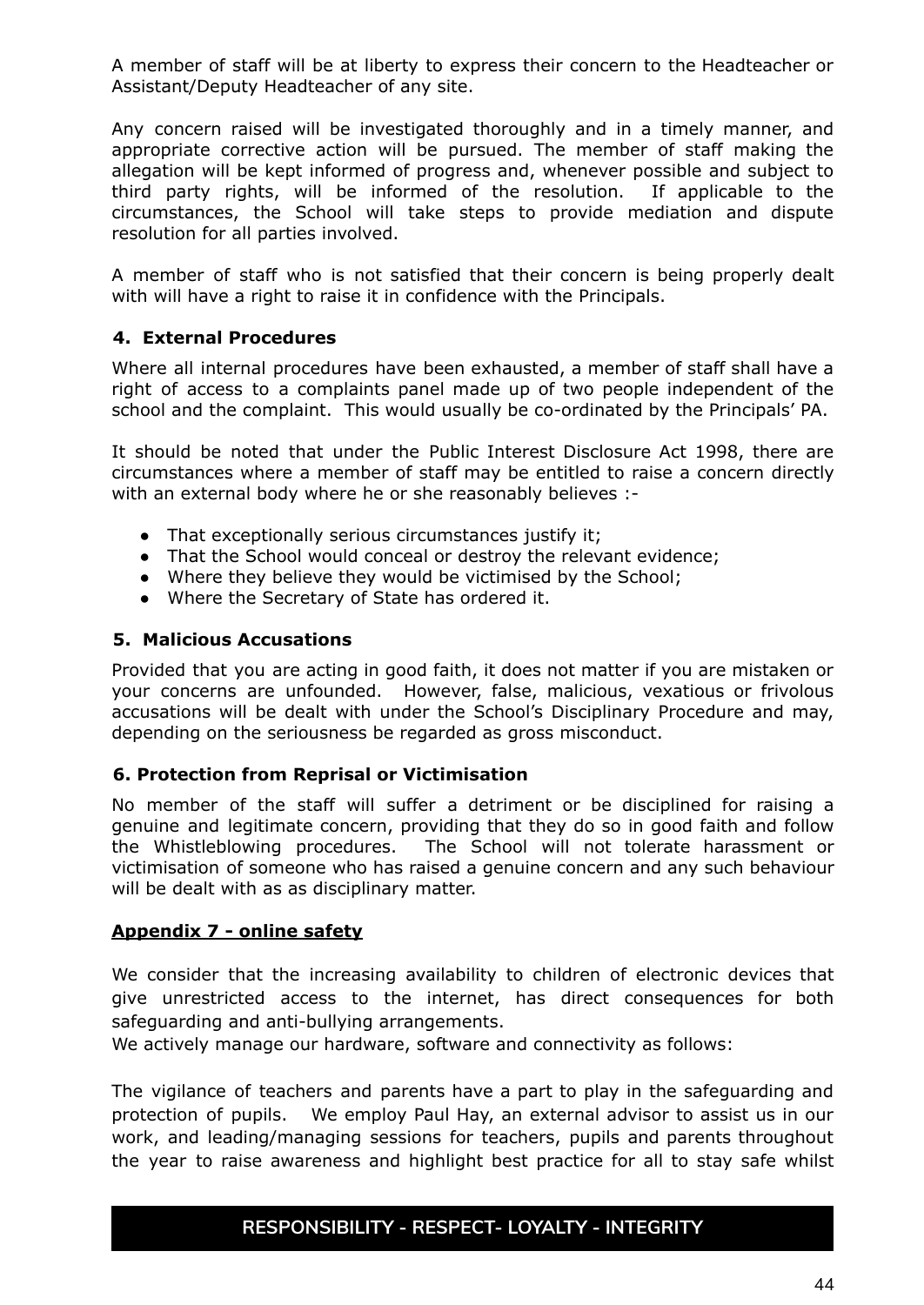online and working with technology. We agree that pupils will often have access to technologies that have both positive and negative potential. Our various policies for Data protection, privacy notices for children, BYOD and [ICT/eSafety](https://docs.google.com/document/d/1ZBtxtpTQs5grFdW-lbScvvVY-uKDCKQs9KzF0vBGn4c/edit) use highlight how we use and deploy our technologies and emphasise what is appropriate and acceptable. Links to these policies through the main school website:

[http://www.clairescourt.com/page/?title=Policies+%26amp%3B+Guidance&pid=28](http://www.clairescourt.com/page/?title=Policies+%26amp%3B+Guidance&pid=283) [3](http://www.clairescourt.com/page/?title=Policies+%26amp%3B+Guidance&pid=283)

(a) Defined roles and responsibilities for online safety as part of the school's wider safeguarding strategy - the DSL takes overarching lead, with ICT/DSL leads on each school site/section has specific liaison lead. Incidents are written up on school Incident forms to ensure tracking of such technology/online events are captured.

(b) We provide clear guidance on the use of technology in the classroom and beyond for all users, including staff, students/pupils and visitors that references permissions/restrictions and agreed sanctions; our policies and procedures make specific reference to these, in line with [Teaching](https://www.gov.uk/government/publications/teaching-online-safety-in-schools) Online Safety in schools 2019 an the latest updates from July 2021 [here.](https://learning.nspcc.org.uk/research-resources/schools/e-safety-for-schools)

(c) Technical provision/infrastructure and the safeguards in place to filter and monitor inappropriate content and alert the school to safeguarding issues: for reasons of security we do not provide this detail in this policy. Outlines include: Google Apps for Edu provides appropriate encryption and data protection for all that use its services in Education. Google's service provision complies with the UK ICO - link here, and all appropriate safeguards available to schools (such as Google Search Safe filter) are enabled.

Our Chromebooks' file,virus and filter management are via Google services. In-house network filtering is provided by Sophos, which covers file, email, web-proxy and internet content.

Inappropriate use logging by Sophos produces summaries for review, which identify machine, and then gives rise to sanctions for the user(s) concerned as appropriate. WEF September 2016, we have an additional filter in place provided by SMOOTHWALL, which identifies the user account responsible for any suspected infringement, with regular reporting of breaches to school leadership to ensure appropriate monitoring takes place.

WiFi connectivity (4 SSIDs) cover pupil, staff, chromebooks and visitor; this service provided by Cisco Meraki, which provides a separate level of reporting for inappropriate use and network activity. All internal networks are provided with external security by Cisco firewalls and routers. The School's data servers are all held internally. Many children have unlimited and unrestricted access to the internet via 3G and 4G in particular and we continually consider how this is managed on our premises - see acceptable use .

Our service provision for data pipeline, filtering, virus and spam filters are managed by the school's ITHelp, who also service our hardware sufficiently frequently and, at